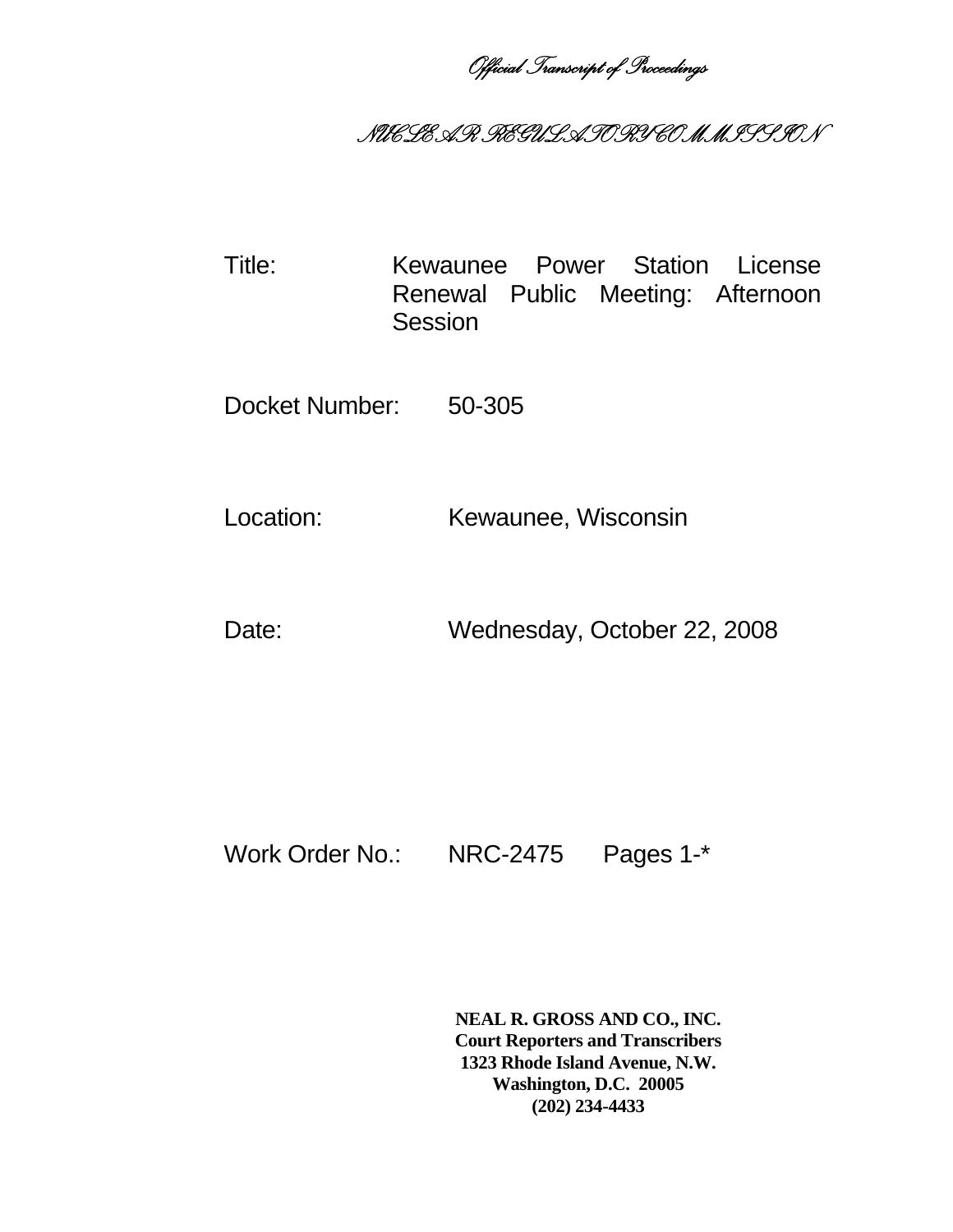|                |                                                                                                                                                                 | $\mathbf 1$ |
|----------------|-----------------------------------------------------------------------------------------------------------------------------------------------------------------|-------------|
| 1              | UNITED STATES OF AMERICA                                                                                                                                        |             |
| $\overline{c}$ | $+ + + + +$                                                                                                                                                     |             |
| 3              | BEFORE THE NUCLEAR REGULATORY COMMISSION                                                                                                                        |             |
| $\overline{4}$ | + + + + +                                                                                                                                                       |             |
| 5              | $\ddot{}$<br>$+$<br>$+$<br>$^{+}$                                                                                                                               |             |
| 6              | DOMINION ENERGY KEWAUNEE, INC.                                                                                                                                  |             |
| 7              | KEWAUNEE POWER STATION                                                                                                                                          |             |
| 8              | Regarding the Renewal of Facility Operating License                                                                                                             |             |
| $\mathcal{G}$  | WEDNESDAY                                                                                                                                                       |             |
| 10             | OCTOBER 22, 2008                                                                                                                                                |             |
| 11             | $1:30$ P.M.                                                                                                                                                     |             |
| 12             | $\mathrm{+}$<br>$^{+}$<br>$+$ $+$<br>$^{+}$                                                                                                                     |             |
| 13             | Town Hall of Carlton                                                                                                                                            |             |
| 14             | N1296 Town Hall Road                                                                                                                                            |             |
| 15             | Kewaunee, Wisconsin 54216                                                                                                                                       |             |
| 16             | $^+$<br>$^+$<br>$^{+}$<br>$\pm$<br>$^+$                                                                                                                         |             |
| 17             |                                                                                                                                                                 |             |
| 18             |                                                                                                                                                                 |             |
| 19             |                                                                                                                                                                 |             |
| 20             |                                                                                                                                                                 |             |
| 21             |                                                                                                                                                                 |             |
| 22             |                                                                                                                                                                 |             |
| 23             |                                                                                                                                                                 |             |
| 24             |                                                                                                                                                                 |             |
| 25             | PROCEEDINGS                                                                                                                                                     |             |
|                | <b>NEAL R. GROSS</b><br>COURT REPORTERS AND TRANSCRIBERS<br>1323 RHODE ISLAND AVE., N.W.<br>(202) 234-4433<br>WASHINGTON, D.C. 20005-3701<br>www.nealrgross.com |             |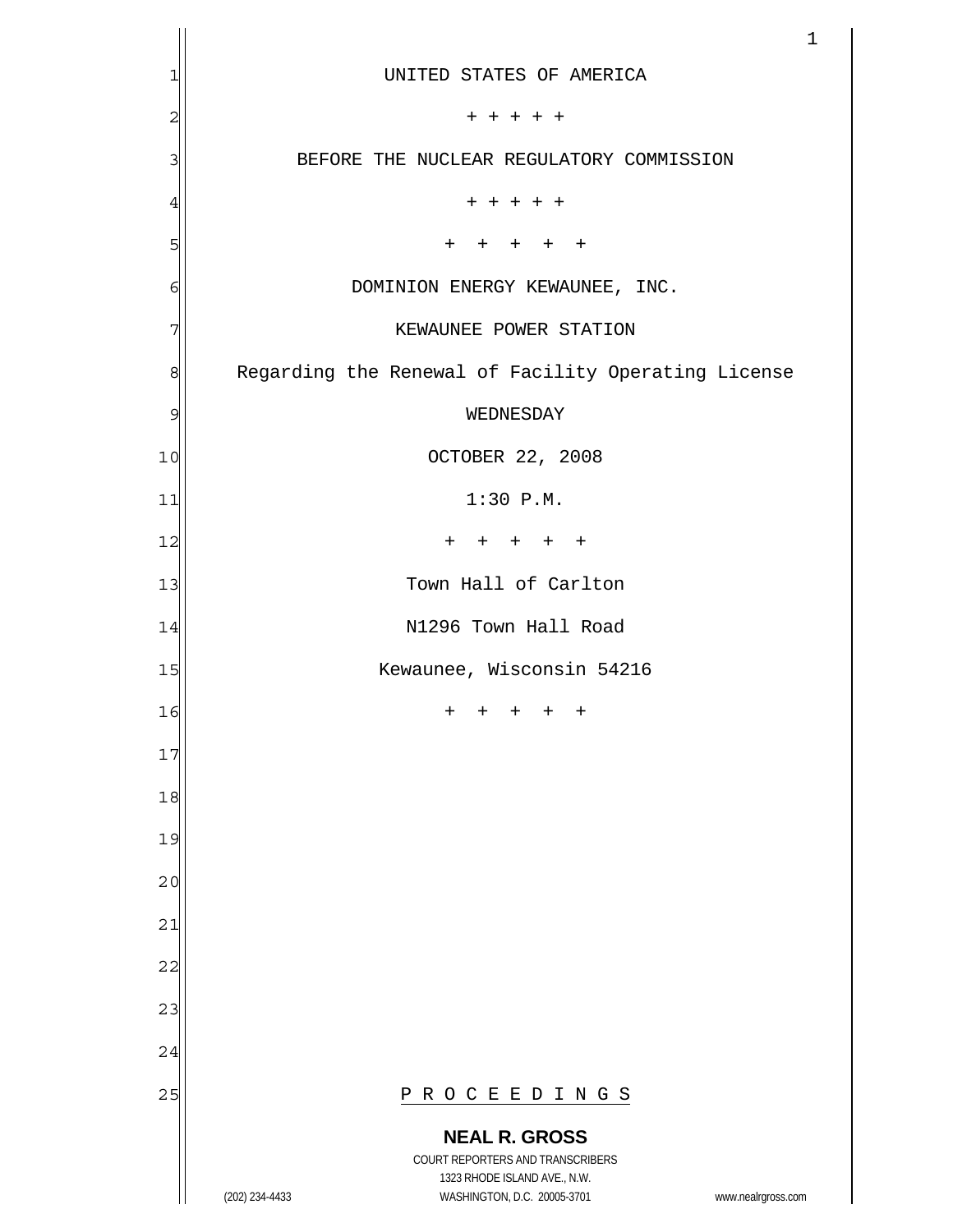$1 \vert$  (1:30 P.M.)

 MR. HOLIAN: Good afternoon. My name is Brian Holian. I'm the Division Director for the Division of License Renewal back at headquarters. And we'll start the meeting.

6 7 8 9 10 11 And I'm glad to be here today. Beautiful day out there. Came into Green Bay last night. I'm back to headquarters for license renewal for only about two months now. I've been with the Agency probably 18 years and I worked for a few years in industry before that and the nuclear navy before that.

12 13 14 15 16 17 18 I spent the last nine years out in Region One, so I was a division director in all the technical divisions in Region One, which is outside of Philadelphia. And a lot of times they'll rotate us back to headquarters. And I had been to headquarters for about nine years before I headed out to Region One and Nuclear Reactor Regulations.

19 20 21 22 So it's good for me to come back to headquarters and hopefully that will be my last move. I don't know. I was just talking to one of the regional folks about their moves.

23 24 25 But I am glad you're here today. I know it's taking time out of your busy schedule and I appreciate you coming out today.

**NEAL R. GROSS** COURT REPORTERS AND TRANSCRIBERS 1323 RHODE ISLAND AVE., N.W. (202) 234-4433 WASHINGTON, D.C. 20005-3701 www.nealrgross.com

2

3

4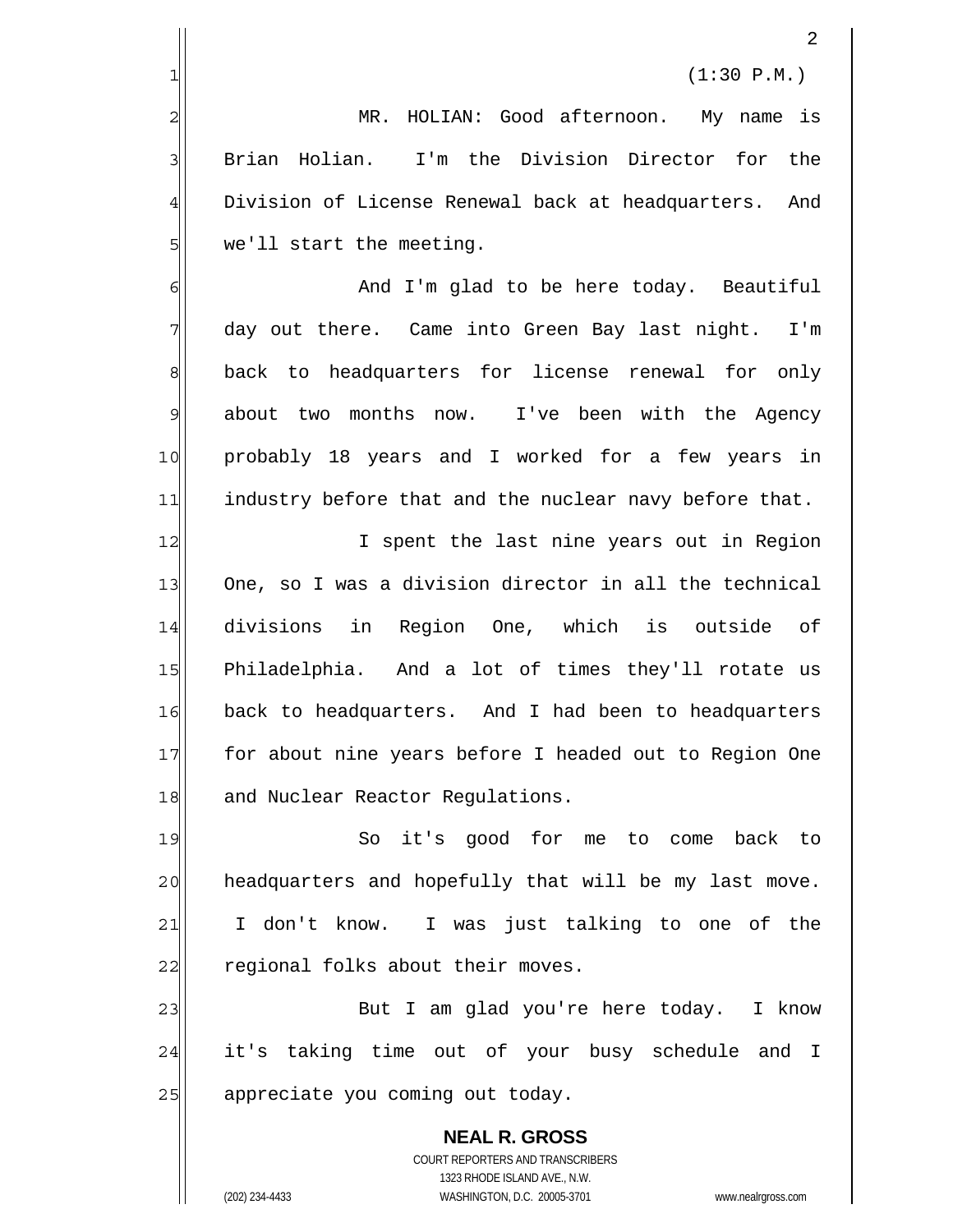**NEAL R. GROSS** COURT REPORTERS AND TRANSCRIBERS 1323 RHODE ISLAND AVE., N.W. 3 This probably seems a little bit a lot. You know, license renewal, you know, it comes in frequently, and out of headquarters this is a traveling show. We actually pack up and bring out to that, so you're getting the same displays and the same items that we do for every plant. 1 2 3 4 5 6 7 8 9 10 11 12 13 14 15 16 17 18 19 20 21 22 23 24 25 And we will have a meeting this afternoon. There will be a similar meeting tonight. And I don't mean it to be a formal presentation. We will do that and we'll go as quickly as possible. But I know the gist of it is really for you to hear this and also just ask questions about the process and where we go from there and public input. So with that let me just introduce some other NRC staff that are here today. We did cut down from headquarters a couple staff members that were going to come. I'll mention John Daily as one individual that works for me. He's the project manager. And David Pelton. And we also had a formal facilitator that we decided not to come out. A lot of times they'll come out for meetings where we have several hundred people. But let me introduce Sarah Lopas the Environmental Project Manager and you'll hear from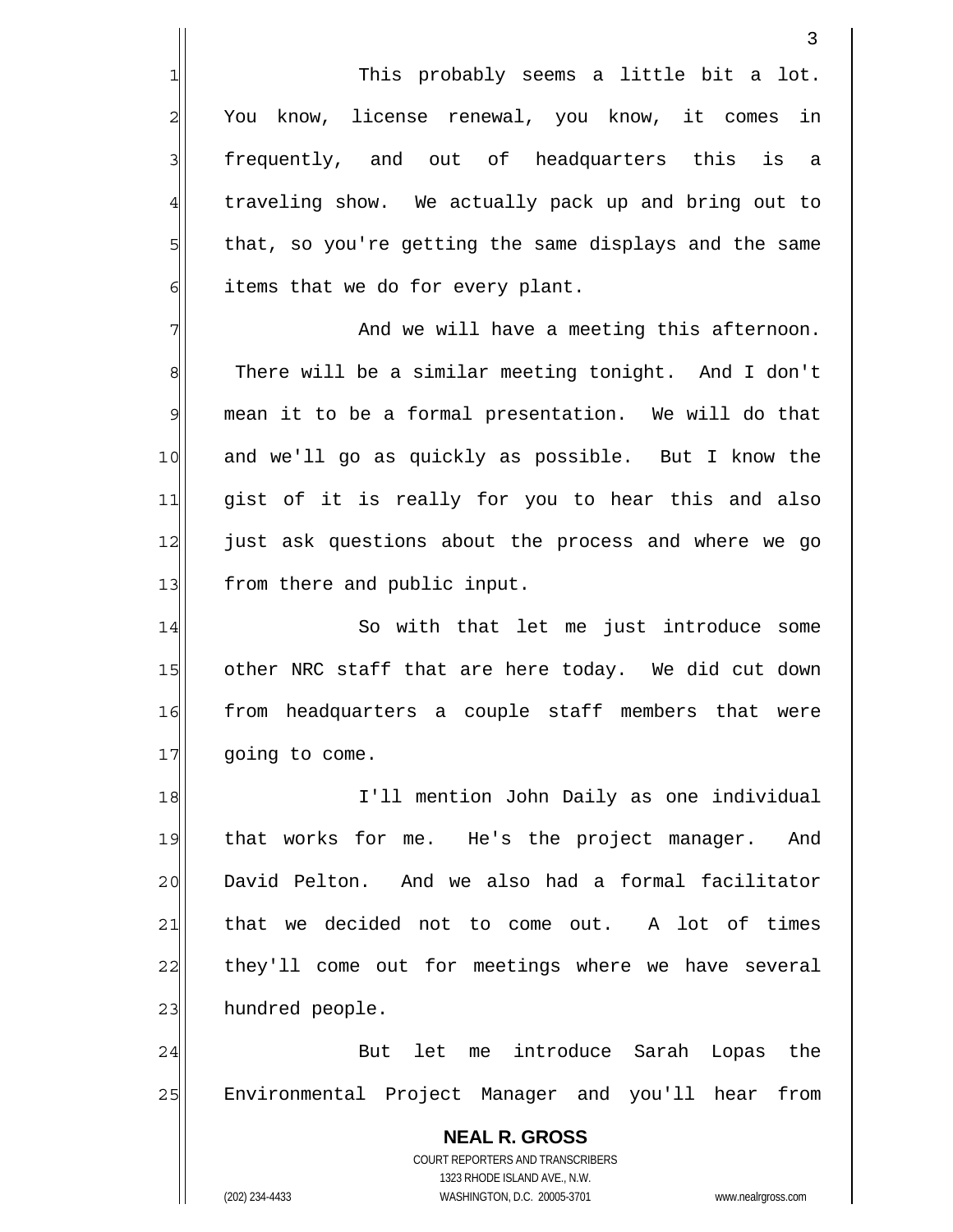**NEAL R. GROSS** COURT REPORTERS AND TRANSCRIBERS 1323 RHODE ISLAND AVE., N.W. (202) 234-4433 WASHINGTON, D.C. 20005-3701 www.nealrgross.com 4 Sarah. We have about 20 slides. I'll cover the first half and Sarah will cover the second half. And we'll go from there. 1 2 3 4 5 6 7 8 9 10 11 12 13 14 15 16 17 18 19 20 21 22 23 24 25 I also wanted to introduce three people from Region Three that are here today. One is Kevin Barclay, Reactor Engineer here, gets out quite a bit to the plant and works with the resident inspectors out of the Chicago office. Vyktoria Mytling, Public Affairs Officer from Region Three. And a new individual from, Harral Logaras. New but not to the federal service or to the Chicago area. Harold was in the nuclear industry in Chicago for awhile. Went and worked for FEMA and is now back to the Region Three office as a government liaison officer. So with that those are the NRC folks that are here today. I'll go right into the presentation unless we have any other issues or questions. Really the purpose of today's meeting and this is a repeat of tonight's meeting is to just describe the process for license renewal. And we will talk about the license renewal process and get a little more in depth into the environmental review process. On some locations we'll come out for a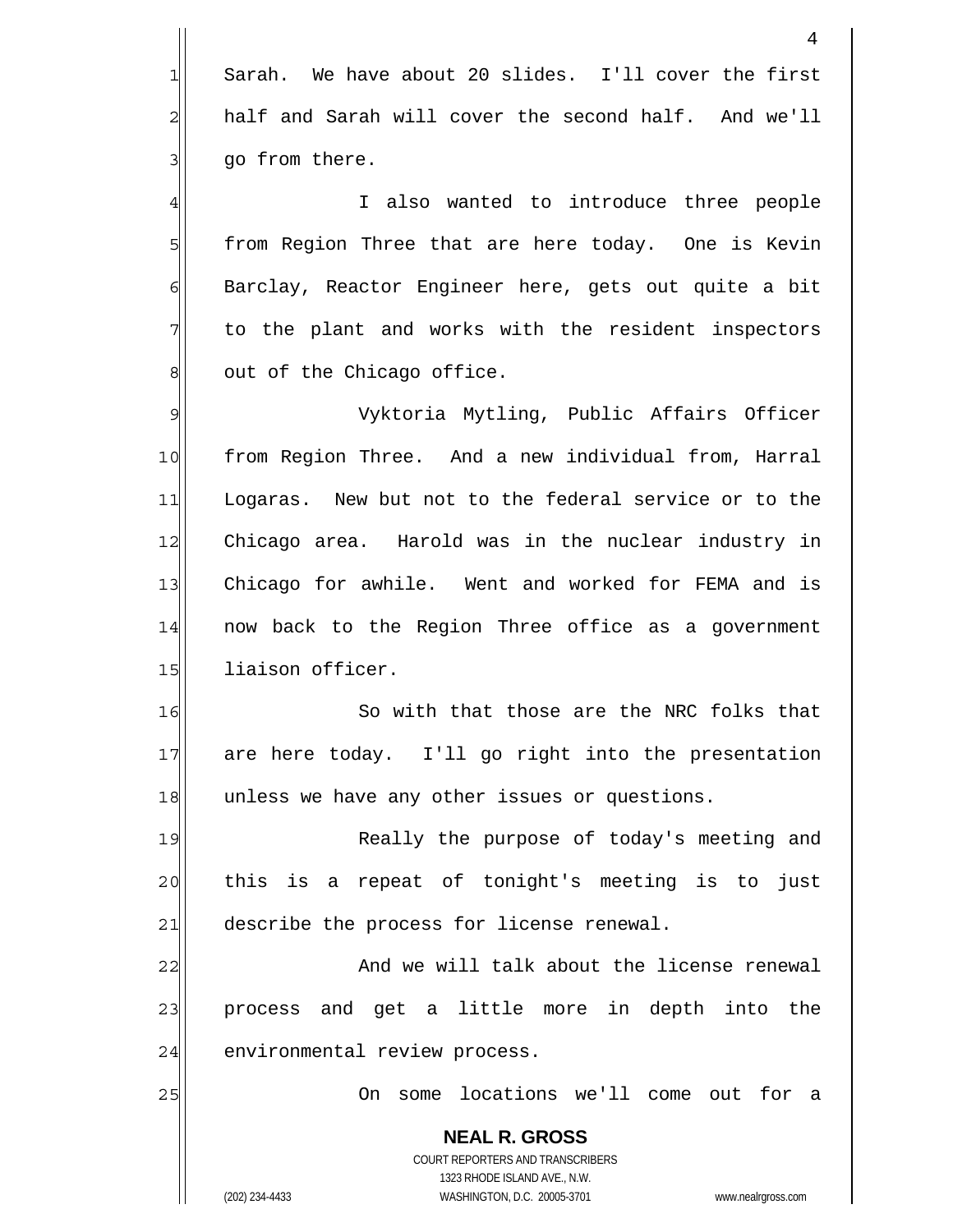meeting just on the license renewal process but quite often now we try to combine the first two meetings into one meeting which is today and talk about license renewal process in general and then also accept comments on the environmental scooping issues. And that's why we have a, you know, recorded session here today because we take your comments back as we start the environmental review in particular back at headquarters. 1 2 5 6 8 9

10 11 12 13 14 15 16 And even this week we had three of our environmental people from our division out at the plant. So they were out walking around the plant, actually took a boat ride on the water there and looking at the intake structure and other items there. So they start their environmental review is already started.

17 18 19 And as I said, well we'll go through schedule in awhile here but this is just the start of what is up to about a two year process.

20 21 22 23 24 Next slide. I'll just talk briefly about NRC's governing statutes. You know, we go, NRC goes back to 1954 for the Atomic Energy Act and a lot of people don't realize that in the Atomic Energy Act they did talk about license renewal.

A lot of people also don't realize how did

**NEAL R. GROSS** COURT REPORTERS AND TRANSCRIBERS 1323 RHODE ISLAND AVE., N.W. (202) 234-4433 WASHINGTON, D.C. 20005-3701 www.nealrgross.com

25

3

4

7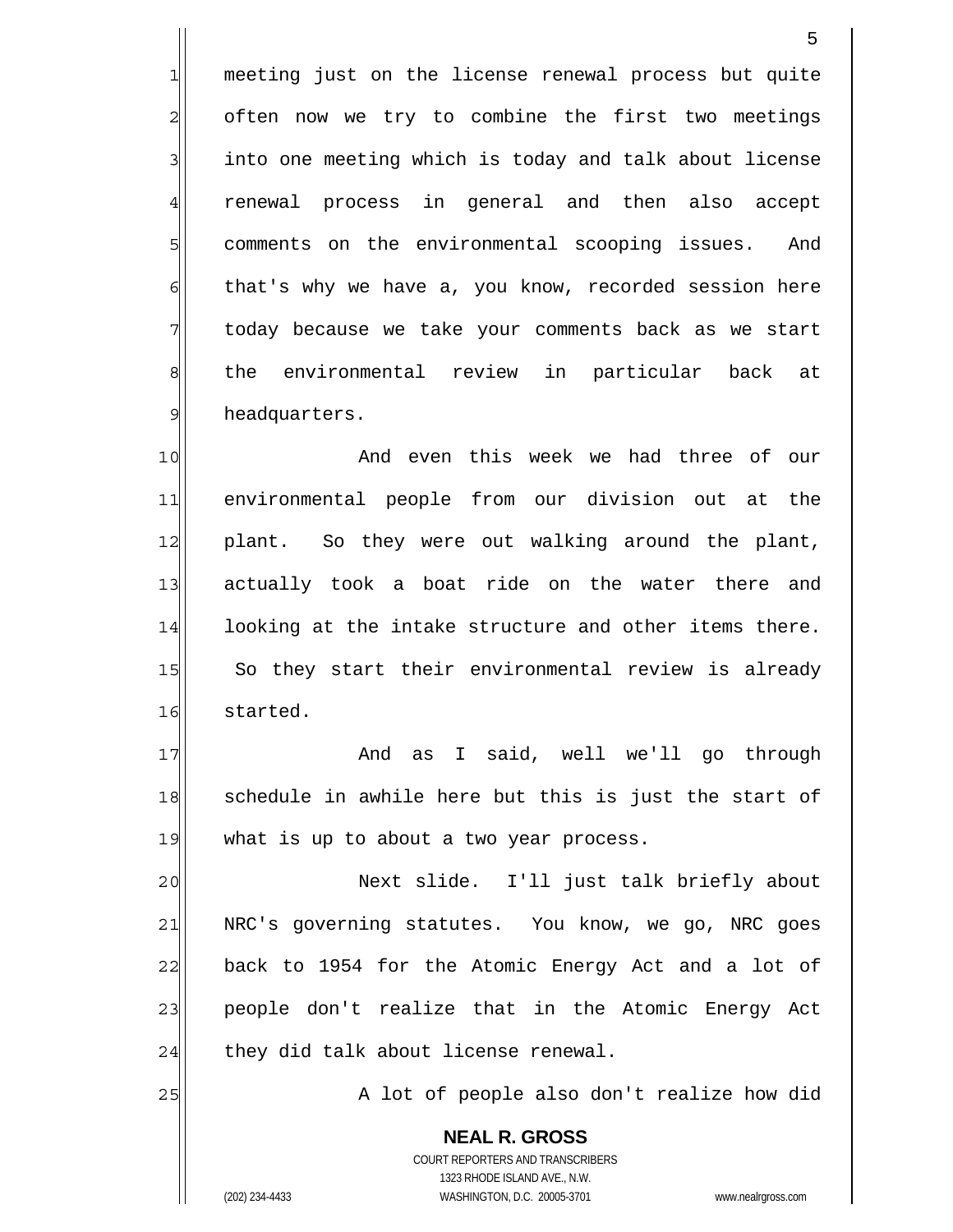|                | 6                                                                                                   |
|----------------|-----------------------------------------------------------------------------------------------------|
| 1              | a plant get its original 40 year license.                                                           |
| $\overline{c}$ | Well, the original 40 years was not based                                                           |
| 3              | on the life of the reactor vessel. It wasn't based on                                               |
| $\overline{4}$ | technical issues. It was really based on antitrust                                                  |
| 5              | economic considerations and antitrust factors.                                                      |
| 6              | Back then the politicians just thought hey                                                          |
| 7              | antitrust is a good term of reference for any kind of                                               |
| 8              | power plant is about 40 years.                                                                      |
| 9              | But the Atomic Energy Act did allow for                                                             |
| 10             | license renewal. We're about half way through license                                               |
| 11             | renewal for the plants in the country. 104 plants.                                                  |
| 12             | And I think we just issued the 48th or 49th license                                                 |
| 13             | renewal a couple of months ago to Fitzpatrick out in                                                |
| 14             | New York.                                                                                           |
| 15             | So we're about half way through. It's an                                                            |
| 16             | established process.<br>It has two pieces. The other                                                |
| 17             | one I wanted to talk about and you'll get more when                                                 |
| 18             | Sara is up here is the National Environmental Policy                                                |
| 19             | Act.                                                                                                |
| 20             | That followed in 1969 and the NEPA as it's                                                          |
| 21             | called establishes a national policy for decision                                                   |
| 22             | making on impacts to the environment.                                                               |
| 23             | Now why is license renewal under that?                                                              |
| 24             | The NRC's commission, the commissioners, the five                                                   |
| 25             | commissioners a few years after NEPA came<br>out                                                    |
|                | <b>NEAL R. GROSS</b>                                                                                |
|                | COURT REPORTERS AND TRANSCRIBERS                                                                    |
|                | 1323 RHODE ISLAND AVE., N.W.<br>(202) 234-4433<br>WASHINGTON, D.C. 20005-3701<br>www.nealrgross.com |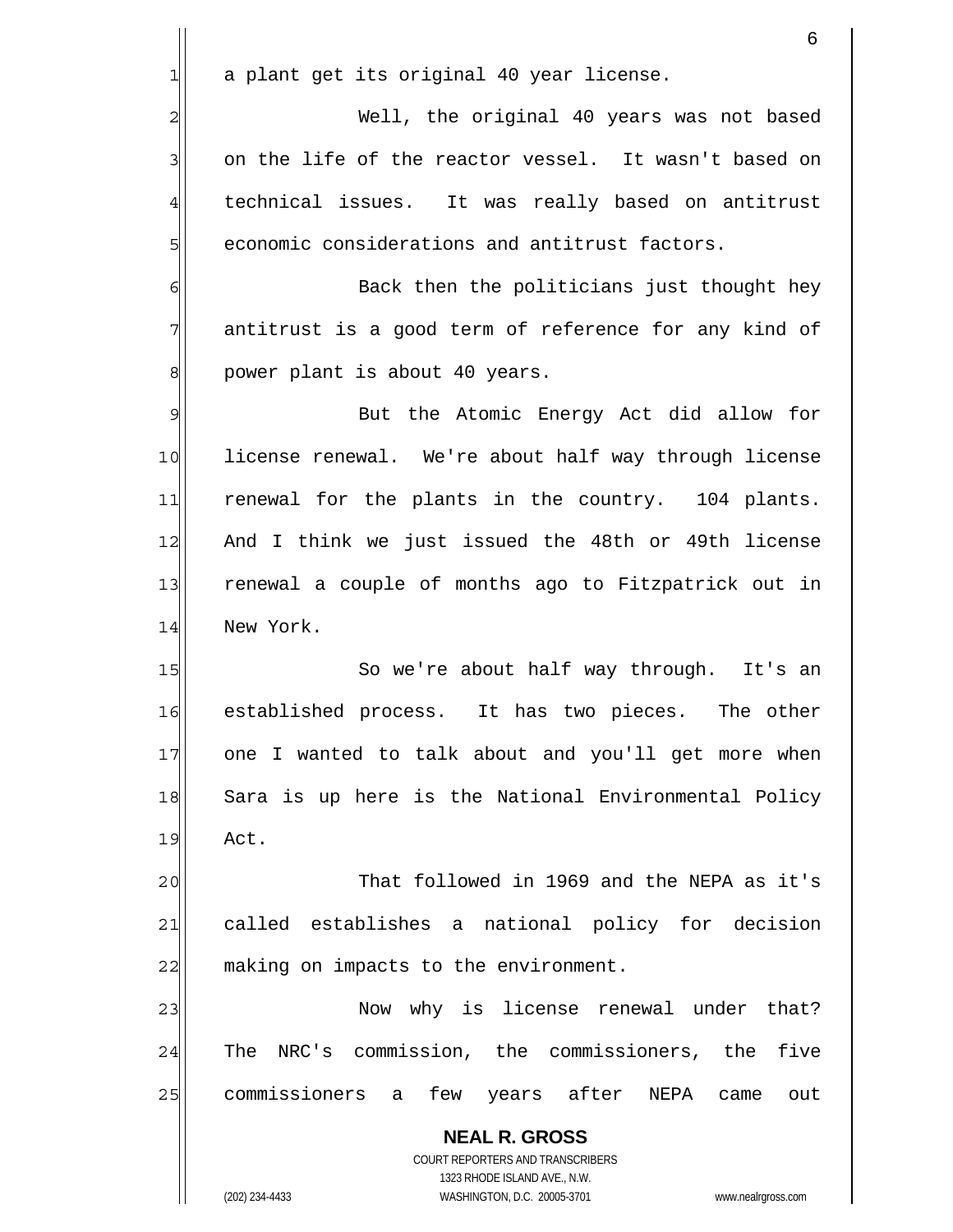1 established by policy what a significant action is.

2 3 4 5 6 7 8 9 10 Under NEPA if you have a significant action to the environment you have to do an environmental impact statement, an EIS. And so the commission stated, hey if there's any major modifications to the plant that might be considered under NEPA but for sure license renewal where you, where a plant would plan to operate 20 additional years mandates that an environmental impact statement be done for every plant that undertakes that process.

11 12 13 14 15 Next slide. Just a quick slide on the NRC's mission. We do work for you members of the public. I know there are some plant people here today and there's some county folks here. But the NRC works for you.

16 17 18 19 We want to remind you of that. The public that we're here as public servants. So our job is to maintain the safety of the plant. Our job is not to keep Kewaunee operating. That's not our job.

20 21 22 23 24 You know, we license plants and we oversee their safe operations. And so it's important that the public understand that. And it's important that the county folks that, you know, you pass that on to the people as they question what the NRC's role is.

You know, we do it from a variety of ways.

**NEAL R. GROSS** COURT REPORTERS AND TRANSCRIBERS 1323 RHODE ISLAND AVE., N.W. (202) 234-4433 WASHINGTON, D.C. 20005-3701 www.nealrgross.com

25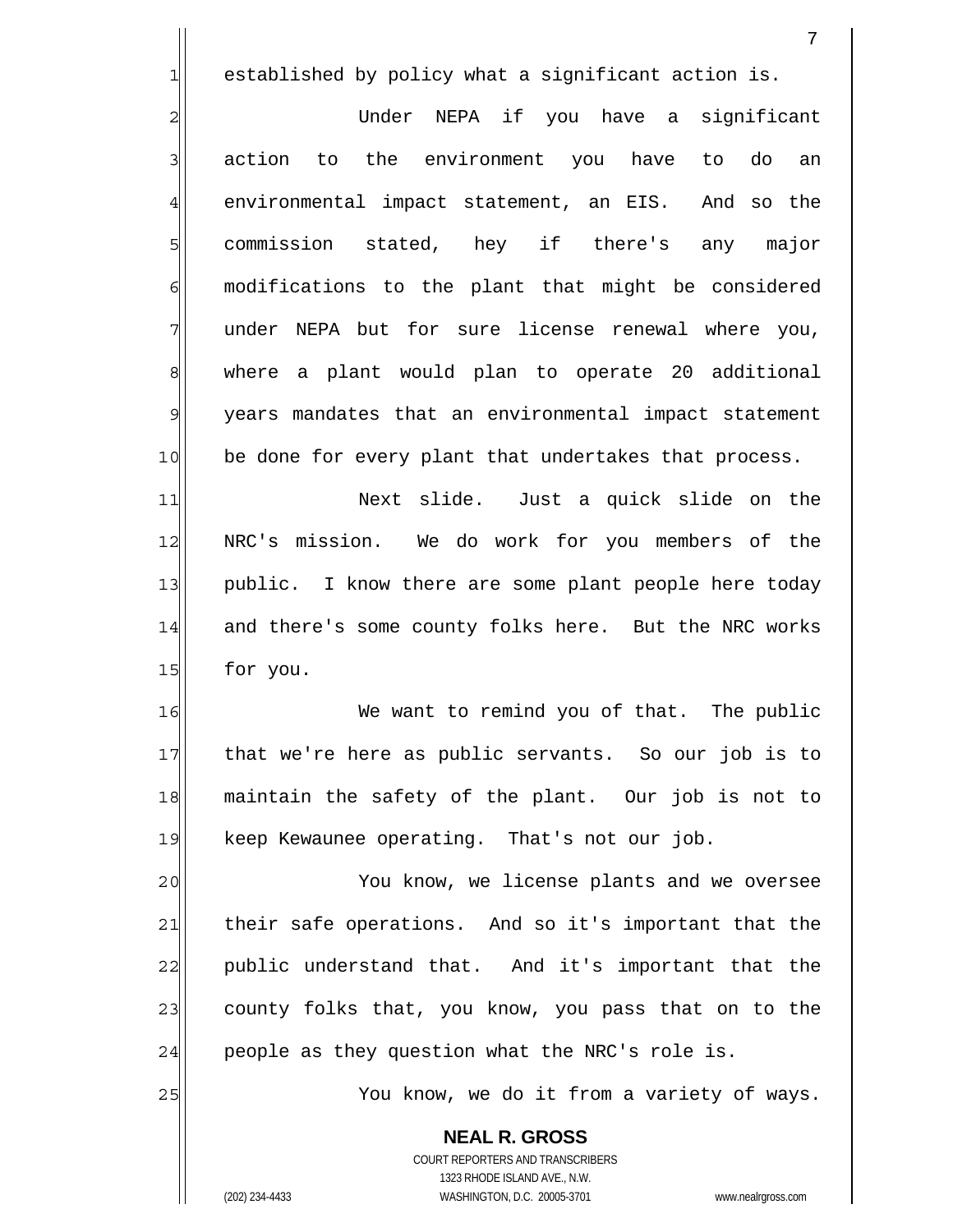I mentioned that I have a regional background also and, you know, I'm glad to have the regional folks out here today because the day to day safety of Kewaunee is maintained by, you know, folks like, you know, Kevin and the resident inspectors at the plant and, you know, Pat and Steve have been there for years and are there on a daily basis maintaining the safety of the plant.

9 10 The regional inspectors that come out do the same thing.

11 12 13 14 15 That continues at 40 years plus day one if Kewaunee gets its license extended. You know, that reactor oversight process continues and that's the mainstay of our review is the ongoing safety review that the NRC does.

16 17 18 19 20 21 Next slide. Just talks about Kewaunee. Once again the original 40 years does expire in 2013. That's not the first one to expire. It is one of the older plants. Out in Region One the region I came from has the first plant that expires coming up here in 2009 Oyster Creek in New Jersey.

22 23 24 And then there's another plant in Upper State New York that expires also. And they have put in for a license renewal.

One of them is in the hearing process

**NEAL R. GROSS** COURT REPORTERS AND TRANSCRIBERS 1323 RHODE ISLAND AVE., N.W. (202) 234-4433 WASHINGTON, D.C. 20005-3701 www.nealrgross.com

25

1

2

3

4

5

6

7

8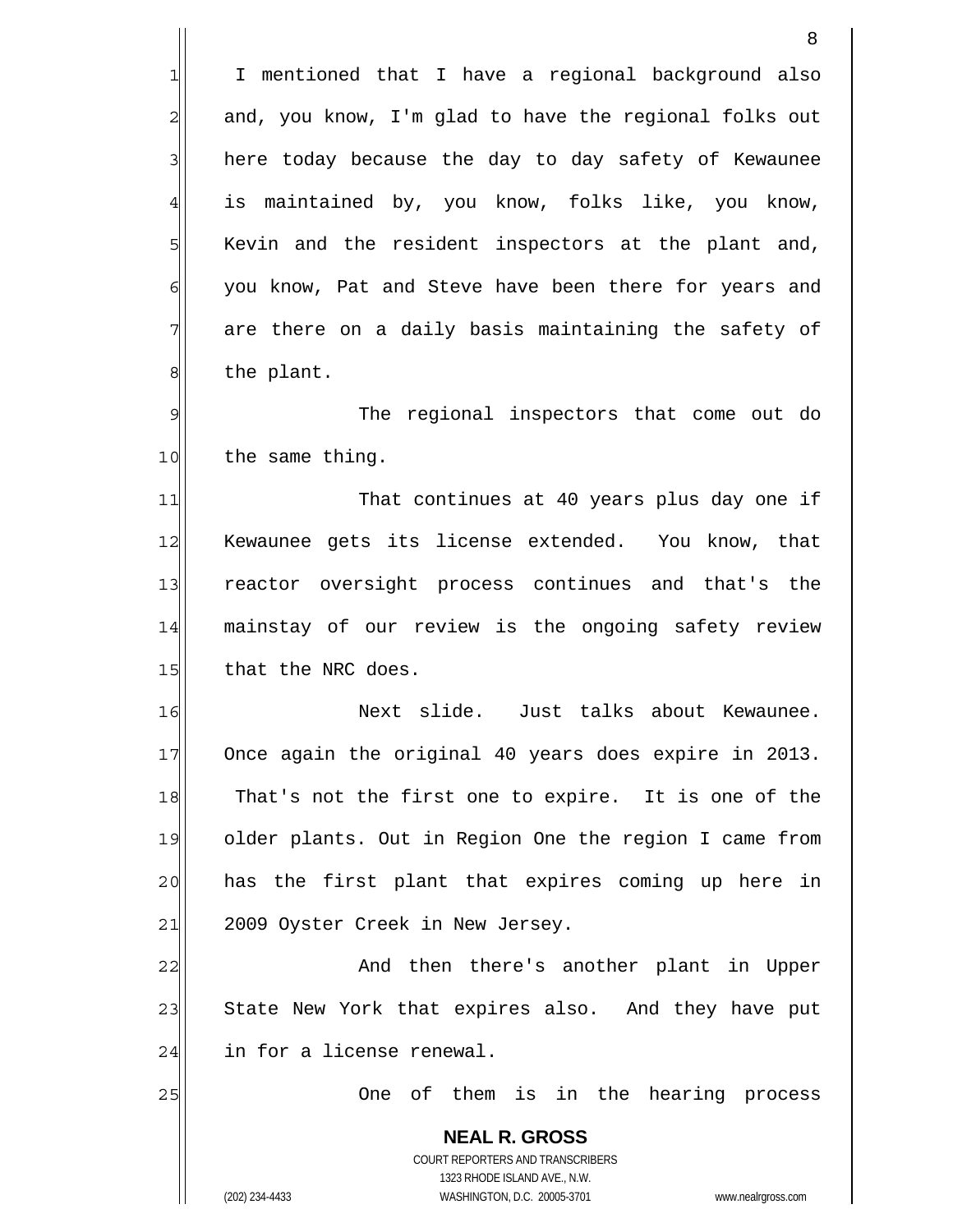**NEAL R. GROSS** COURT REPORTERS AND TRANSCRIBERS 1323 RHODE ISLAND AVE., N.W. right now so they're actually waiting to see if they get their license renewal prior to April, April of 2009 coming up here is when the first plant's 40 year license expires. 1 2 3 4 5 6 7 8 9 10 11 12 13 14 15 16 17 18 19 20 21 22 23 24 25 And you see Kewaunee's due, application filed in 2008. We get plants to put their applications in at least five years prior to license renewal to ensure for a timely process and review process. Next slide. Well, the license application itself. If you want to read it. Get it at the public library. I think Sarah will tell you that later. There is one copy back here. It is an extensive document. Four binders there is their license renewal application. It comes into the NRC and it gets divvied up between, you know, scores of NRC reviewers at headquarters. That process, you know, it's got plant information in it again. But in particular it's got information on technical aging of systems. And that's predominately what we do over the next year and a half at headquarters is look at the aging of their programs and aging management. You know, we decide whether they have a

(202) 234-4433 WASHINGTON, D.C. 20005-3701 www.nealrgross.com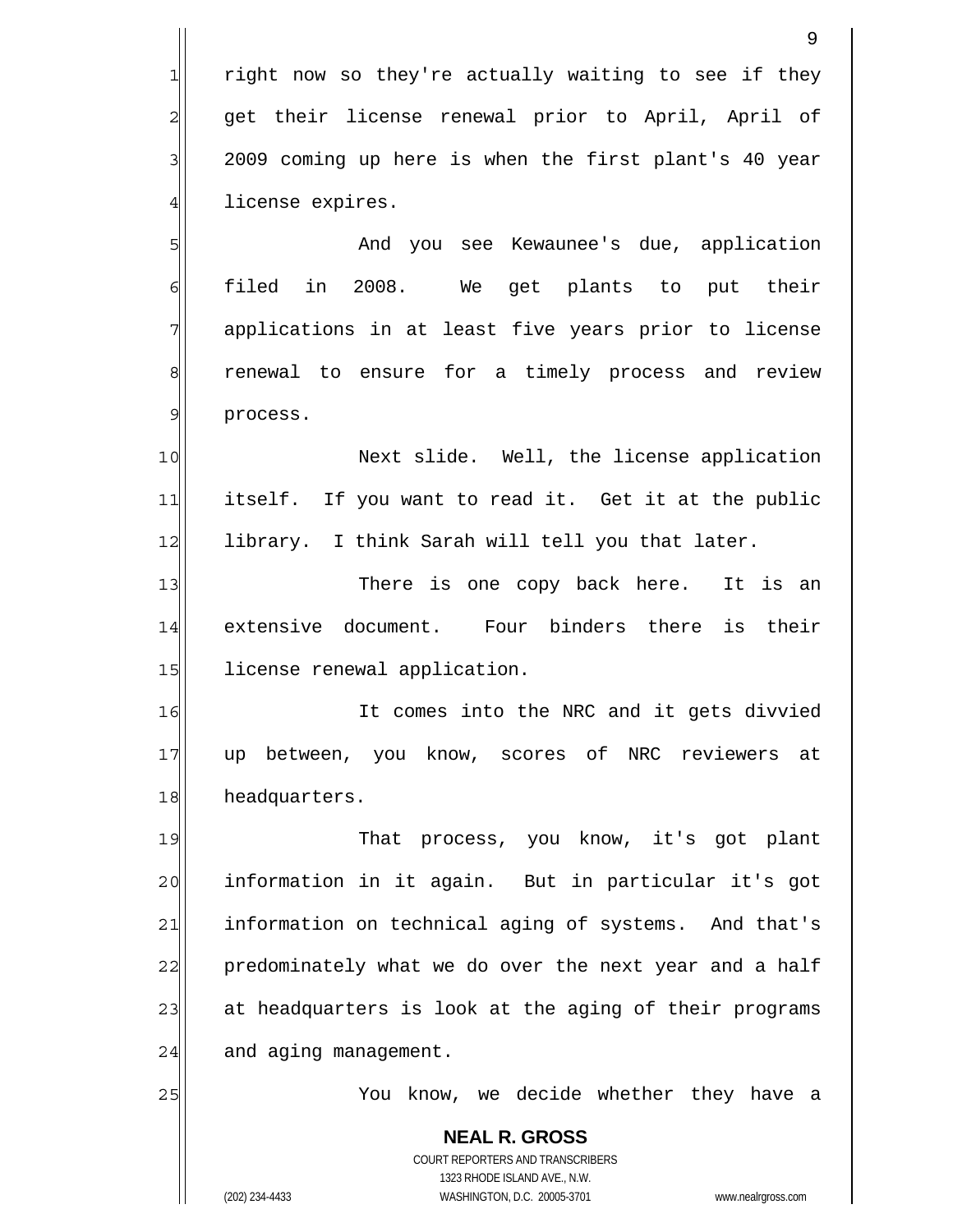|                | 10                                                       |
|----------------|----------------------------------------------------------|
| $\mathbf{1}$   | good program for cable management or cable aging,        |
| $\overline{c}$ | electrical cabling.                                      |
| 3              | One of the in depth reviews we do is the                 |
| $\overline{4}$ | reactor vessel itself as I mentioned. Reactor vessel,    |
| 5              | you know, neutron embrittlement they call it, where      |
| 6              | the neutron, the fluence on the vessel and the belt      |
| 7              | line welds, the weld materials is something we look at   |
| 8              | in-depth.                                                |
| $\mathcal{G}$  | And, you know, get independent experts                   |
| 10             | also to look at calculations for that.                   |
| 11             | You know, interestingly at a plant, you                  |
| 12             | know, most of you realize it if you're following the     |
| 13             | plant a majority of equipment gets replaced over the     |
| 14             | life of the plant.                                       |
| 15             | So that's a key aspect that it's not the                 |
| 16             | plant it was when it was originally licensed 40 years    |
| 17             | ago. It's an ongoing maintenance program, an ongoing     |
| 18             | replacement program for large components so all the      |
| 19             | way up, you know, to steam generators and pressurized    |
| 20             | water reactors. No one has replaced a reactor vessel     |
| 21             | so that's a key component, you know. I guess it could    |
| 22             | be done but economically that would be tough.            |
| 23             | Overseas they do something called an                     |
| 24             | anealing process to kind of regain years on a reactor    |
| 25             | vessel.                                                  |
|                | <b>NEAL R. GROSS</b><br>COURT REPORTERS AND TRANSCRIBERS |

1323 RHODE ISLAND AVE., N.W.

 $\prod$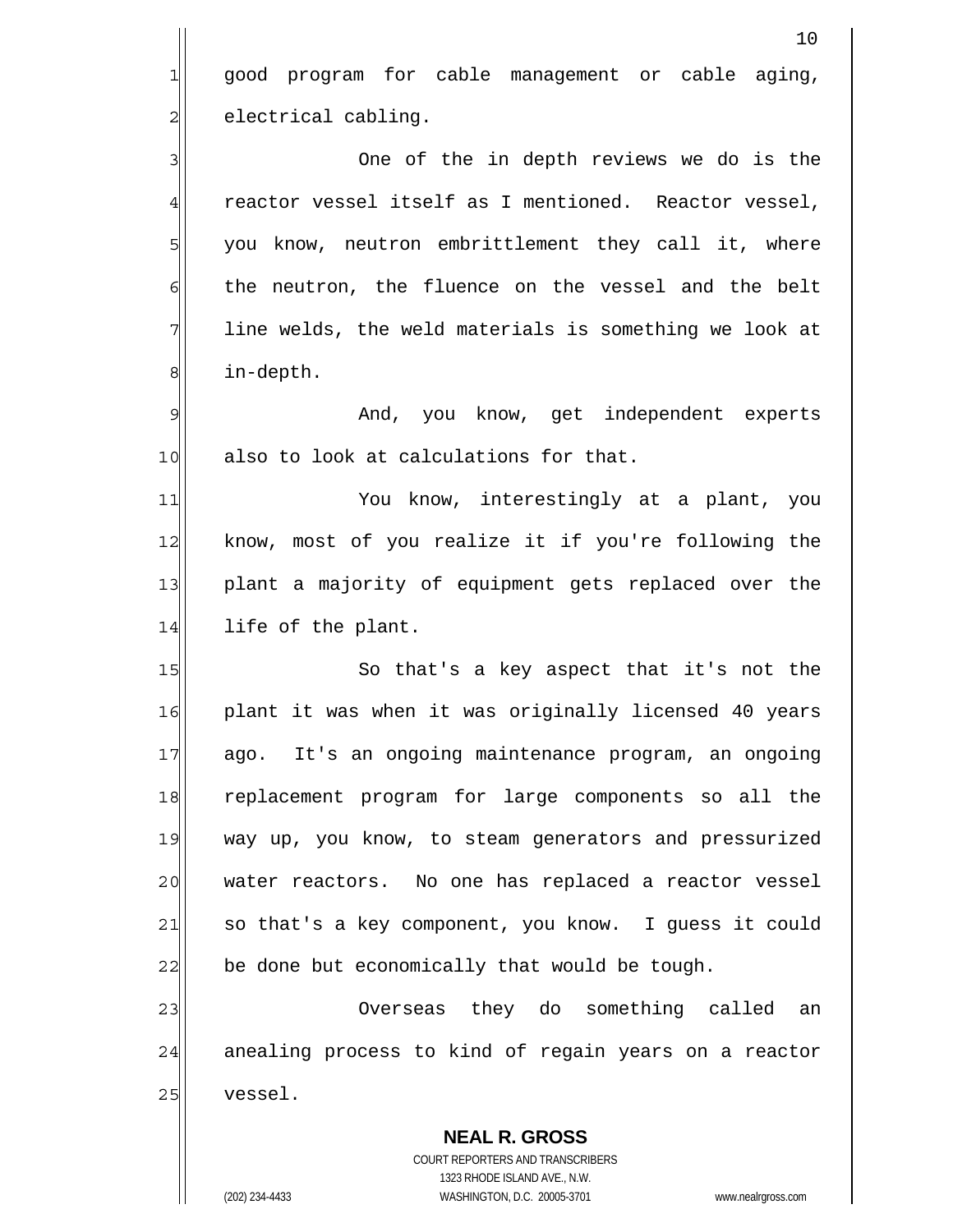But you need to know that. That it's, you know, it's a, it's a maintenance issue and it's a program issue that, that really limits the life of a plant.

5 6 7 8 What else do we look at? We look at changes to the plant tech specs. We call them tech specs. Technical specifications. They actually tell the plant when to shut down or not.

9 10 11 12 You know, you have so many systems that are, need to be operable every day. You take a train out, well, if there's any changes to the plant tech specs we also look at that for the extended period.

13 14 15 And of course we do an environmental report. It's a good fresh look at what's changing or what's impacting in the environment of the plant.

16 17 18 19 Next slide. You know, a little bit more on that safety review. I talked a little bit about it already. We do focus on aging effects and whether they'll be effectively managed.

20 21 22 23 24 25 Right now the plant has some programs. And a rule that came in a few years ago back before I headed out to the region was something called the maintenance rule. And it's kind of considered an aging management type rule that was put in place by a smart commission ten years ago or so and it put more

COURT REPORTERS AND TRANSCRIBERS 1323 RHODE ISLAND AVE., N.W. (202) 234-4433 WASHINGTON, D.C. 20005-3701 www.nealrgross.com

**NEAL R. GROSS**

1

2

3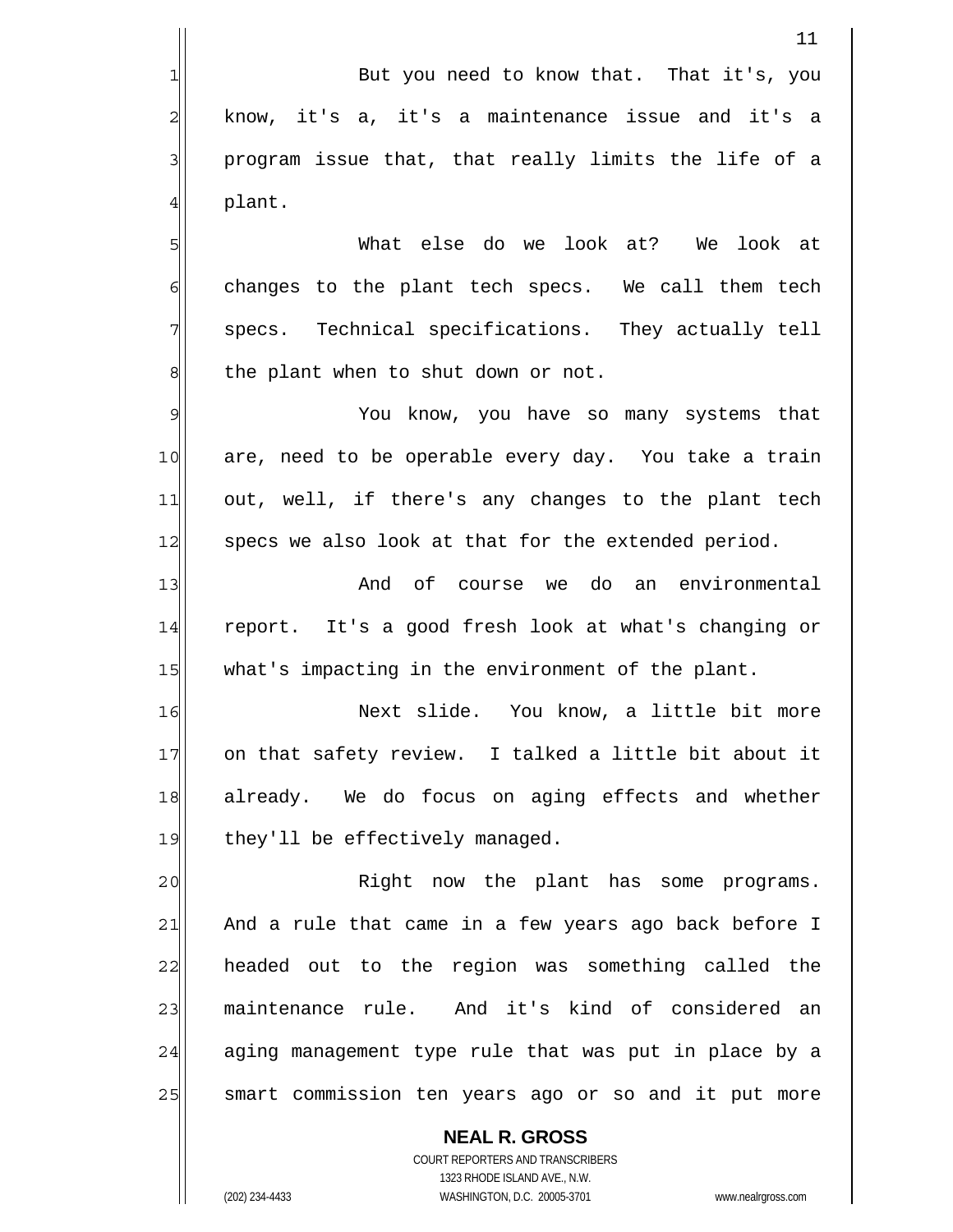2 of the impetus on the plant management to hey you operate the plant every day you should come up with programs for replacement, preventive maintenance and ensure you do that.

 That's part of our regional people's job is to go out and through their normal inspections to look at that part of the program and make sure that the licensee is finding their own problems and fixing them pro actively.

10 11 12 What do we do? We as I mentioned look in depth in some of the areas like cabling and reactor vessel for some of the aging management.

13 14 15 16 17 Even some of the structures them self, concrete structures are they able to withstand an additional 20 years of management so of the environment or throughout the extended period of operation.

18 19 20 21 On the environmental review Sara will talk about more about that in a minute but in general we look at under NEPA it requires us to look back and determine if there's any impacts that are adverse.

22 23 24 25 You know, do you make a yes or no on the environmental and NEPA really calls for just put it out in the public whether it's a small or moderate or a large impact.

**NEAL R. GROSS** COURT REPORTERS AND TRANSCRIBERS 1323 RHODE ISLAND AVE., N.W. (202) 234-4433 WASHINGTON, D.C. 20005-3701 www.nealrgross.com

1

3

4

5

6

7

8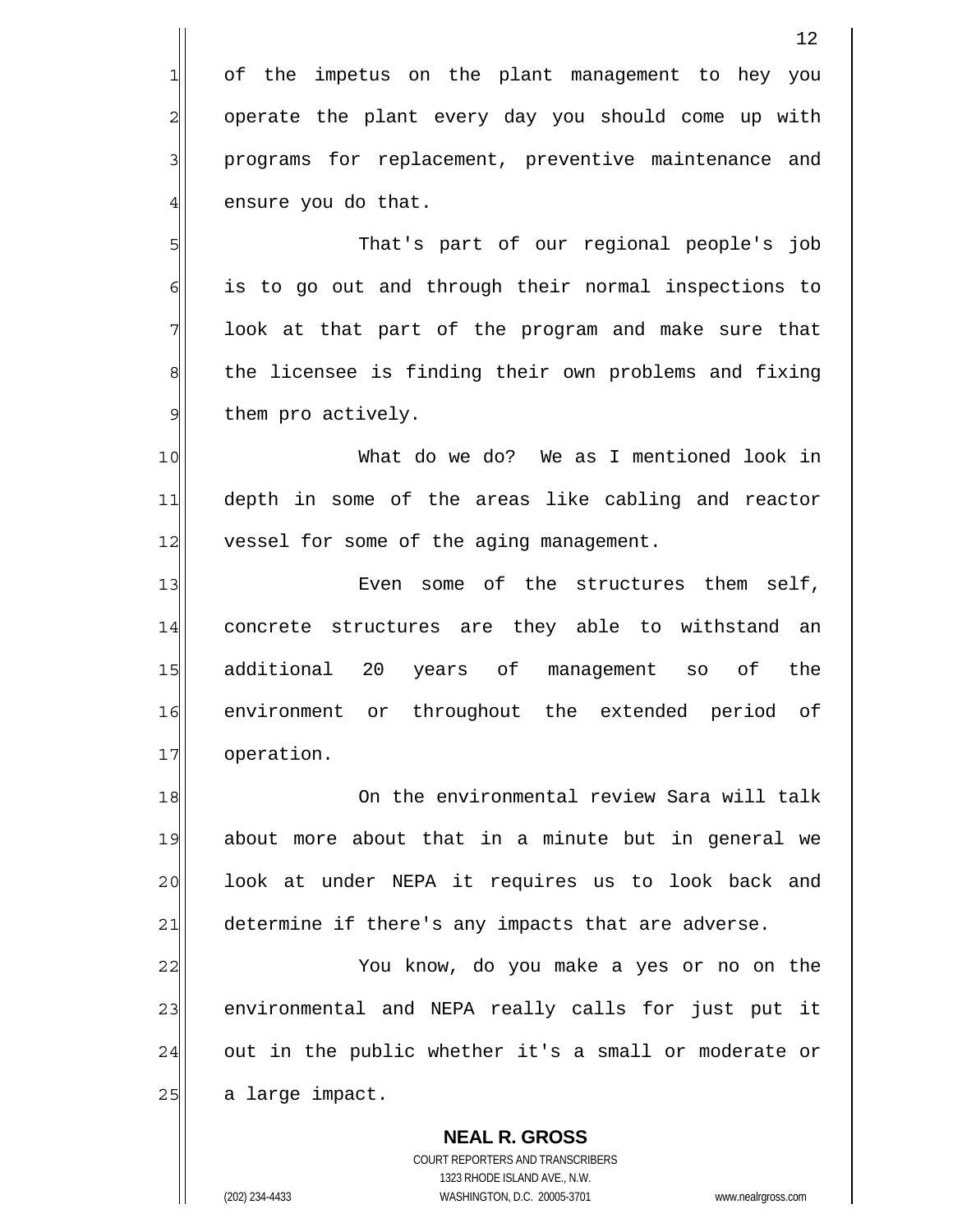So NEPA is really kind of an information sharing item that the public should not be surprised at something. Put out a report that describes in this case a 20 year license renewal and the NRC your staff's best estimate working with state officials, local county officials what the impact of continued operation would be on the environment.

8 9 10 11 Next slide. You know, this is a key slide because if you're going to get questions at a, as a county person or if you're a public person here a lot of times we get questions on these areas here.

12 13 14 15 16 17 18 19 This is a re licensing of the plant. It's not a new license for the plant. And I say that not to just parse words but when we licensed the plant originally and I met with an emergency, or a couple of emergency planning officials here from the county as I was outside talking to people coming in, you know, we did an environmental or an emergency planning kind of review.

20 21 22 23 What's the population? How would you have to evacuate if you had to? Do you have a processes for sheltering in place should you need? Do you have a siren system?

24 25 All that was done as a licensing of the plant.

> **NEAL R. GROSS** COURT REPORTERS AND TRANSCRIBERS 1323 RHODE ISLAND AVE., N.W. (202) 234-4433 WASHINGTON, D.C. 20005-3701 www.nealrgross.com

1

2

3

4

5

6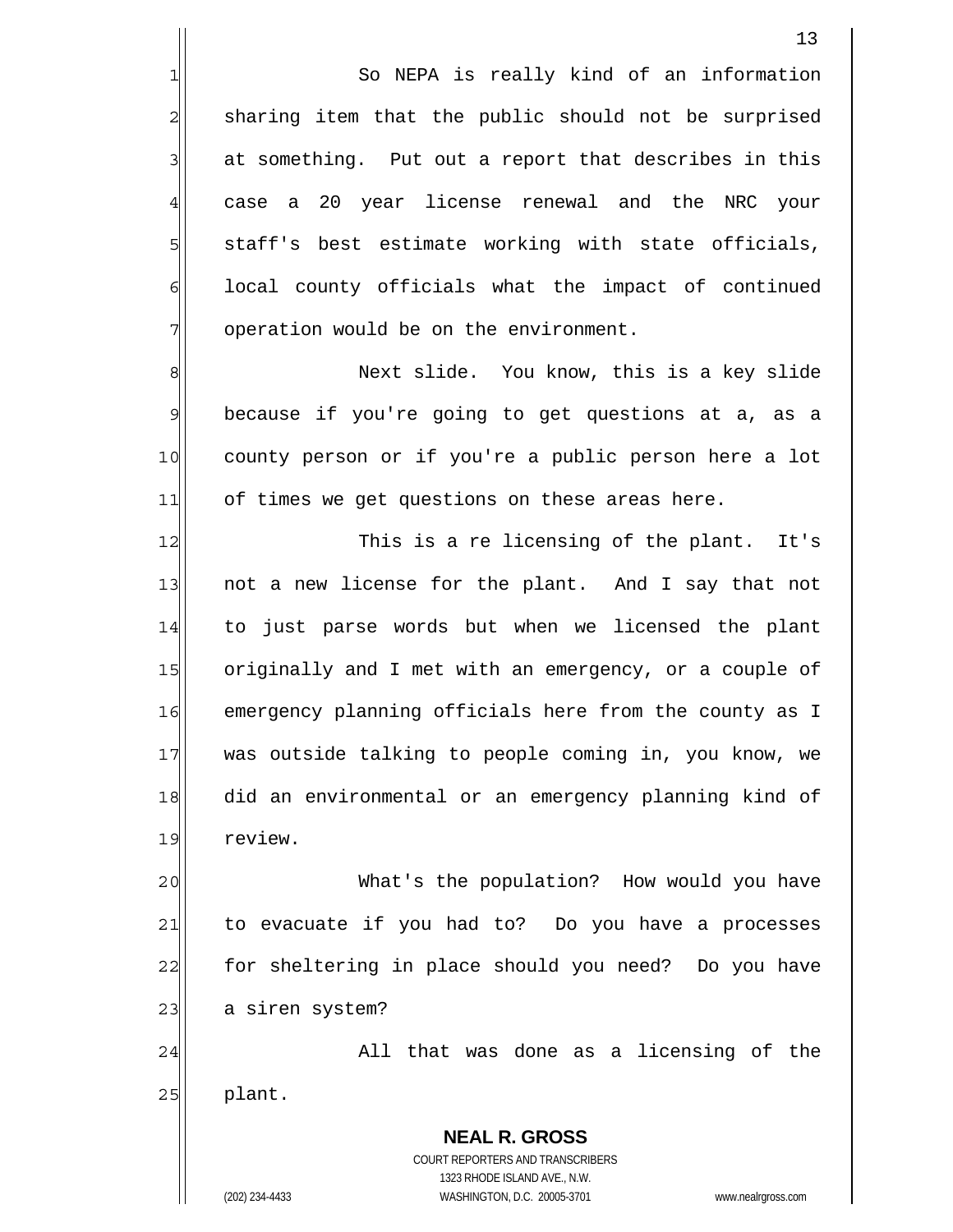|               | 14                                                                                                  |
|---------------|-----------------------------------------------------------------------------------------------------|
| 1             | We get a lot of questions in these areas                                                            |
| $\mathbf{2}$  | and in the post 9/11 area we get a lot of questions in                                              |
| 3             | security and really even current safety performance.                                                |
| 4             | You know, do we at headquarters consider                                                            |
| 5             | these aspects when we make a decision to re license or                                              |
| 6             | not. And the answer is no.                                                                          |
| 7             | You know, we do not look in depth at these                                                          |
| 8             | areas. So the public needs to know that.                                                            |
| $\mathcal{Q}$ | Now why is that? That's because it's an                                                             |
| 10            | ongoing NRC process or day to day. We have processes                                                |
| 11            | that look at all these.                                                                             |
| 12            | When the new census comes out, you know,                                                            |
| 13            | the applicant or the licensee has to update their                                                   |
| 14            | census data and make sure that emergency planning at                                                |
| 15            | the plant incorporates the new population around.<br>So                                             |
| 16            | that gets done no matter whether they're going to re                                                |
| 17            | license the plant or not. They should have done that                                                |
| 18            | on the last census. And our folks can follow that.                                                  |
| 19            | Security aspects, you know, we, a good                                                              |
| 20            | example is following 9/11. We went ahead and ordered                                                |
| 21            | all plants Kewaunee included to do more with guns,                                                  |
| 22            | guards and programs for what would happen.                                                          |
| 23            | You know, a lot of the plants along the                                                             |
| 24            | Eastern coast were bothered about this. What would be                                               |
| 25            | the impacts of a large jetliner that would crash on                                                 |
|               | <b>NEAL R. GROSS</b>                                                                                |
|               | COURT REPORTERS AND TRANSCRIBERS                                                                    |
|               | 1323 RHODE ISLAND AVE., N.W.<br>WASHINGTON, D.C. 20005-3701<br>(202) 234-4433<br>www.nealrgross.com |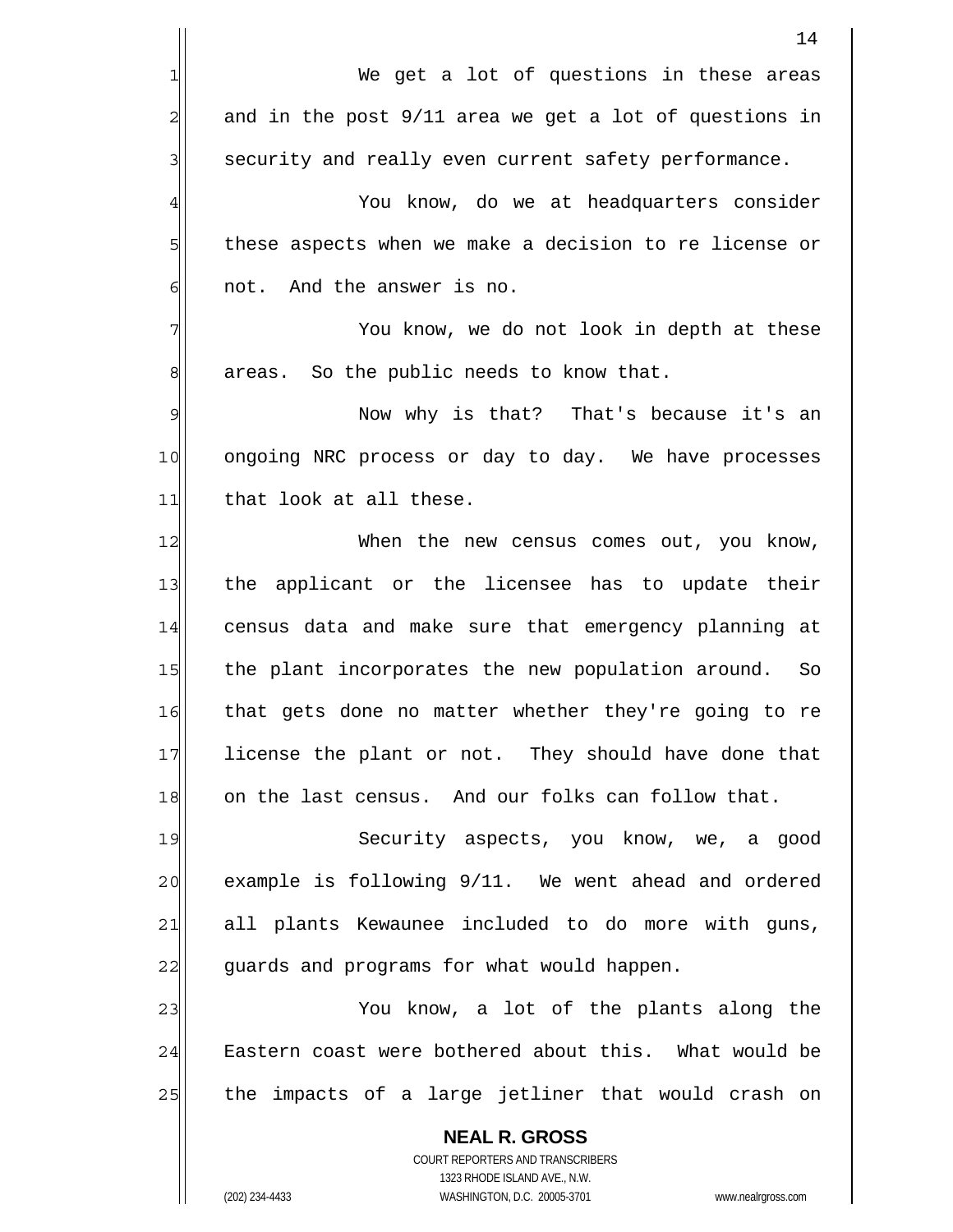|                | 15                                                                                                  |
|----------------|-----------------------------------------------------------------------------------------------------|
| $1\,$          | the site. The NRC did a lot of research, looked at                                                  |
| $\overline{c}$ | that, put out some orders, you know, under security.                                                |
| 3              | So that's an example of where we wouldn't                                                           |
| $\overline{4}$ | wait for license renewal to reevaluate the security of                                              |
| 5              | the plant. If the security issue comes up or there is                                               |
| 6              | an issue that we hear from intelligence we would take                                               |
| 7              | an order and put it out to the plant and operate.                                                   |
| 8              | And in current safety performance right                                                             |
| $\mathcal{Q}$  | now the residents in the region come out annually and                                               |
| 10             | have an annual assessment meeting. And they tell you                                                |
| 11             | what column your plant is operating under at Kewaunee.                                              |
| 12             | How are they doing this last year. What                                                             |
| 13             | were the significant findings that our inspectors had.                                              |
| 14             | And as you know if they marched across our action                                                   |
| 15             | matrix that's up to and including a plant shutdown at                                               |
| 16             | the end of that action matrix.                                                                      |
| 17             | So under those processes is how we control                                                          |
| 18             | kind of plant safety as we go on.                                                                   |
| 19             | Next slide. And on those, on those topics                                                           |
| 20             | though we continue to get criticized, you know, as an                                               |
| 21             | agency about that position. We've been taken to                                                     |
| 22             | court. I think out in California on issues post 9/11                                                |
| 23             | why don't you re look at the security of a plant. Why                                               |
| 24             | don't you do that in a license renewal process.                                                     |
| 25             | And the courts and the commission has held                                                          |
|                | <b>NEAL R. GROSS</b>                                                                                |
|                | COURT REPORTERS AND TRANSCRIBERS                                                                    |
|                | 1323 RHODE ISLAND AVE., N.W.<br>(202) 234-4433<br>WASHINGTON, D.C. 20005-3701<br>www.nealrgross.com |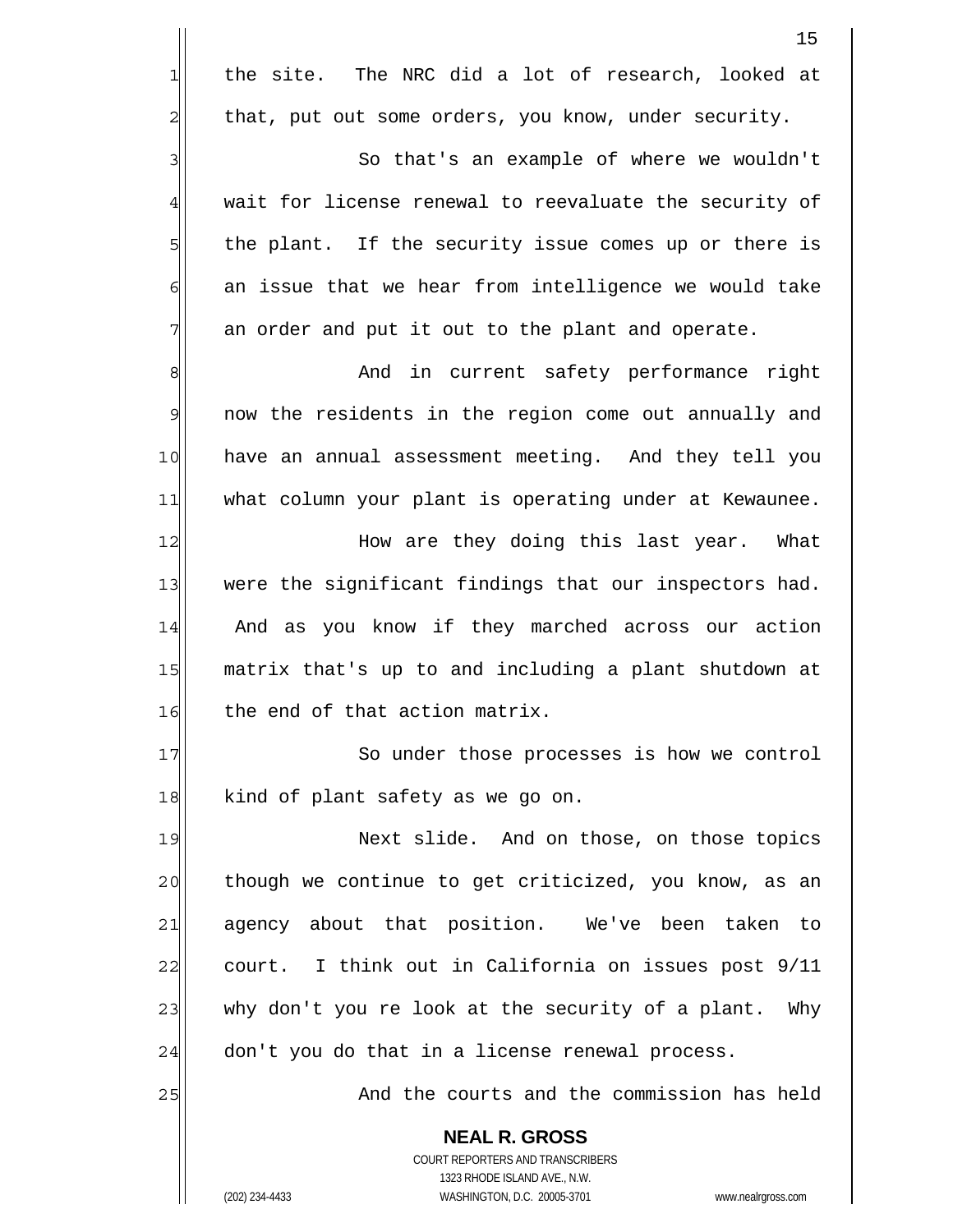their line that originally when Congress said re look at license renewal it was, you know, not a re, not a new license of the plant. You're not to go back in and say should it be sited here. Should it be sited near New York city.

6 7 8 9 10 11 Those issues are off the table. There's other processes for that. You know, they call it a 2206 petition where you can petition to shut down a plant based on any of those reasons. So there are processes to do that. It just doesn't fall under license renewal.

12 13 14 15 16 Once again just a diagram of what I've talked about a little bit. You do come in with the application. You go through two prongs and we actually have kind separate staff at headquarters doing safety reviews and environmental reviews.

17 18 19 20 21 22 An independent review gets done by the advisory committee for reactor safeguards. That's a, and you can look at those on the NRC web site. It's a collection of really doctorate level and some industry folks but a lot of, you know, even people retired from national labs that perform an independent review.

23 24 25 They want to look at the application that comes in. And then they look at the staff safety evaluation report and will give us an independent look

**NEAL R. GROSS** COURT REPORTERS AND TRANSCRIBERS 1323 RHODE ISLAND AVE., N.W. (202) 234-4433 WASHINGTON, D.C. 20005-3701 www.nealrgross.com

1

2

3

4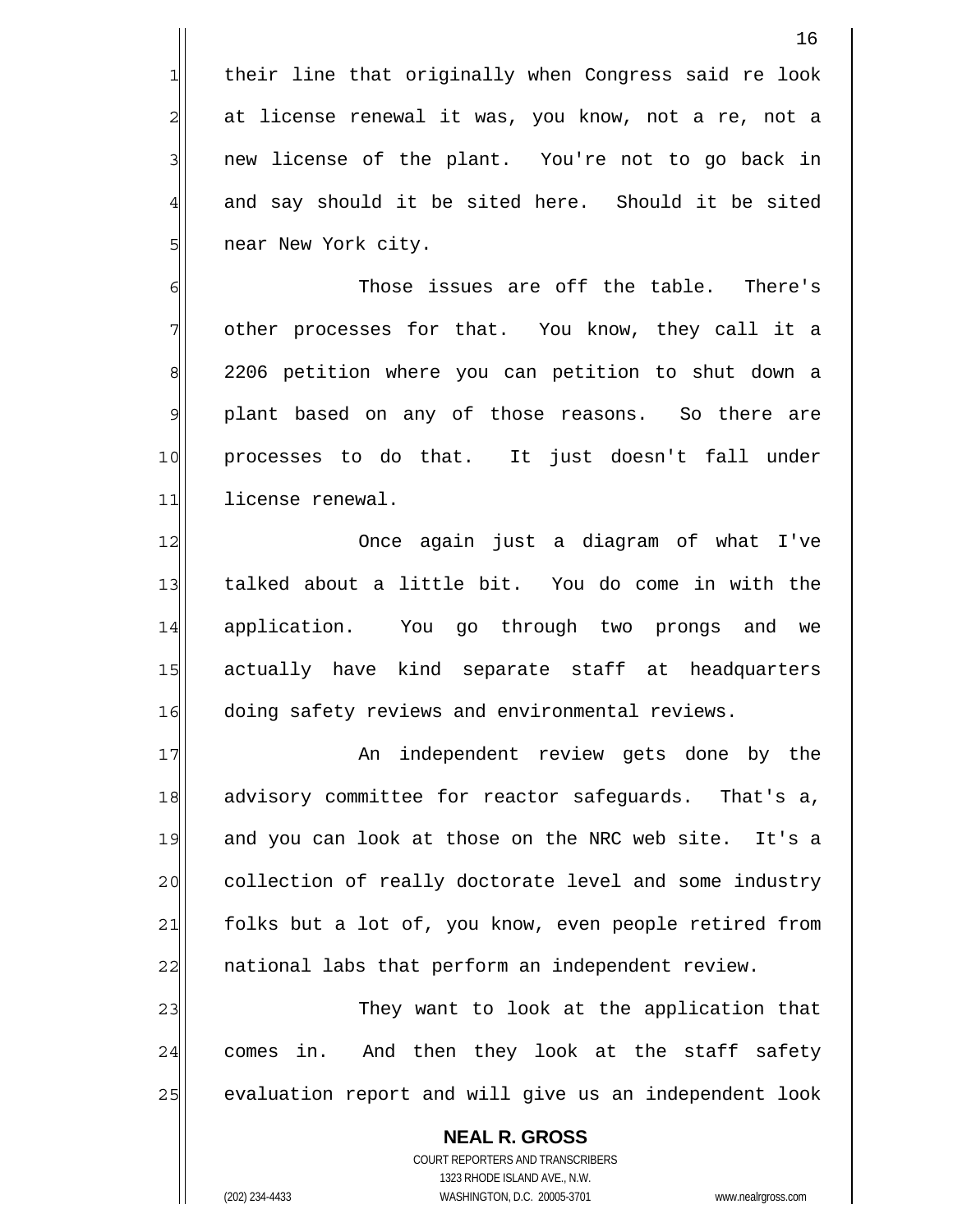|                | 17                                                                                                  |
|----------------|-----------------------------------------------------------------------------------------------------|
| $\mathbf{1}$   | and an independent meeting to question both the plant                                               |
| $\overline{c}$ | applicant and the NRC staff on their review.                                                        |
| 3              | So that gets done near the end of the                                                               |
| $\frac{4}{3}$  | process somewhere around, you know, 15 month process                                                |
| 5              | or so once the safety evaluation reports out.                                                       |
| 6              | The hearing process is if the public or a                                                           |
| 7              | member of the public requests a contention or an issue                                              |
| $\,8\,$        | in the application and it gets accepted by a judicial                                               |
| $\overline{9}$ | panel.                                                                                              |
| 10             | hearing process can also come<br>The<br>into                                                        |
| 11             | play near the end of the license renewal application                                                |
| 12             | process. A lot of times if it does go that way that                                                 |
| 13             | usually adds six to eight months at the end of the                                                  |
| 14             | process if a hearing contention has been put in by a                                                |
| 15             | stakeholder in the community.                                                                       |
| 16             | How often does that happen? Out of the 48                                                           |
| 17             | plants I think we're now up to about five or six                                                    |
| 18             | hearings, plants with hearings. A couple of them are                                                |
| 19             | still in that process right now. A couple of them I                                                 |
| 20             | mentioned earlier on the, out in my old region, Region                                              |
| 21             | One.                                                                                                |
| 22             | Next slide please. Just talk about, you                                                             |
| 23             | know, these are kind of two of our guiding principles                                               |
| 24             | we call them and I talked about them a little bit.                                                  |
| 25             | And that's that the ongoing processes                                                               |
|                | <b>NEAL R. GROSS</b><br>COURT REPORTERS AND TRANSCRIBERS                                            |
|                | 1323 RHODE ISLAND AVE., N.W.<br>(202) 234-4433<br>WASHINGTON, D.C. 20005-3701<br>www.nealrgross.com |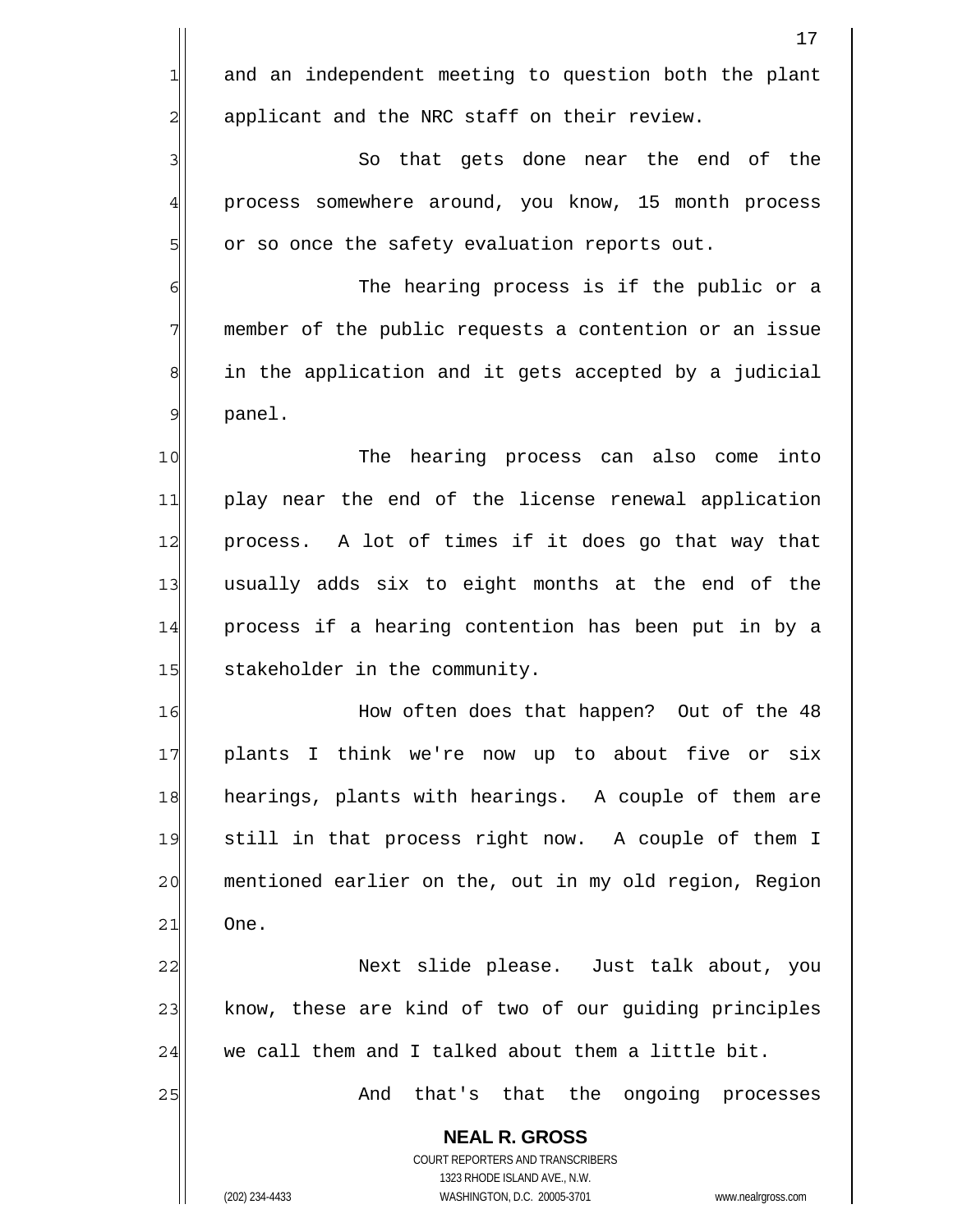ensure safety of Kewaunee really. Our review will have a safety aspect of it for the continued operation of the 20 years. But as we look at this it's really the ongoing NRC processes that I mentioned that maintain it safe from day 40 to day 40 or year 40 plus one day. It's the ongoing reviews that get done.

7 8 9 10 11 12 13 Our safety evaluation review, it's interesting. I went to a meeting with the ACRS just last month and it was for a plant that's probably ten years away or 10 to 12 years away from their license renewal. They're just closing in on the 30 year mark and they've already got their application for the additional 20 years in.

14 15 16 17 18 19 And the ACRS meeting we went to saw a commitment for 2025 that the licensee will have this program in place by then. And they kind of looked at me and they said, you know Mr. Holian, are you going to be around in 2025 to make sure the licensee, you know, fulfills this commitment.

20 21 22 23 24 25 It's written in our safety evaluation report. It's in there. And I said well I might be around still but either way the staff will be around. I'll have resident inspectors there. I'll fold these commitments from the plant into our reactor oversight process.

**NEAL R. GROSS** COURT REPORTERS AND TRANSCRIBERS 1323 RHODE ISLAND AVE., N.W. (202) 234-4433 WASHINGTON, D.C. 20005-3701 www.nealrgross.com

1

2

3

4

5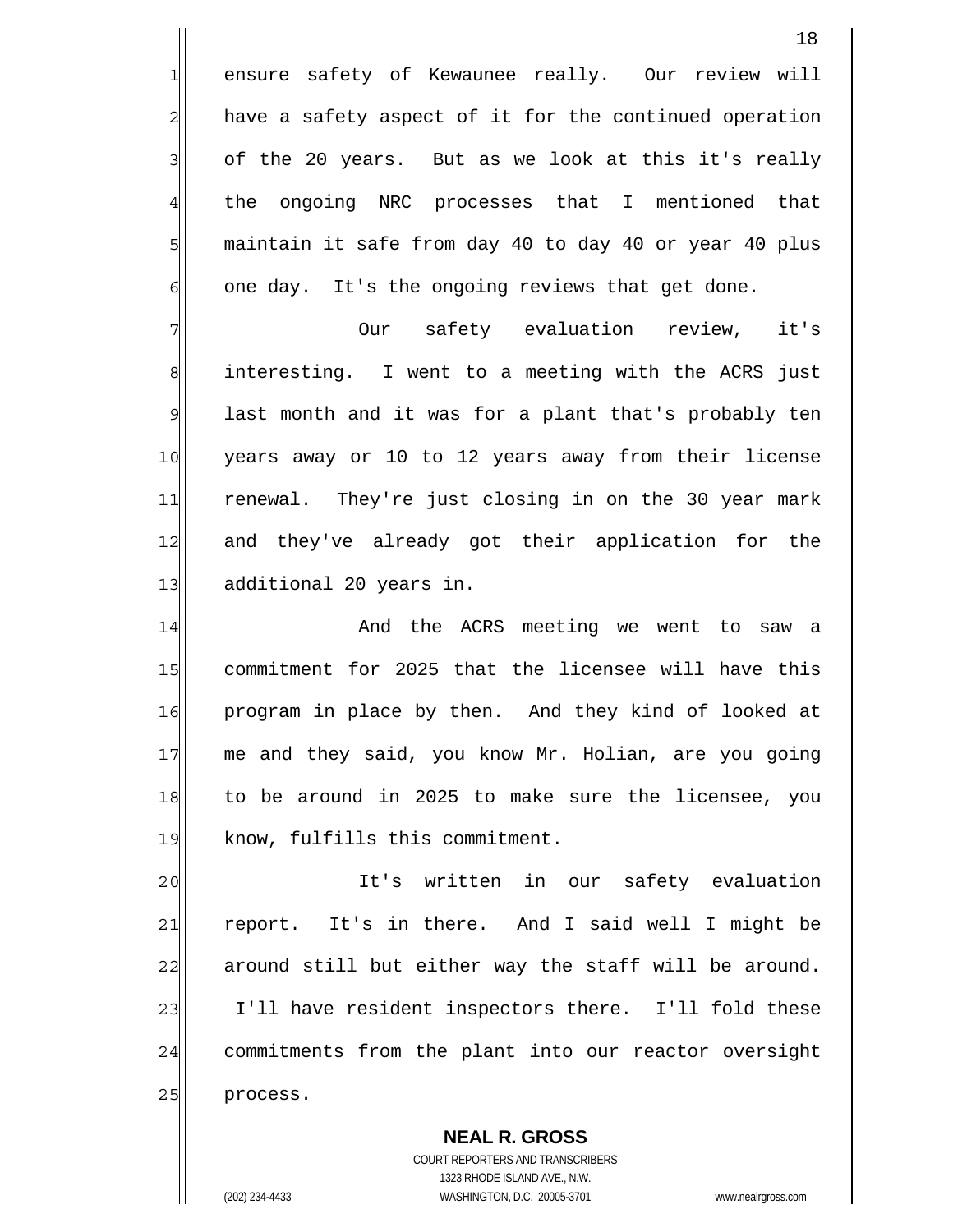**NEAL R. GROSS** COURT REPORTERS AND TRANSCRIBERS 1323 RHODE ISLAND AVE., N.W. 19 1 2 3 4 5 6 7 8 9 10 11 12 13 14 15 16 17 18 19 20 21 22 23 24 25 And so a lot of times the licensee will commit to have a certain aging management study done by, you know, right about the time they go into license renewal which is a good thing really. It's, we put on the licensee the requirement to learn, you know, over the next ten years on cable management and reviews. There might be, you know, new issues that come up, new operating experience we call it that comes up that they need to factor into their program. So in some ways, you know, people are bothered when you see a commitment that far out to have a program but what the public needs to be reminded about it's like a, it's a living program. It's, NRC inspectors will still be here and it puts the burden on the licensee themselves to maintain a knowledge base about in that example I gave you what are the kind of the aging mechanisms or and cable degradation. All right, we talked about that. Let's go to the next slide. You know, the safety review by the plant. I talked about the application. A lot of it does get done at headquarters for some of the in depth detailed reviews on the safety documentation.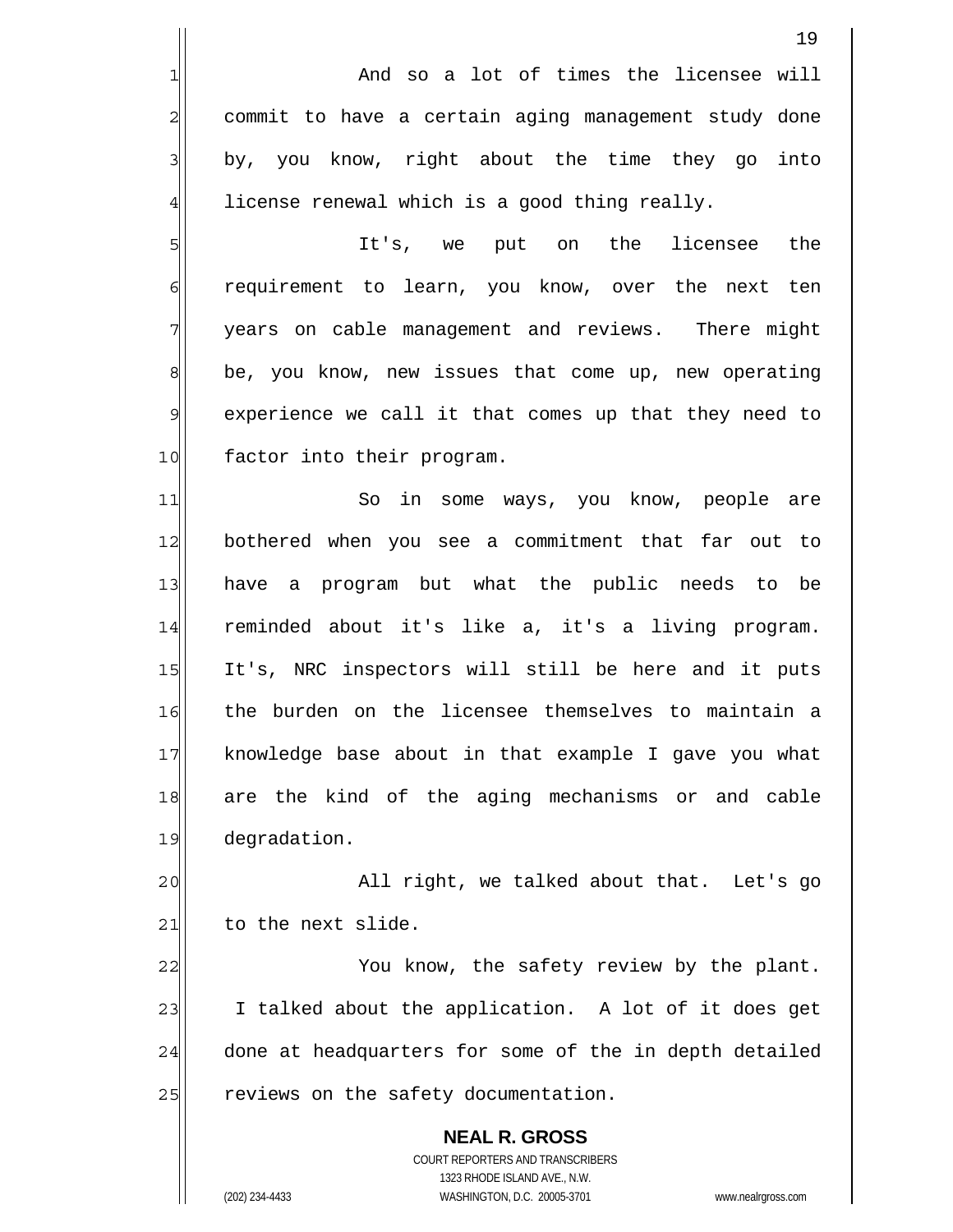**NEAL R. GROSS** 1 2 3 4 5 6 7 8 9 10 11 12 13 14 15 16 17 18 19 20 21 22 23 24 25 We've grown into it to be more efficient really is we'll take a team of people out from headquarters. We found after the first ten plants or so, 10, 12 plants our people can do more onsite so we'll actually bring them out to site even from headquarters and do onsite audits. Because as big as that application is from the licensee a lot of the supporting documentation in their programs are just referenced in that. So when we take our team out for a week or two on site we'll do audits and verify what they have actually going on in the plant. And then we'll do our safety evaluation report. Another key inspections that are done are those inspections done by the region. So regional inspectors now will be versed in license renewal inspections. So as they, as they get a plant like Kewaunee that's going near license renewal they'll do an initial safety evaluation, I'm sorry inspection where they'll go down and walk down the systems and make sure, hey when you walk down the systems you didn't include this tank in, in this system. Why is that? Why did you cut the boundary

> COURT REPORTERS AND TRANSCRIBERS 1323 RHODE ISLAND AVE., N.W.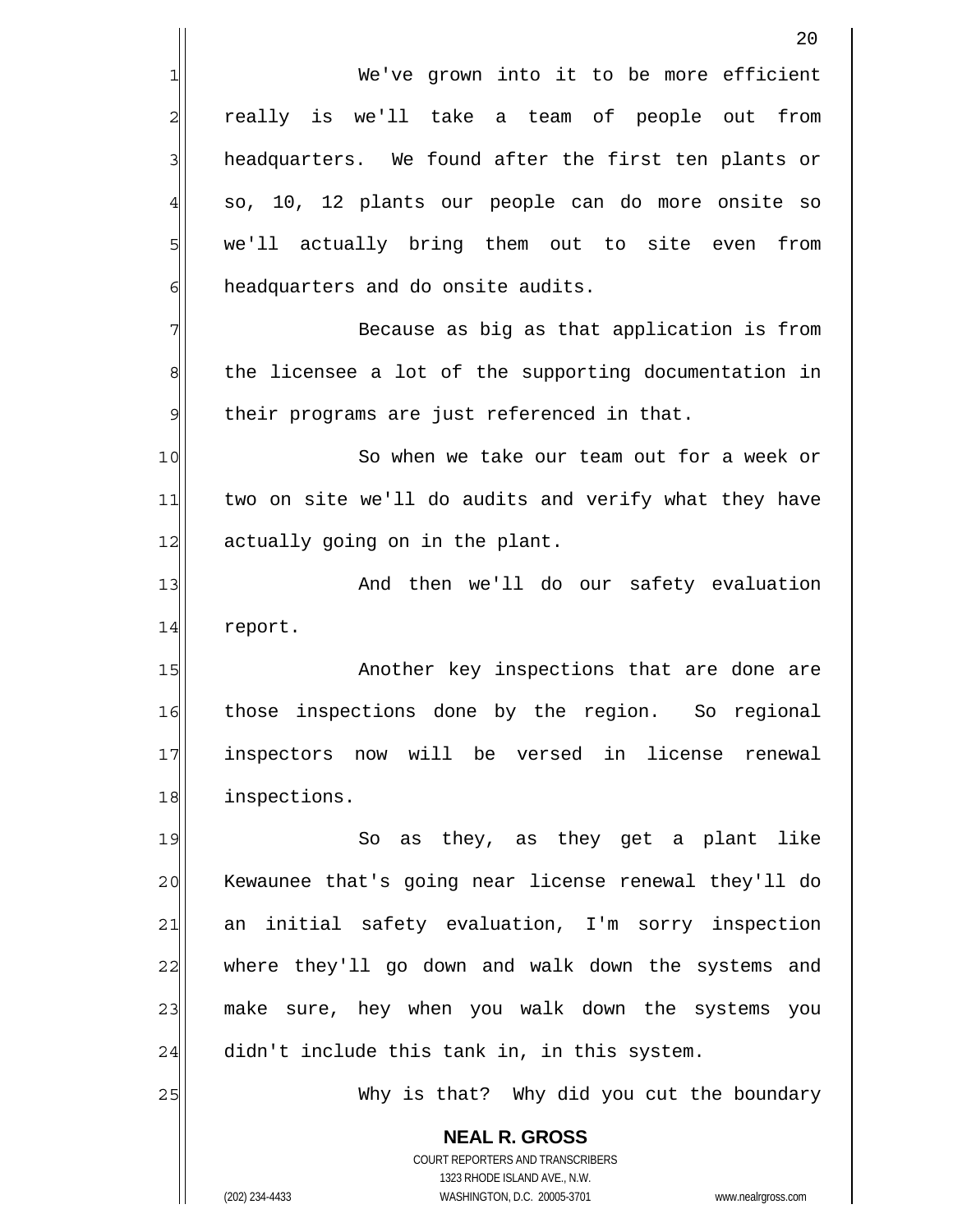from there? And the licensee will have to have an answer for that. Well, it's outside. It's not safety related. Questions like that. So our inspectors go out in the plant and

6 7 8 9 10 11 12 13 14 15 16 17 Not only will they inspect it as an input or a decision on giving licensee renewal, you know, they'll also go back and we're planning the first inspections that we'll do right before they go in to the extended period of operations. So those couple plants I mentioned in Region One we'll actually start those inspections in the outage right before they go in to the next 20 year operation and make sure that the commitments that I told about where they said they'll have their program in plan, that they have procedures written and they're ready to go into the next operation.

18 19 20 So it's not just a one time inspection. The region will keep on sampling on licensee renewal aspects.

21 22 23 And then I talk about the advisory committee on reactor safety, safeguards as an independent review.

24 25 I'm going to broach right into the environmental. Let Sarah take over and talk about the

**NEAL R. GROSS** COURT REPORTERS AND TRANSCRIBERS 1323 RHODE ISLAND AVE., N.W. (202) 234-4433 WASHINGTON, D.C. 20005-3701 www.nealrgross.com

1

2

3

4

5

do that.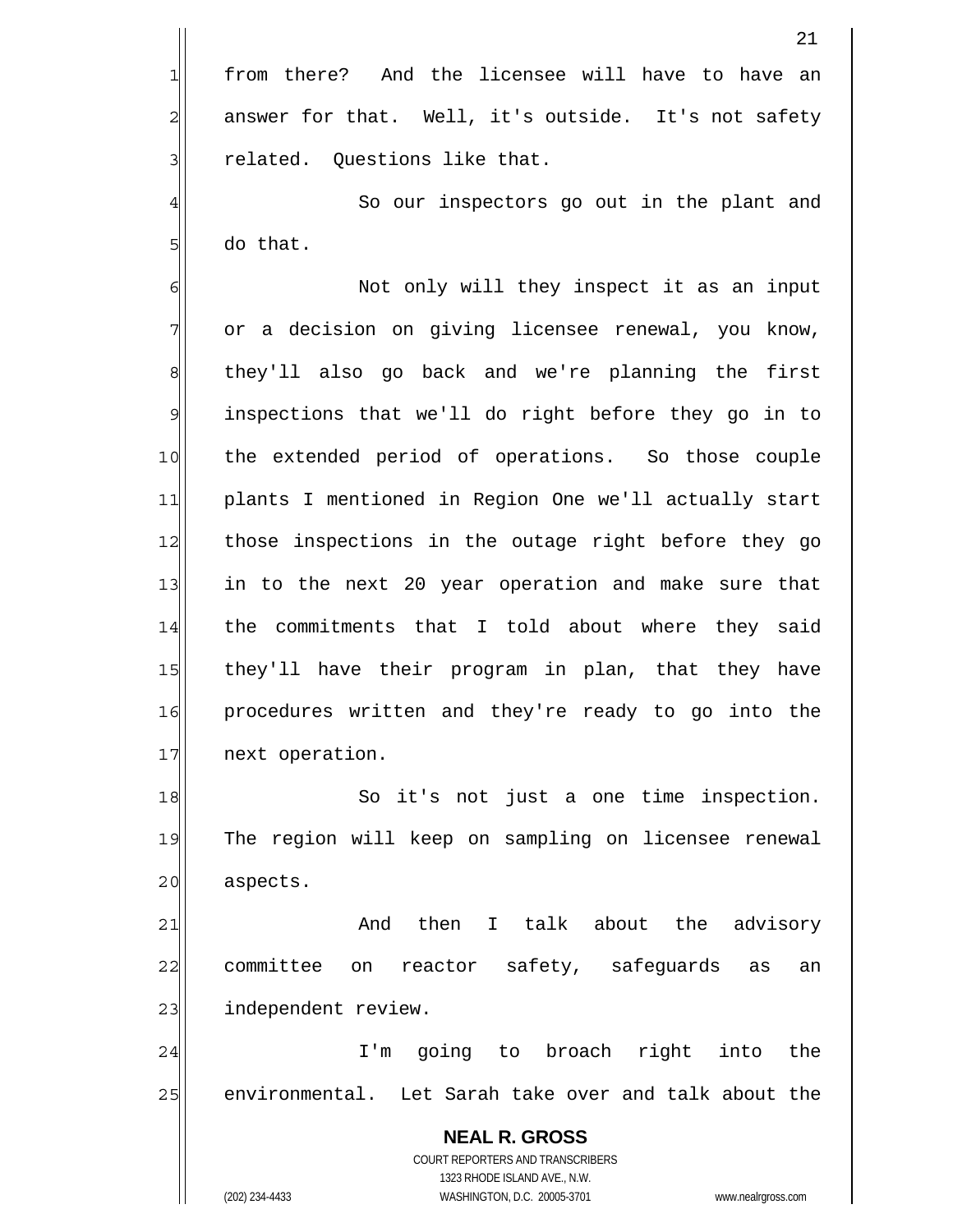**NEAL R. GROSS** COURT REPORTERS AND TRANSCRIBERS 1323 RHODE ISLAND AVE., N.W. 22 1 2 3 4 5 6 7 8 9 10 11 12 13 14 15 16 17 18 19 20 21 22 23 24 25 environmental review and then we'll pause right after Sara is done and we'll take general questions just about the process just to make sure you understand the license renewal process. We did bring a wealth of information with us that gets boxed up and taken back there. Reference documents. They have booklets called frequently asked questions on license renewal. So I, feel free at any time here in the meeting to grab some information back there or take that with you. That information is here for you. And but we'll answer questions on that and then we'll, the other part of the meeting is really just to take your comments about hey what about this environmental aspect. NRC we want you to look at this, we want you to look at the water supply. We want you to look at environmental justice. Those type, type of things. With that I'll turn it over to Sara. MS. LOPAS: Okay. All right. Is this good. Okay next slide. All right. So as Brian mentioned earlier the review is performed in accordance with the National Environmental Policy Act of 1969, NEPA. NEPA provides the basic architecture for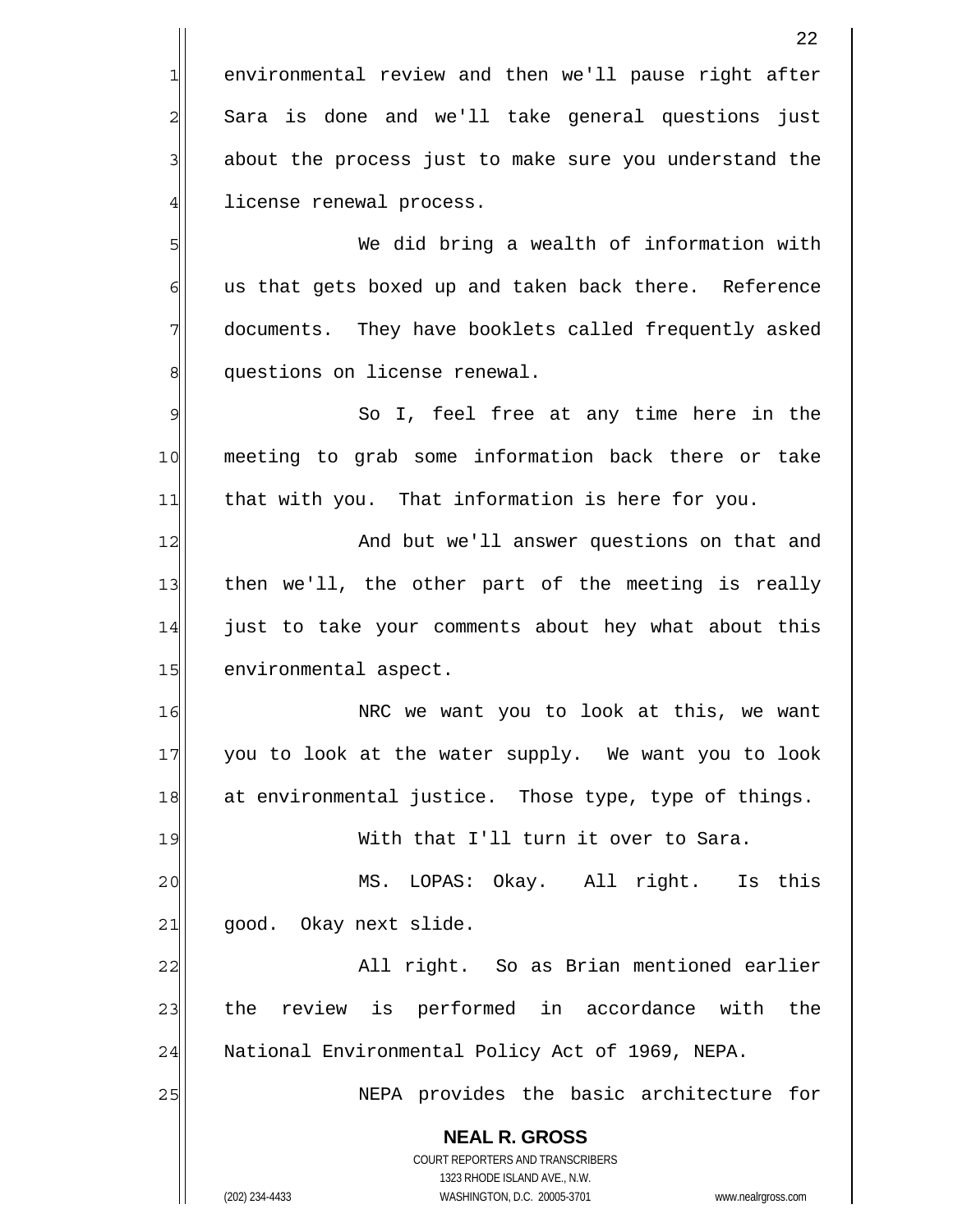federal environmental review requirements. It requires that all federal agencies follow a systematic approach in evaluating potential environmental impacts associated with major federal actions such as license renewal.

1

2

3

4

5

6

9

7 8 10 By law the NEPA process involves public participation and public disclosure. NEPA also established the U.S. Council on Environmental Quality or CEQ within the executive office of the president. And CEQ establishes policy for implementation of NEPA.

11 12 13 The NRC's environmental regulations which are contained in 10 CFR Part 51 are largely based on those that the CEQ developed.

14 15 16 Our environmental review considers the impact of license renewal and any mitigation for those impacts that we consider to be significant.

17 18 19 We also consider the impacts of alternatives to license renewal including the impact of not issuing a renewed license.

20 21 22 23 24 25 Next slide. The license renewal. The NRC looks at a wide range of environmental impacts. We consult with various federal, state and local officials as well as interested Indian Nations and we gather pertinent information from these sources to ensure that it's considered in our analysis.

> **NEAL R. GROSS** COURT REPORTERS AND TRANSCRIBERS 1323 RHODE ISLAND AVE., N.W.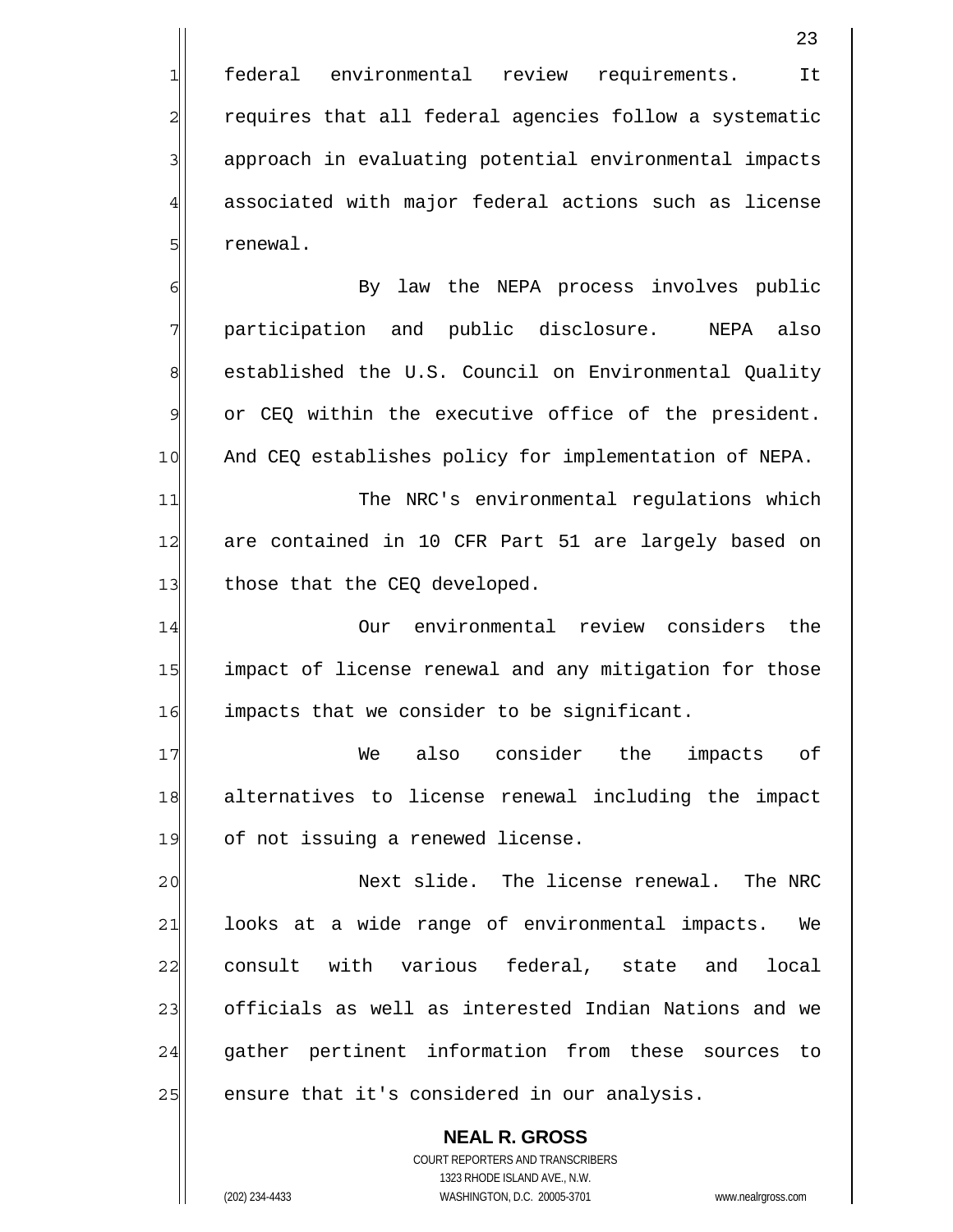|                | 24                                                                                                  |
|----------------|-----------------------------------------------------------------------------------------------------|
| 1              | Some examples of agencies that we might                                                             |
| $\overline{c}$ | consult with would be the U.S. Fish and Wildlife                                                    |
| 3              | Service regarding threatening endangered species. The                                               |
| $\overline{4}$ | The Wisconsin Department of Natural Resources<br>EPA.                                               |
| 5              | and the Wisconsin Historical Society.                                                               |
| 6              | Next slide.<br>The environmental review                                                             |
| 7              | begins with the scooping process which is why we're                                                 |
| 8              | here today. The purpose of the scooping process is to                                               |
| 9              | identify significant issues that should be considered                                               |
| 10             | in the environmental review.                                                                        |
| 11             | We are now gathering information that we                                                            |
| 12             | will use to prepare environmental impact statements.                                                |
| 13             | And as part of that process we are here to collect                                                  |
| 14             | your comments on the scope of the environmental                                                     |
| 15             | review.                                                                                             |
| 16             | The<br>staff<br>developed<br>has<br>generic<br>a                                                    |
| 17             | environmental impact statement that has addressed a                                                 |
| 18             | number of issues that are common to all nuclear power                                               |
| 19             | plants.                                                                                             |
| 20             | The staff is going to issue a supplemental                                                          |
| 21             | EIS to this generic EIS that will be specific to                                                    |
| 22             | Kewaunee.                                                                                           |
| 23             | The staff will also reexamine<br>the                                                                |
| 24             | conclusions that we reached in that generic EIS to see                                              |
| 25             | if there are any new and significant information that                                               |
|                | <b>NEAL R. GROSS</b>                                                                                |
|                | <b>COURT REPORTERS AND TRANSCRIBERS</b>                                                             |
|                | 1323 RHODE ISLAND AVE., N.W.<br>(202) 234-4433<br>WASHINGTON, D.C. 20005-3701<br>www.nealrgross.com |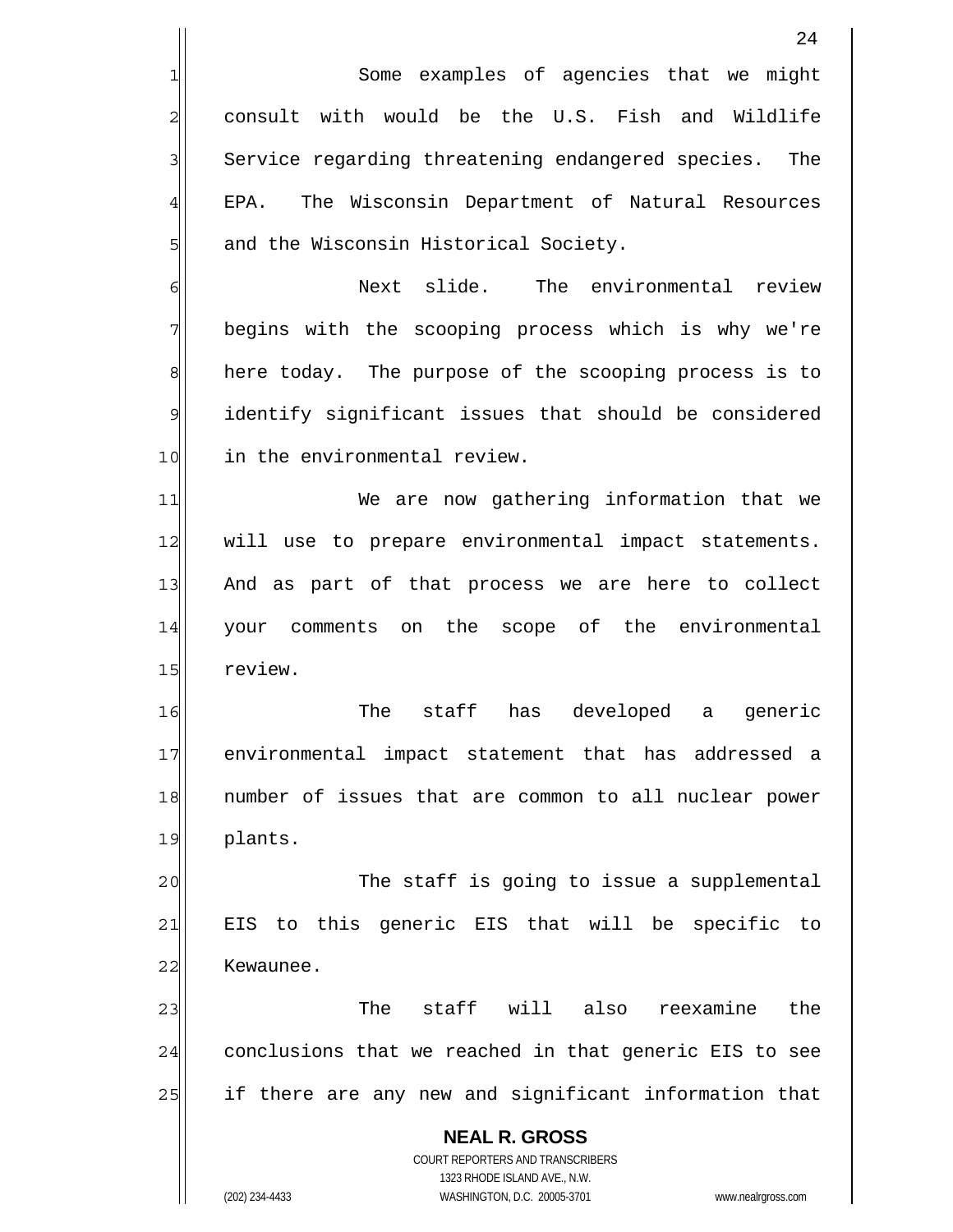|                | 25                                                                                                  |
|----------------|-----------------------------------------------------------------------------------------------------|
| 1              | would change those conclusions that we made.                                                        |
| $\overline{a}$ | Next slide. The environmental scooping                                                              |
| 3              | period started on October 9th, 2008 when we published                                               |
| $\overline{4}$ | notice of intent to prepare an EIS and conduct<br>a                                                 |
| 5              | scooping.                                                                                           |
| 6              | The NRC will be accepting comments on the                                                           |
| 7              | scope of the environmental review until December 9th,                                               |
| 8              | 2008.                                                                                               |
| 9              | In general we're looking for information                                                            |
| 10             | about the environmental impacts from continued                                                      |
| 11             | operations of Kewaunee.                                                                             |
| 12             | You can assist us in this process by                                                                |
| 13             | telling us for example what aspects of your local                                                   |
| 14             | community we should focus on. What social<br>and                                                    |
| 15             | economic issues the<br>NRC should exam<br>during<br>our                                             |
| 16             | environmental review. And what are some reasonable                                                  |
| 17             | alternatives to license renewal that you think are                                                  |
| 18             | appropriate for this region.                                                                        |
| 19             | These are just some of the examples of                                                              |
| 20             | input we're looking for and they represent the kind of                                              |
| 21             | information we're seeking through the environmental                                                 |
| 22             | scooping process.                                                                                   |
| 23             | Your comments today will be helpful in                                                              |
| 24             | providing us some insights in this.                                                                 |
| 25             | Next slide. This slide illustrates the                                                              |
|                | <b>NEAL R. GROSS</b><br>COURT REPORTERS AND TRANSCRIBERS                                            |
|                | 1323 RHODE ISLAND AVE., N.W.<br>(202) 234-4433<br>WASHINGTON, D.C. 20005-3701<br>www.nealrgross.com |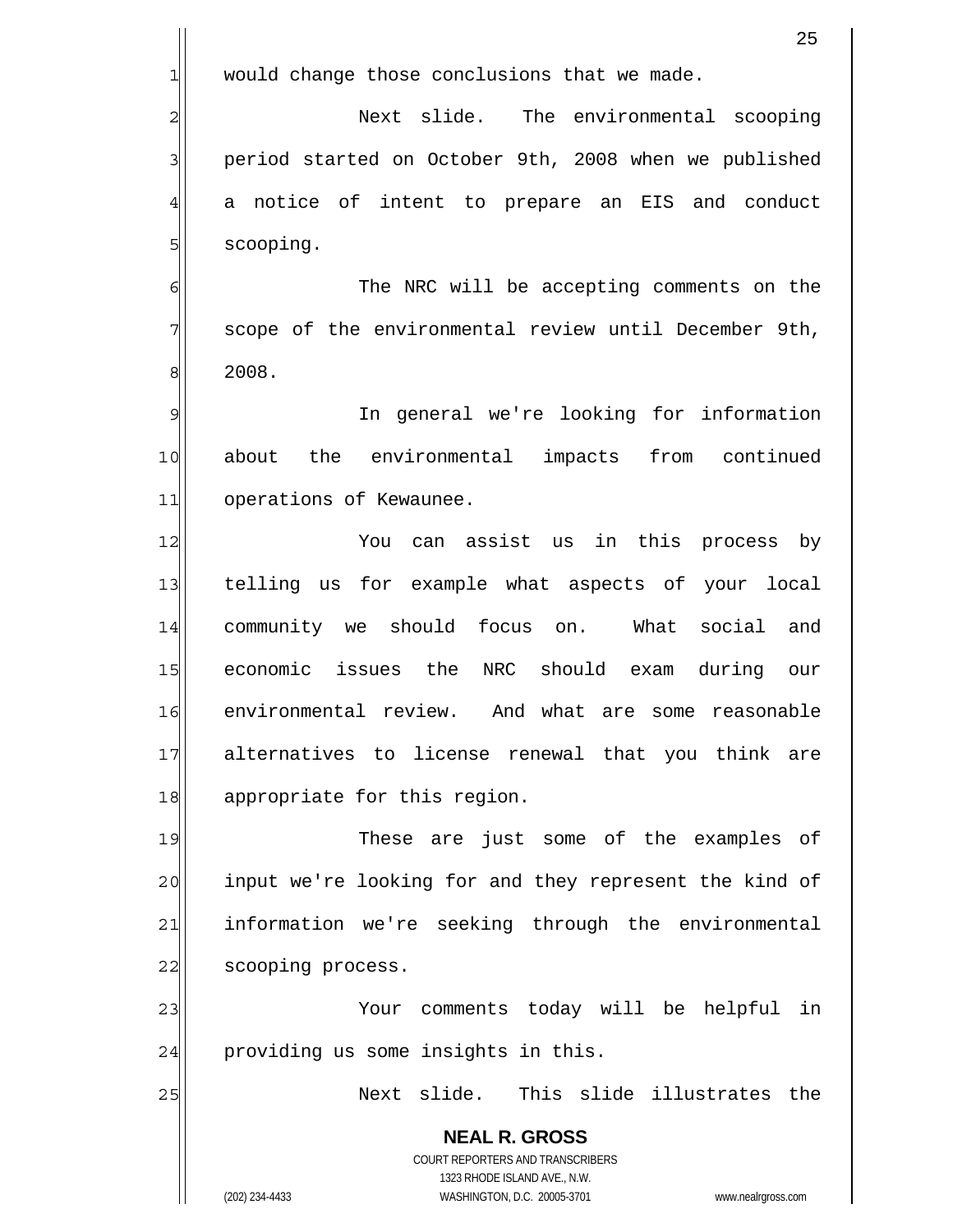**NEAL R. GROSS** 26 1 2 3 4 5 6 7 8 9 10 11 12 13 14 15 16 17 18 19 20 21 22 23 24 25 commission's various considerations for deciding if a renewed operating license will be issued. So how do we use your input today and through December 9th? Public comments are an important part of our environmental review process and we will consider all your comments. Hence why we mentioned earlier that our court reporter is here. Next slide. In addition to providing comments here today there's other ways you can submit comments through December 9th. You can mail them to the address up here. Just make sure you put Kewaunee license renewal at the top of that address. Also you can e-mail them to Kewaunee.eis@nrc.gov. And if you are in Maryland you can always pop in as well, just call ahead. Call myself or John Daily, the other project manager. But these, rest assured that no matter how you submit your comments they'll all be taken into consideration. Next slide. This slide shows important milestone dates for the environmental review process. The opportunity to submit contentions for a hearing which is different from the scooping, that's December 1st, 2008.

> COURT REPORTERS AND TRANSCRIBERS 1323 RHODE ISLAND AVE., N.W.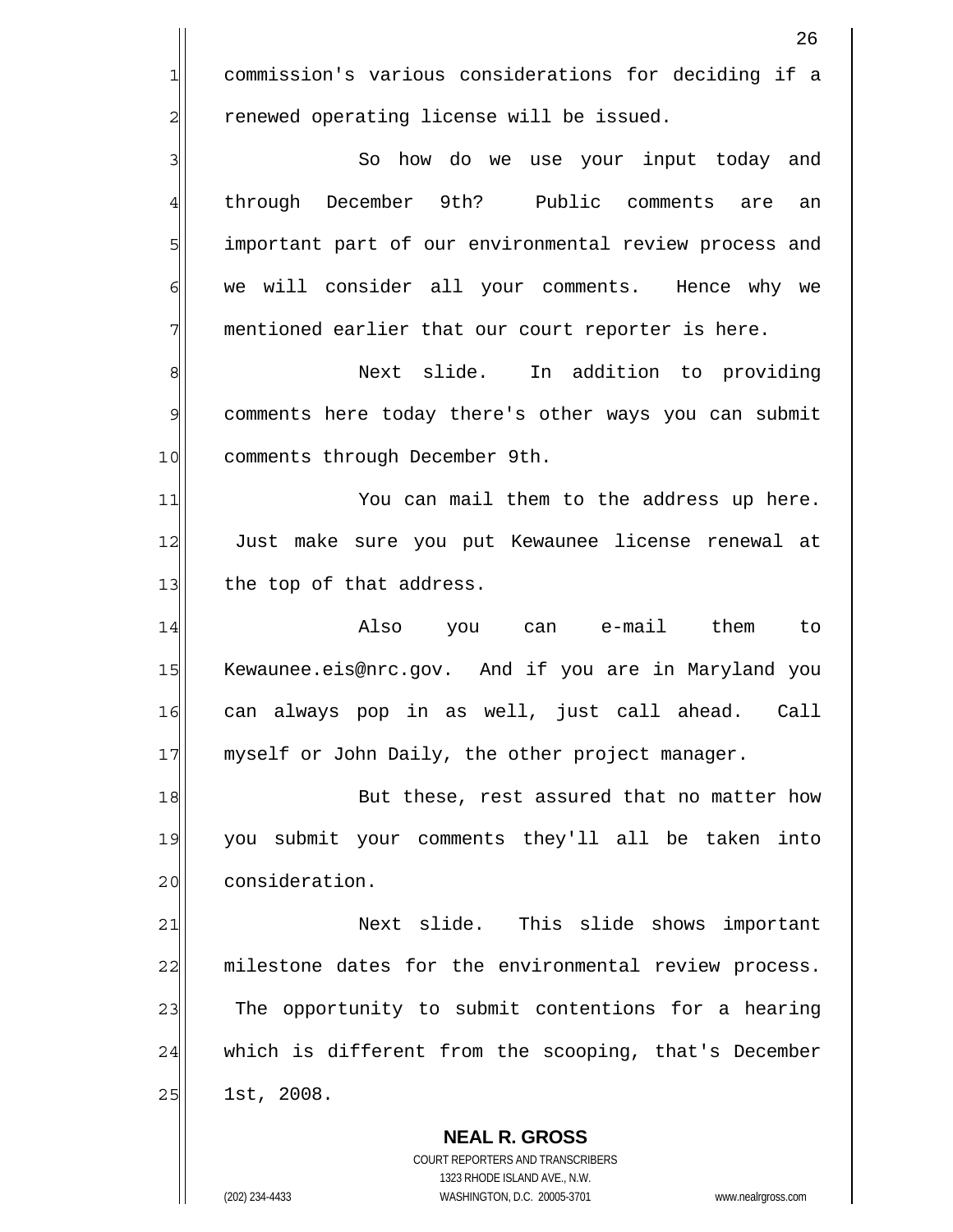|                | 27                                                                  |
|----------------|---------------------------------------------------------------------|
| 1              | then the comments, the<br>And<br>scooping                           |
| $\overline{c}$ | comments that deadline is December 9th, 2008.                       |
| 3              | And we plan to issue a draft supplemental                           |
| $\overline{4}$ | EIS in August of 2009.                                              |
| 5              | While this slide lists the milestones of                            |
| 6              | the environmental review the safety review also has                 |
| 7              | its own schedule to adhere to as well.                              |
| 8              | Next slide.<br>These are the points of                              |
| $\mathcal{Q}$  | contact for the Kewaunee license renewal. John Daley                |
| 10             | who couldn't be here today he is the point of contact               |
| 11             | for the safety review. And I'm obviously the point of               |
| 12             | contact for the environmental review. But feel free                 |
| 13             | to contact either of us.                                            |
| 14             | Also as Brian had mentioned earlier the                             |
| 15             | Kewaunee public library has agreed to make the license              |
| 16             | renewal application available for public review.                    |
| 17             | When it's published, when the draft                                 |
| 18             | environmental impact statement is published it will                 |
| 19             | also be available at the library as well.                           |
| 20             | But also note that the license renewal                              |
| 21             | application and when the draft environmental impact                 |
| 22             | statement is published they're both be available                    |
| 23             | online at that e-mail or that web address at the                    |
| 24             | bottom.                                                             |
| 25             | Also if you'd like to be mailed a copy of                           |
|                | <b>NEAL R. GROSS</b>                                                |
|                | COURT REPORTERS AND TRANSCRIBERS<br>1323 RHODE ISLAND AVE., N.W.    |
|                | (202) 234-4433<br>WASHINGTON, D.C. 20005-3701<br>www.nealrgross.com |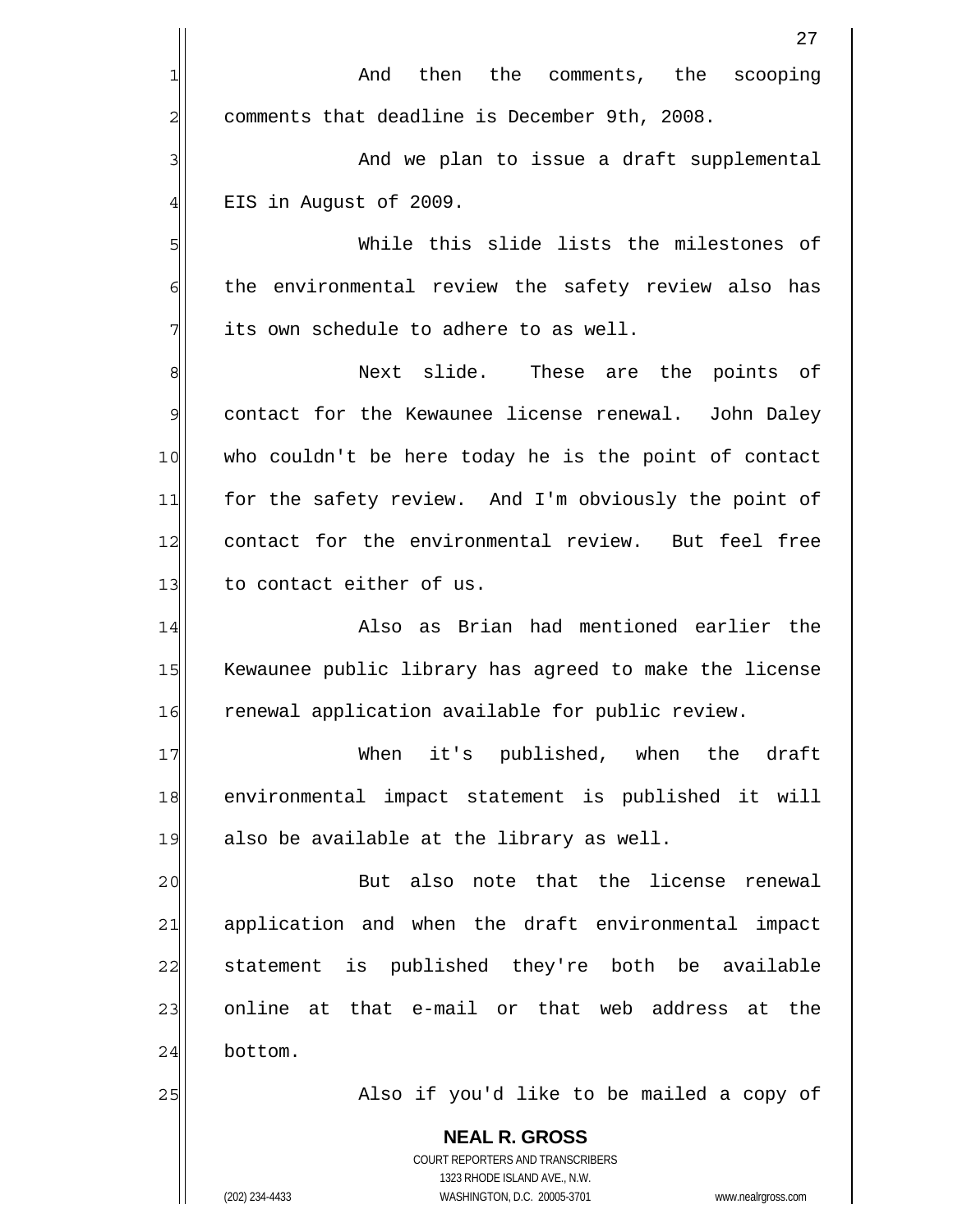**NEAL R. GROSS** COURT REPORTERS AND TRANSCRIBERS 1323 RHODE ISLAND AVE., N.W. 28 1 2 3 4 5 6 7 8 9 10 11 12 13 14 15 16 17 18 19 20 21 22 23 24 25 the draft EIS and the final EIS you can fill out one of those registration cards at the back table before you leave today. And that concludes all I have to say. I think Brian is going to come up and we can start taking questions. MR. HOLIAN: Well, we didn't necessarily mean to rush through everything but we also didn't want to waste your time if you only came here and had a question or two we didn't want to spend too much time on the slides or the process. And there is a lot of information. One thing I didn't mention and we'll just open it up to questions on the process. We do have a meeting feedback form. It's a single sheet a paper right on the circular table right there and it's already franked for, you know, postage and that so you can just fold it up and put in the mailbox. These types of meetings, you know, the license renewal ones we come out two or three times in the process and the region has these same forms at their meetings like the reactor oversight process meetings. But we do take your feedback. If the location wasn't right. You'd rather meeting in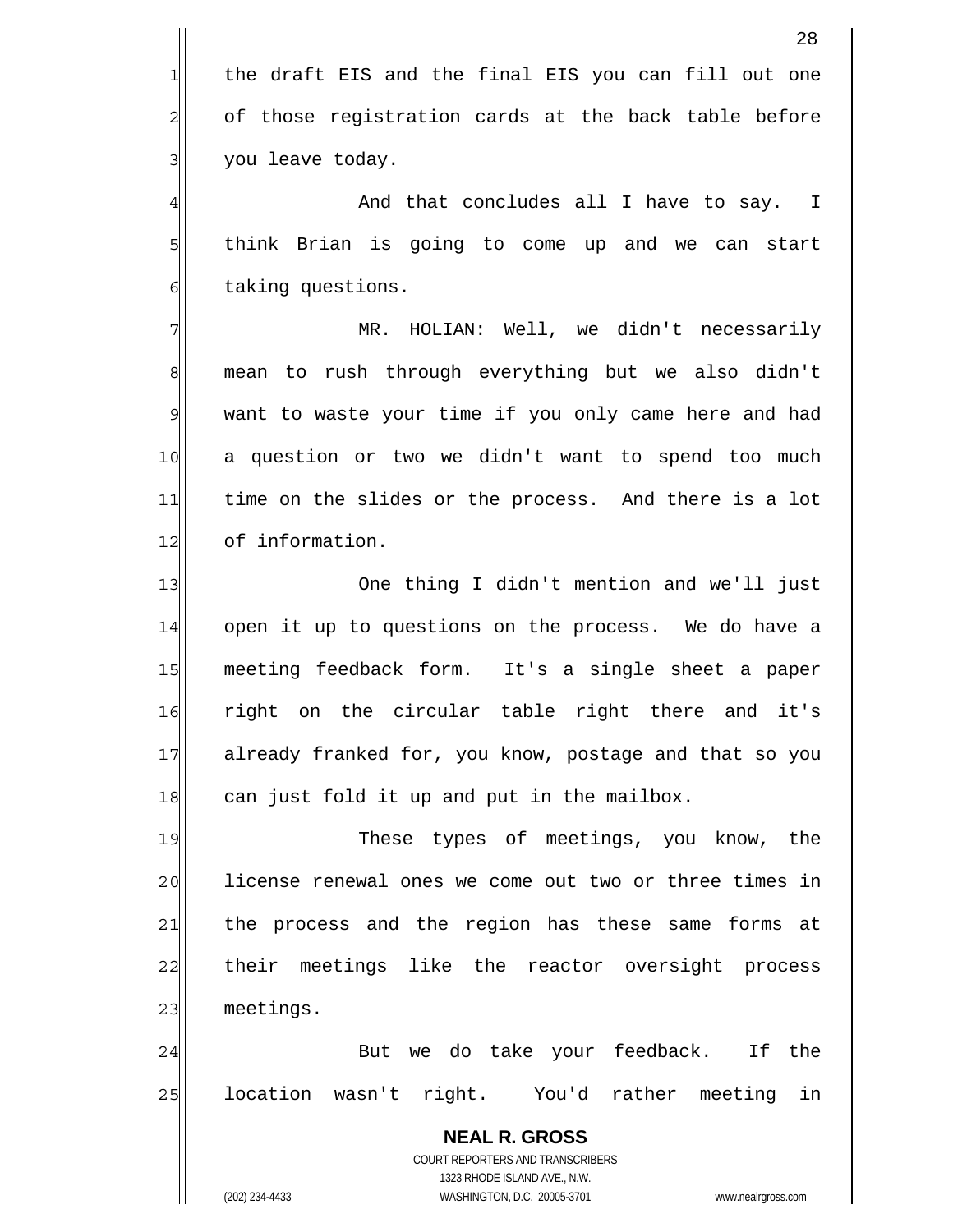|                | 29                                                                            |
|----------------|-------------------------------------------------------------------------------|
| 긔              | Kewaunee or, you know, somewhere else, you let us know                        |
| $\overline{a}$ | on there. Location wasn't right, time of day is not                           |
| 3              | right. The fact of having two meetings like this.                             |
| $\overline{4}$ | Why is the NRC wasting government time and resources                          |
| 5              | in some of your minds having two meetings. Well, a                            |
| 6              | lot of times that's because people have given us                              |
| 7              | feedback before we can't make the evening meeting and                         |
| $\,8\,$        | we'd rather, you know, help our kids with the                                 |
| $\mathfrak{S}$ | homework, you know, come at the daytime if you can.                           |
| 10             | So that's why we try to open up these two                                     |
| 11             | opportunities like this. It's a result of meeting                             |
| 12             | feedback.                                                                     |
| 13             | But if there's anything like that you have                                    |
| 14             | feel free to comment on it or if we use too much                              |
| 15             | jargon let us know.                                                           |
| 16             | So that opportunity is back there and as I                                    |
| 17             | mentioned other documents for you to review.                                  |
| 18             | Let's just open it up now for questions or                                    |
| 19             | comments about anything you saw, what, you know, and                          |
| 20             | about the process.<br>Yes.                                                    |
| 21             | MS. HARDTKE: Okay. Ms. Lopas you said                                         |
| 22             | that your committee oversees the, like land use and                           |
| 23             | the water and the natural resources and all that.                             |
| 24             | I have a question about the land use. I'm                                     |
| 25             | from the town of Carlton. I live about three miles                            |
|                | <b>NEAL R. GROSS</b>                                                          |
|                | COURT REPORTERS AND TRANSCRIBERS                                              |
|                | 1323 RHODE ISLAND AVE., N.W.<br>(202) 234-4433<br>WASHINGTON, D.C. 20005-3701 |
|                | www.nealrgross.com                                                            |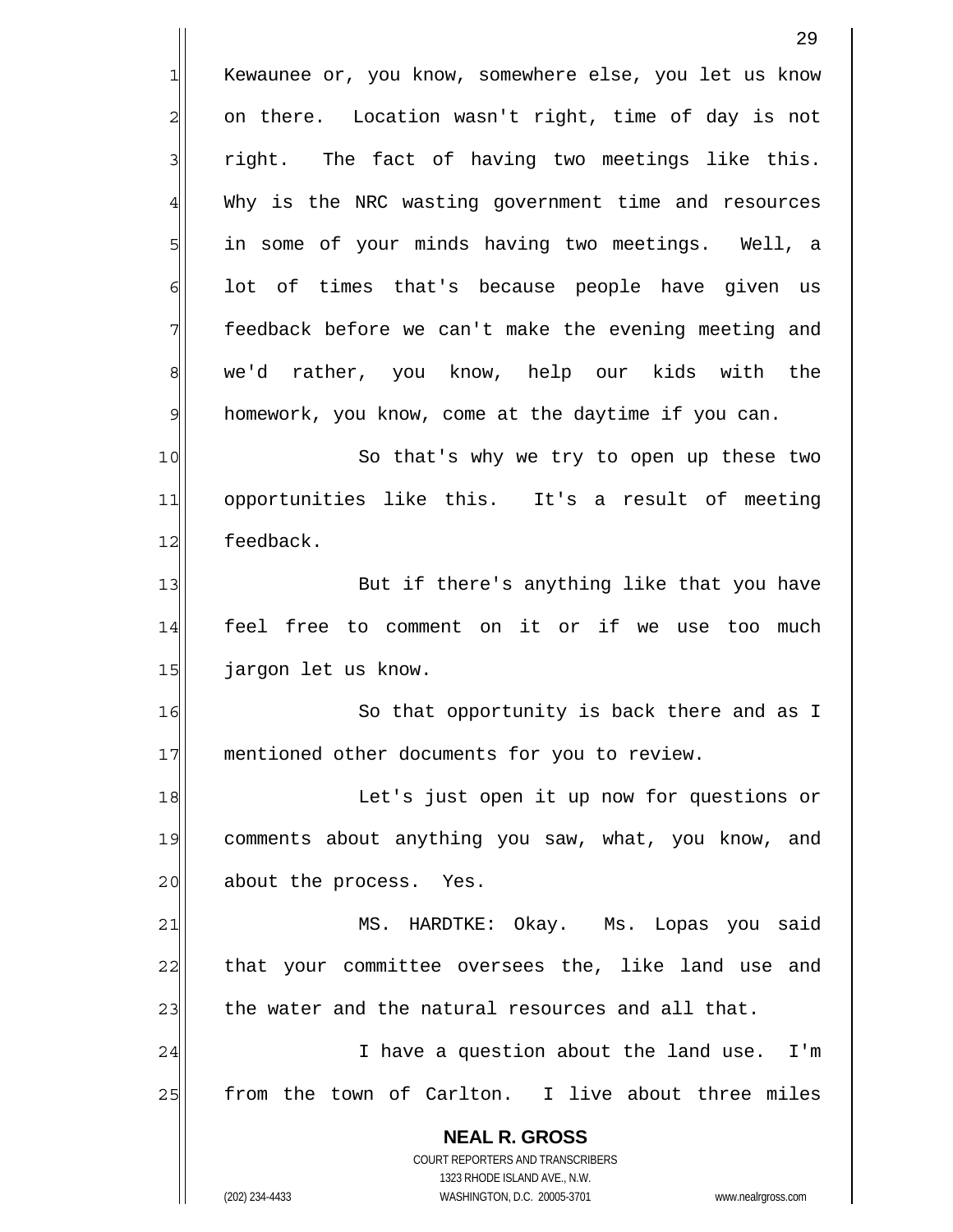north of the nuclear plant.

1

2

3

4

5

6

 The way I understand it right now the utility taxes that we get from having that plant here just about equals the taxes that we would have gotten from homes that would have been built on that property.

7 8 9 10 11 That means that in my opinion that means that nothing is gained by having the nuclear waste being stored here on this property which is what is going on right now. Above ground is the waste storage. The pools are full.

12 13 14 15 So my question is what, what's going to happen when the plant closes and then the utility tax no longer applies? The waste is still going to be there. We're not getting anything for that waste.

16 17 18 What do we have to gain by extending the license, having more and more waste being piled up there, high level waste--

19 20 21 MR. HOLIAN: Well, let me just comment and Sarah can add to it if there's any specifics on, on land waste.

22 23 24 25 There are about three or four documents back there for everybody really on high level waste which is the tougher waste to take. The low level waste that hospitals make and even a nuclear plant

**NEAL R. GROSS** COURT REPORTERS AND TRANSCRIBERS 1323 RHODE ISLAND AVE., N.W. (202) 234-4433 WASHINGTON, D.C. 20005-3701 www.nealrgross.com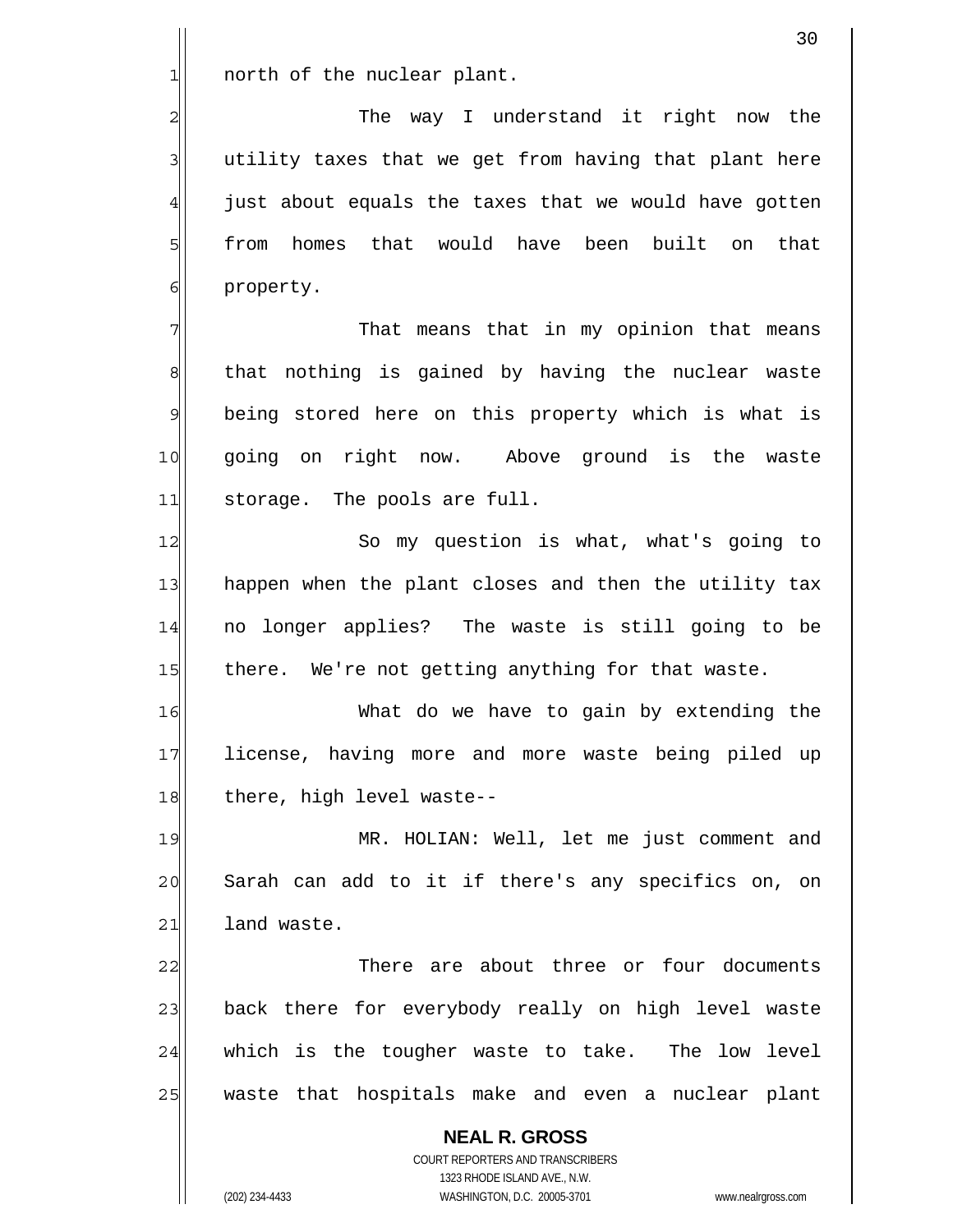makes can usually be shipped off to a compact or something and/or stored safely.

3 4 5 6 7 8 9 10 11 High level waste is, is a tough issue for a lot of people to take. You know, is it a license renewal issue by itself. No it's not. It's kind of a separate issue. Is it, does it have impacts with license renewal yes clearly. I mean you're operating, if you're letting a plant operate for an additional 20 years you're letting them make that much more waste to stay in your environment here. And you're close by the plant.

12 13 14 15 16 17 18 Was it envisioned that way originally? No it wasn't. I mean we all know that, and it's not the NRC and I'm proud to say I guess, one federal agency we weren't tasked with solving the high level waste problem, you know, Congress put that on the Department of Energy. That bad federal agency, no I'm just kidding, yeah.

19 20 21 22 23 24 25 Bigger federal agency and they've had problems. They've had problems. As you all know Yucca Mountain was selected, I mean the Department of Energy went and studied four or five sites, came back to Congress, Congress said Nevada will be the place and the Department of Energy went off and studied it for a long time, a long, long time with a lot of

**NEAL R. GROSS** COURT REPORTERS AND TRANSCRIBERS 1323 RHODE ISLAND AVE., N.W. (202) 234-4433 WASHINGTON, D.C. 20005-3701 www.nealrgross.com

1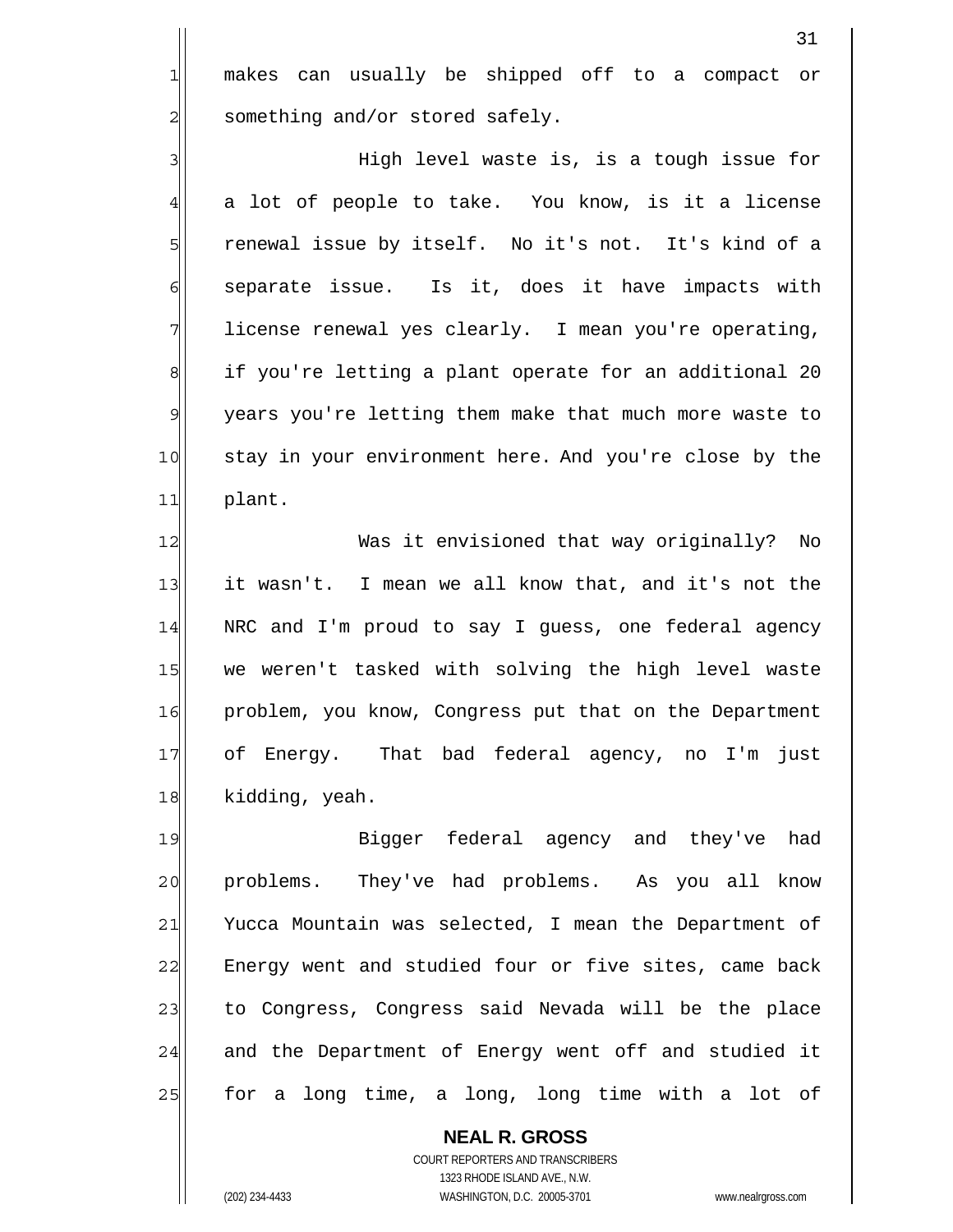|                | 32                                                                                                  |
|----------------|-----------------------------------------------------------------------------------------------------|
| $\mathbf{1}$   | taxpayer money. With a lot of your money because and                                                |
| $\overline{c}$ | the licensee's money because they all contribute to                                                 |
| 3              | this fund for high level waste repository.                                                          |
| $\overline{4}$ | That's going on now. They finally have                                                              |
| 5              | sent in their application, Department of Energy did                                                 |
| $\epsilon$     | for Yucca Mountain.<br>That came to the NRC. Just                                                   |
| 7              | within the last two months we did an acceptance review                                              |
| 8              | on that which said okay there's enough information in                                               |
| 9              | there to start our review process to whether that's a                                               |
| 10             | suitable thing.                                                                                     |
| 11             | So the NRC does have the licensing aspect                                                           |
| 12             | of we will license that hole in the mountain, tunnel                                                |
| 13             | in the mountain to see if it's safe.                                                                |
| 14             | So the NRC does have licensing aspect of                                                            |
| 15             | that.                                                                                               |
| 16             | in<br>the<br>meantime<br>what<br>the<br>Now<br>have                                                 |
| 17             | utilities had to do. Well, the utilities did have                                                   |
| 18             | their spent fuel pools. They were not meant to store                                                |
| 19             | 40 years of spent of fuel. And they re racked them                                                  |
| 20             | for a while. They, they put the fuel closer together                                                |
| 21             | in metal racks. It sits in there and there's some                                                   |
| 22             | good pictures if you haven't seen them in some of                                                   |
| 23             | those background documents there to show you that.                                                  |
| 24             | Can that be safely done? Yes. You know,                                                             |
| 25             | as the fuel ages even in that water it, the older fuel                                              |
|                | <b>NEAL R. GROSS</b>                                                                                |
|                | COURT REPORTERS AND TRANSCRIBERS                                                                    |
|                | 1323 RHODE ISLAND AVE., N.W.<br>WASHINGTON, D.C. 20005-3701<br>(202) 234-4433<br>www.nealrgross.com |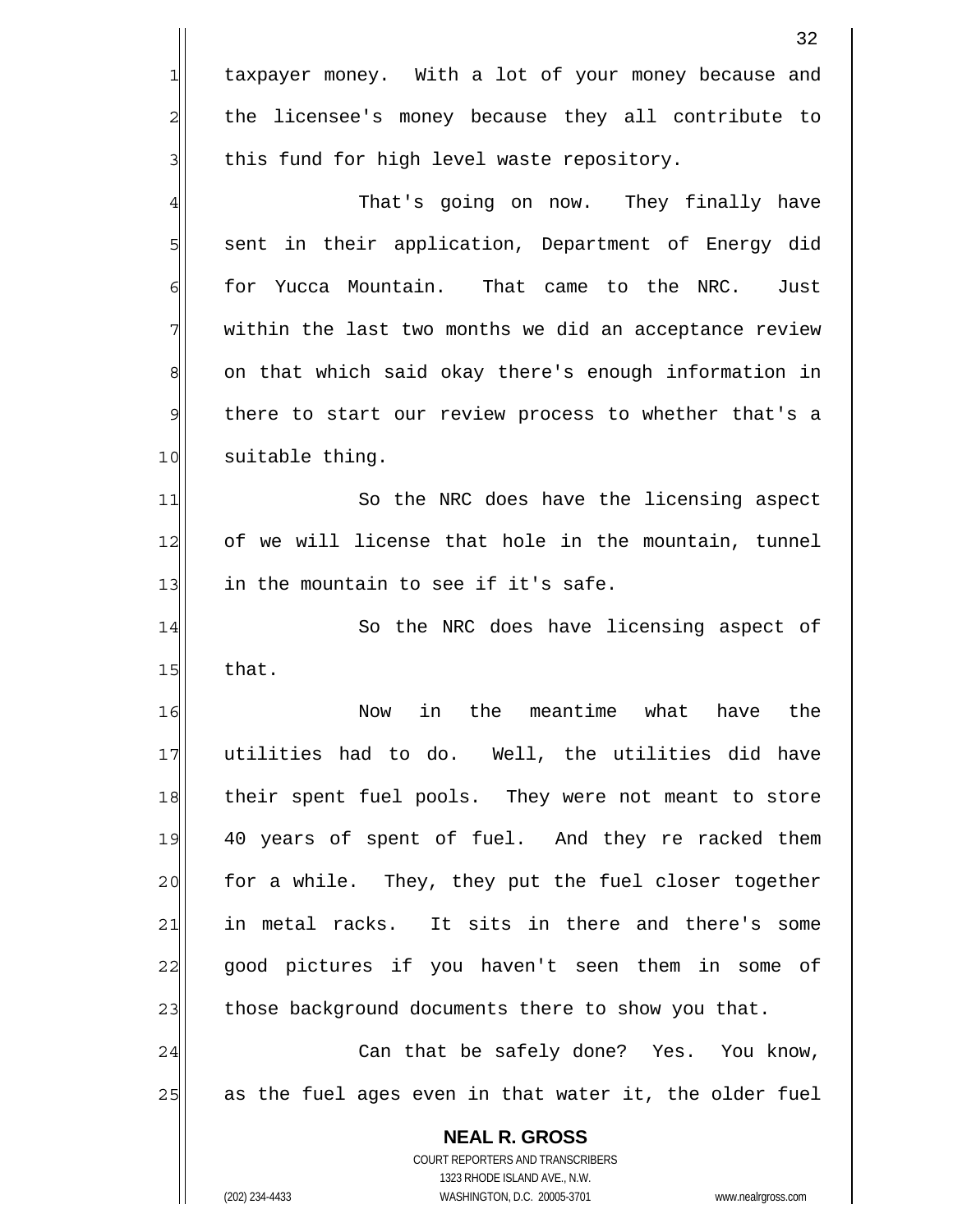eventually can be put in dry cast storage where you don't need to keep it under water. And plants have had to do that. They've had to, you know, quote, on their own, or with their money buy caskets and locate them on their land because the federal government has not come through with the promise for a high level repository.

8 9 10 11 We do have what we call a waste conference decision that says that it's okay to keep it there. Will the casks be there forever? No. That's the government's position is that they won't.

12 13 14 15 16 17 18 Now will Congress if Yucca Mountain gets put down will that change, you know, we all, we'll have a say in that but I know that's a question, what, what state. But right now it's meant to stay there safely and the NRC does do safety reviews of those so we do license those casks and have agreed that they're safe to be there.

19 20 21 22 So that's one piece. I, most of that maybe you didn't, you knew already, studied up on it but I wanted to cover that aspect first and then we'll take follow on questions.

23 24 25 As for the land use questions and the tax base, you know, that's probably something between the counties and the, and the licensee that issue. And I

**NEAL R. GROSS** COURT REPORTERS AND TRANSCRIBERS 1323 RHODE ISLAND AVE., N.W. (202) 234-4433 WASHINGTON, D.C. 20005-3701 www.nealrgross.com

1

2

3

4

5

6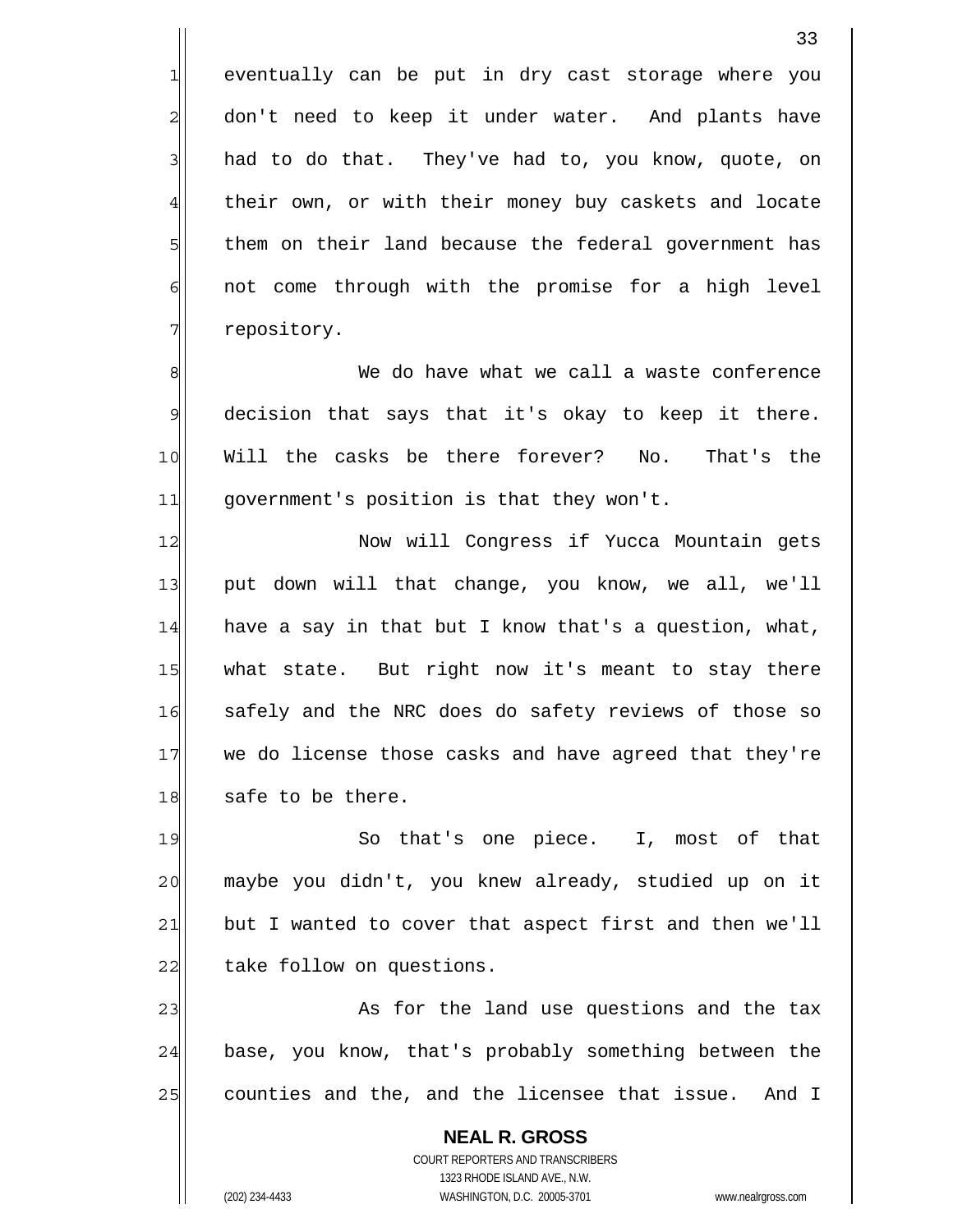**NEAL R. GROSS** COURT REPORTERS AND TRANSCRIBERS 1323 RHODE ISLAND AVE., N.W. (202) 234-4433 WASHINGTON, D.C. 20005-3701 www.nealrgross.com 1 2 3 4 5 6 7 8 9 10 11 12 13 14 15 16 17 18 19 20 21 22 23 24 25 was aware of that from the region that that's an issue of particular interest here to Kewaunee is that tax base issue between the counties and the state. And that's something the NRC unfortunately we're aware of but we don't get an in or a say on that. That's more your county governments. But there was some follow up questions I can see. Yes, sir. MS. LOPAS: Hang on one moment. If everyone, if you have a comment or a question if you could speak into the microphone for purposes of getting our transcript correct- and give your name prior. MR. HOLIAN: Thank you. MS. LOPAS: Too. MR. LACROSSE: I can speak loud enough. My name is Stanley Lacrosse and I've lived in this town for 54 years and I've heard nothing but lies all the way through. I've attended every meeting. And what I'm against, strongly oppose licensing this plant until we get these issues solved for the simple reason we have these caskets up there. We have to take your word for it, the NRC word for it that they're safe. And you say they'll be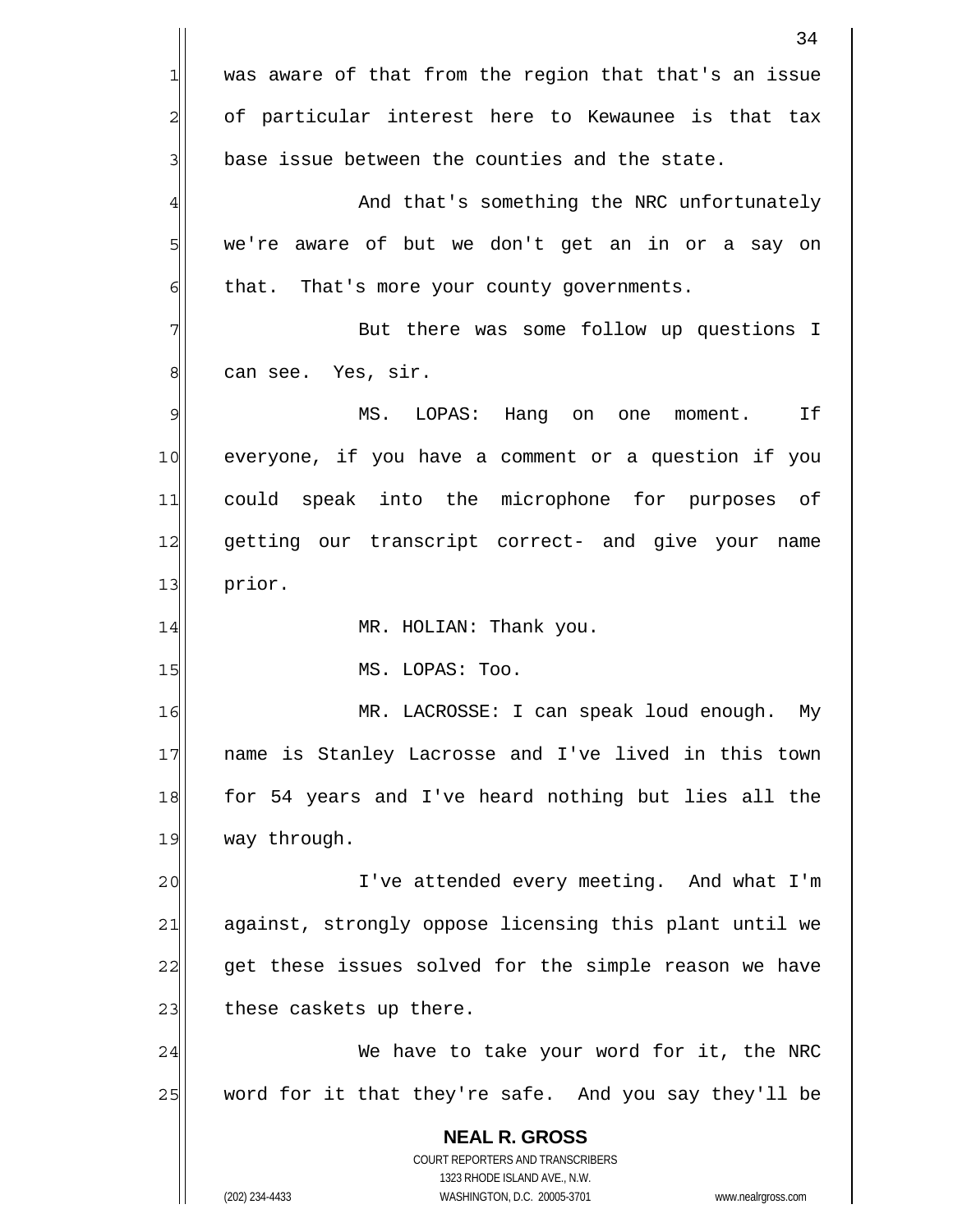|                | 35                                                                                                  |
|----------------|-----------------------------------------------------------------------------------------------------|
| 1              | moved. That's not true. They'll never move because I                                                |
| $\overline{c}$ | got the CRS report updates since October of 2008 and                                                |
| 3              | it says right in there possibly the year 2020 they                                                  |
| $\overline{4}$ | might start receiving.                                                                              |
| 5              | But it also states that if everyone goes                                                            |
| 6              | there there's not enough room.                                                                      |
| 7              | So you know the furthest one away will                                                              |
| 8              | never go.                                                                                           |
| $\mathfrak{S}$ | You know, it, it's a shame to listen and                                                            |
| 10             | we have to listen and it's not fair because I can tell                                              |
| 11             | you right now the perception of our town of Carlton by                                              |
| 12             | the public service commission, the NRC and all our                                                  |
| 13             | elected officials as being a tax free township is not                                               |
| 14             | true.                                                                                               |
| 15             | pay more taxes than our neighboring<br>We                                                           |
| 16             | town.                                                                                               |
| 17             | And this is not right for the simple                                                                |
| 18             | reason we had 480 signatures out of a possibly I think                                              |
| 19             | there's maybe a little over 600 people that are voting                                              |
| 20             | in this town and we had 480 signatures against letting                                              |
| 21             | them put the caskets on top of the ground unless we                                                 |
| 22             | get compensated.                                                                                    |
| 23             | our town officials gave them the<br>And                                                             |
| 24             | building permit. They scared them into it. Giving                                                   |
| 25             | them a line. And this is what's all wrong because                                                   |
|                | <b>NEAL R. GROSS</b>                                                                                |
|                | COURT REPORTERS AND TRANSCRIBERS                                                                    |
|                | 1323 RHODE ISLAND AVE., N.W.<br>(202) 234-4433<br>WASHINGTON, D.C. 20005-3701<br>www.nealrgross.com |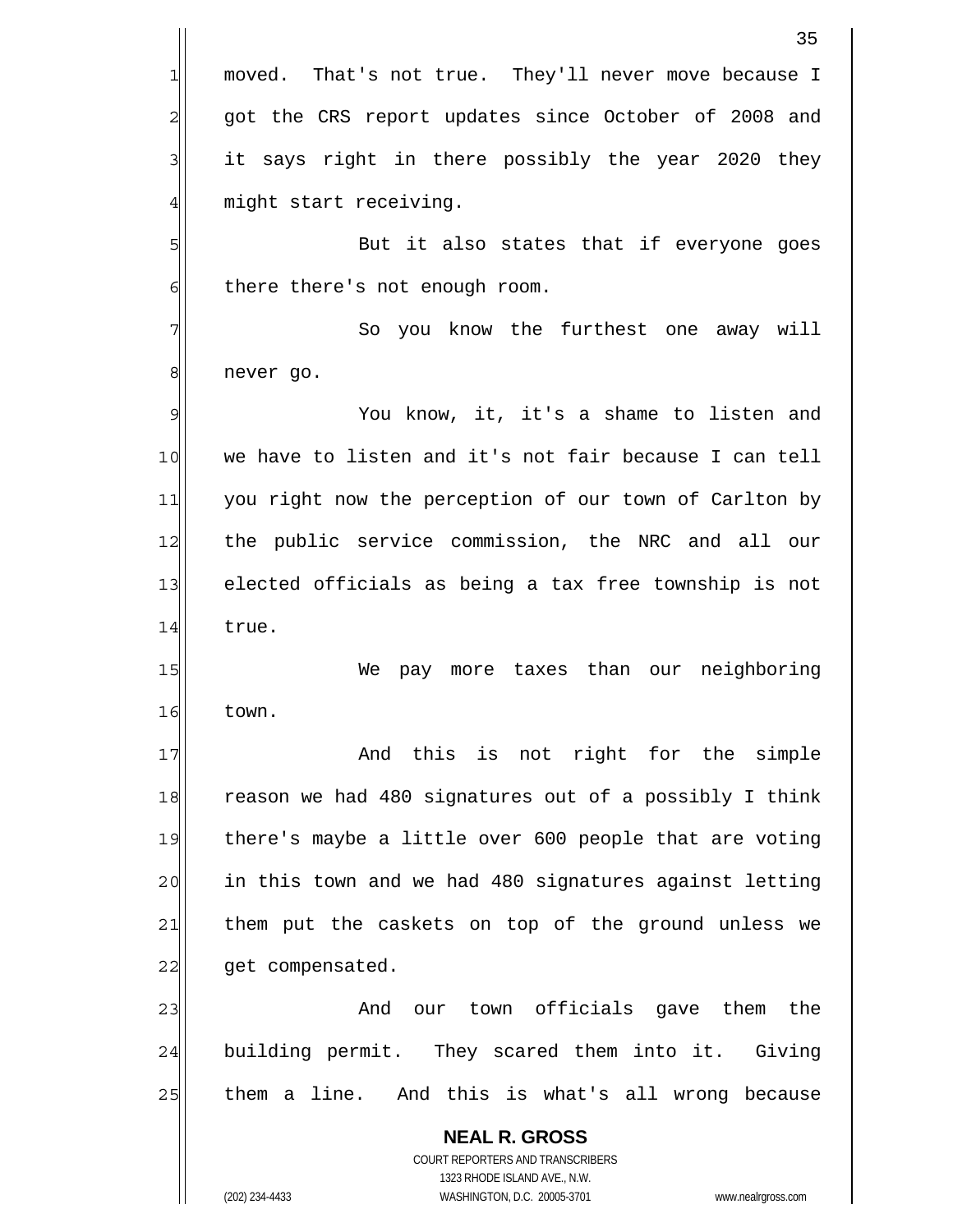|                | 36                                                                                                  |
|----------------|-----------------------------------------------------------------------------------------------------|
| $\mathbf{1}$   | they ruined our zoning book because they said they                                                  |
| $\overline{a}$ | didn't need a variance, they didn't need a conditional                                              |
| 3              | use, they didn't need that so they turned around and                                                |
| $\overline{4}$ | gave them the building permit and now they don't even,                                              |
| 5              | they don't know us no more.                                                                         |
| 6              | They're supposed to work without trying to                                                          |
| 7              | get a little more money out of the state. The state                                                 |
| $\,8\,$        | gets six million, very close, for utility tax but none                                              |
| $\mathcal{Q}$  | of it stays. We have to share it with the county for                                                |
| 10             | 19 percent.                                                                                         |
| 11             | And I have to sort of correct Cindy a                                                               |
| 12             | little bit.                                                                                         |
| 13             | If they could put this town back the way                                                            |
| 14             | it was without the nuclear plant we would pay less                                                  |
| 15             | taxes. And this is what really makes it bad because                                                 |
| 16             | in 1968 when they broke ground they bought this land                                                |
| 17             | real cheap.                                                                                         |
| 18             | And the state says the assessor will be                                                             |
| 19             | within ten percent of 100 so the assessor has to keep                                               |
| 20             | raising the rest of us to make up the difference so                                                 |
| 21             | that's why our taxes are higher than the Town of                                                    |
| 22             | Franklin or the Town of Kewaunee.                                                                   |
| 23             | And I don't think this is right and that's                                                          |
| 24             | why I'm opposing it and all the 480 signatures<br>are                                               |
| 25             | opposing relicensing that plant until this<br>gets                                                  |
|                | <b>NEAL R. GROSS</b>                                                                                |
|                | <b>COURT REPORTERS AND TRANSCRIBERS</b>                                                             |
|                | 1323 RHODE ISLAND AVE., N.W.<br>(202) 234-4433<br>WASHINGTON, D.C. 20005-3701<br>www.nealrgross.com |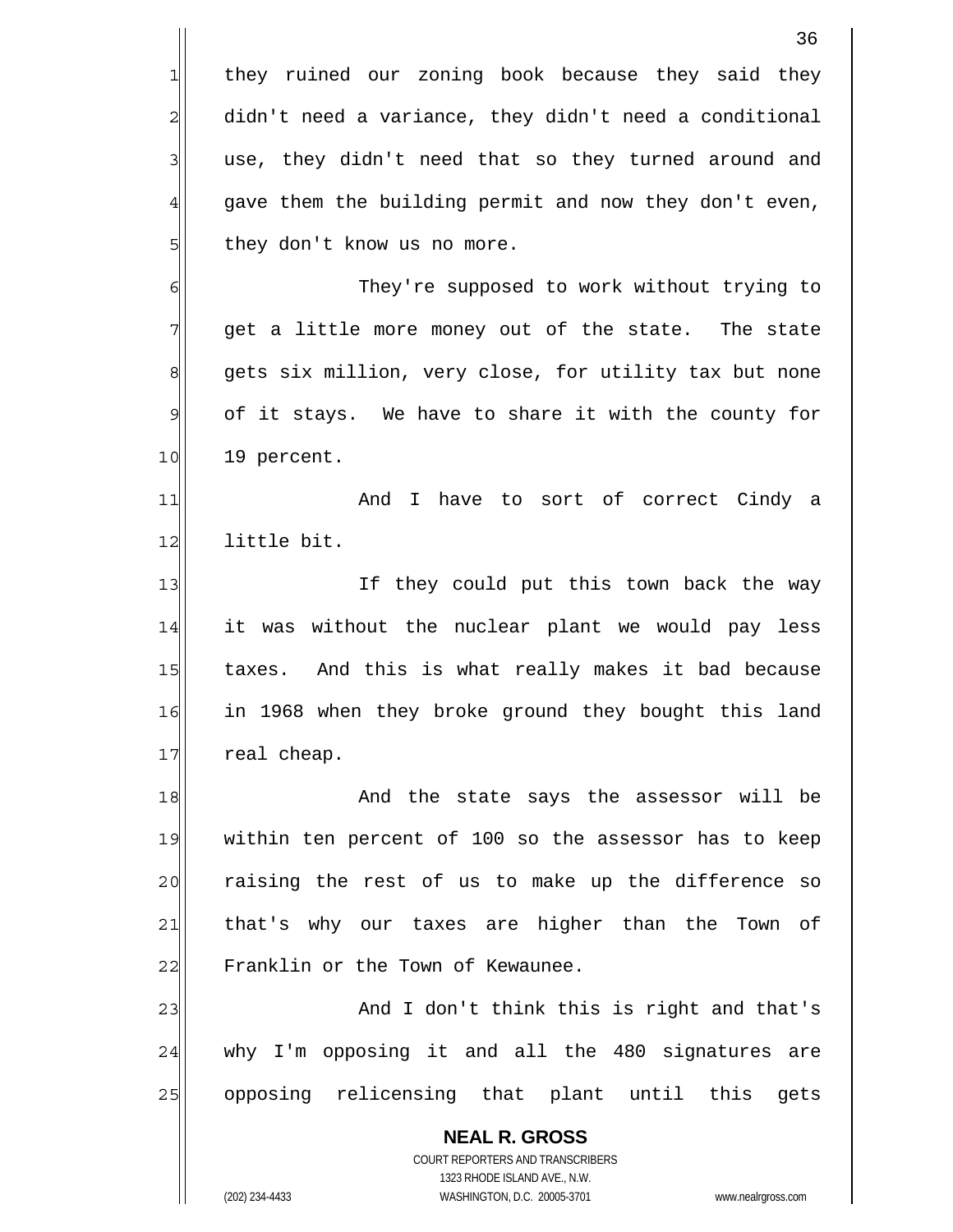|               | 37                                                                                                  |
|---------------|-----------------------------------------------------------------------------------------------------|
| 1             | settled.                                                                                            |
| 2             | MR. HOLIAN: Okay.                                                                                   |
| 3             | MR. LACROSSE: I've got them all, all our                                                            |
| 4             | officials, even the governor. They want to take the                                                 |
| 5             | moratorium off to build a nuclear plant because it's                                                |
| 6             | the safest, the cleanest.                                                                           |
| 7             | Like I wrote in a letter to them when I                                                             |
| 8             | sent them all the signatures. Where are you going to                                                |
| $\mathcal{Q}$ | put the waste. We've stored it for 34 years under                                                   |
| 10            | water and we finally got 50,000 and then Dominion                                                   |
| 11            | devaluated the plant and we lost, how much? \$37,000.                                               |
| 12            | Now you just said just a few minutes ago                                                            |
| 13            | that they update, update, update. It's running at                                                   |
| 14            | full capacity. How come you can devaluate it?                                                       |
| 15            | I mean that's not your doing, --                                                                    |
| 16            | MR. HOLIAN: Yeah.                                                                                   |
| 17            | MR. LACROSSE: -- but it, that's lost us -                                                           |
| 18            | MR. HOLIAN: Yeah.                                                                                   |
| 19            | MR. LACROSSE: -- \$37,000.                                                                          |
| 20            | MR. HOLIAN: I understand those issues and                                                           |
| 21            | some I won't be able to answer. The, the tax issues I                                               |
| 22            | won't be able to answer. I, you know, that's the                                                    |
| 23            | county and the state issues. And I don't mind you                                                   |
| 24            | taking this forum to voice those because they are                                                   |
| 25            | joined a little bit. I mean the continued operation                                                 |
|               | <b>NEAL R. GROSS</b>                                                                                |
|               | COURT REPORTERS AND TRANSCRIBERS                                                                    |
|               | 1323 RHODE ISLAND AVE., N.W.<br>(202) 234-4433<br>WASHINGTON, D.C. 20005-3701<br>www.nealrgross.com |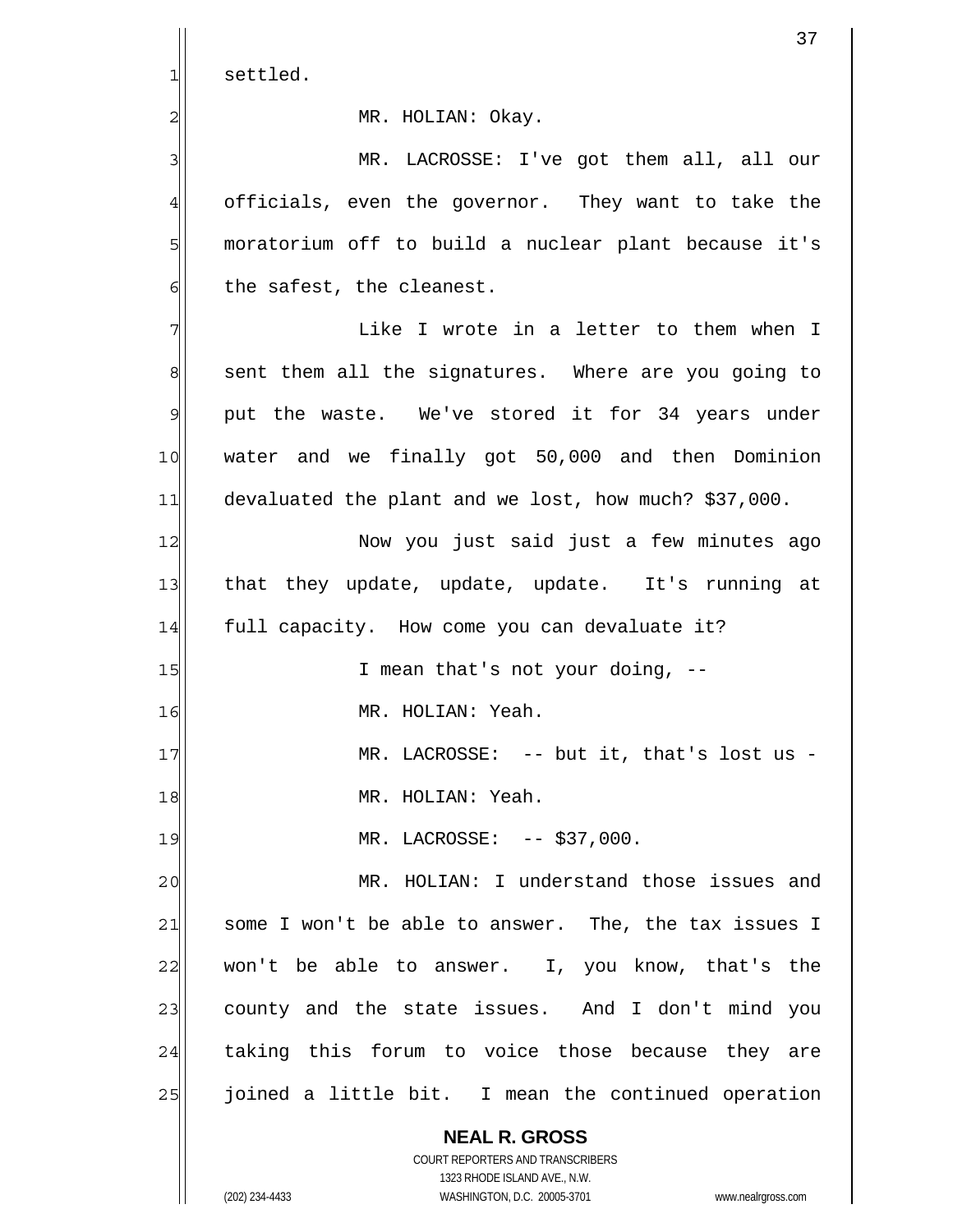|                | 38                                                              |
|----------------|-----------------------------------------------------------------|
| 긔              | of 20 years will continue that burden on you.                   |
| $\overline{c}$ | So I, this is the right opportunity to do                       |
| $\mathbf{3}$   | that and, you know, from the view of getting that               |
| $\overline{4}$ | message out again.                                              |
| 5              | But, you know, for that issue I can't                           |
| 6              | answer.                                                         |
| 7              | The other issue though on is the waste                          |
| 8              | meant to stay there.                                            |
| 9              | Well, there is a little bit of a fear that                      |
| 10             | if a plant does shut down there's some examples out on          |
| 11             | the east coast there. There's a couple plants that              |
| 12             | have shut down prematurely, did not go in for license           |
| 13             | renewal and decommissioned. They decommissioned the             |
| 14             | plant early.                                                    |
| 15             | Economically a small owner had<br>it<br>and                     |
| 16             | didn't want<br>to do it and I think these plants                |
| 17             | decommissioned, you know, before this deregulation              |
| 18             | where a bunch of the utilities were buying up plants            |
| 19             | and that.                                                       |
| 20             | So there's one out in Maine that I'm                            |
| 21             | familiar with and have gone there now and you see a             |
| 22             | beforehand picture and you see a plant that looks like          |
| 23             | Kewaunee sitting on the water source and you see an             |
| 24             | after picture and it's green field. It really is all            |
| 25             | green field expect for one item. The casks are still            |
|                | <b>NEAL R. GROSS</b><br><b>COURT REPORTERS AND TRANSCRIBERS</b> |

1323 RHODE ISLAND AVE., N.W.

 $\prod$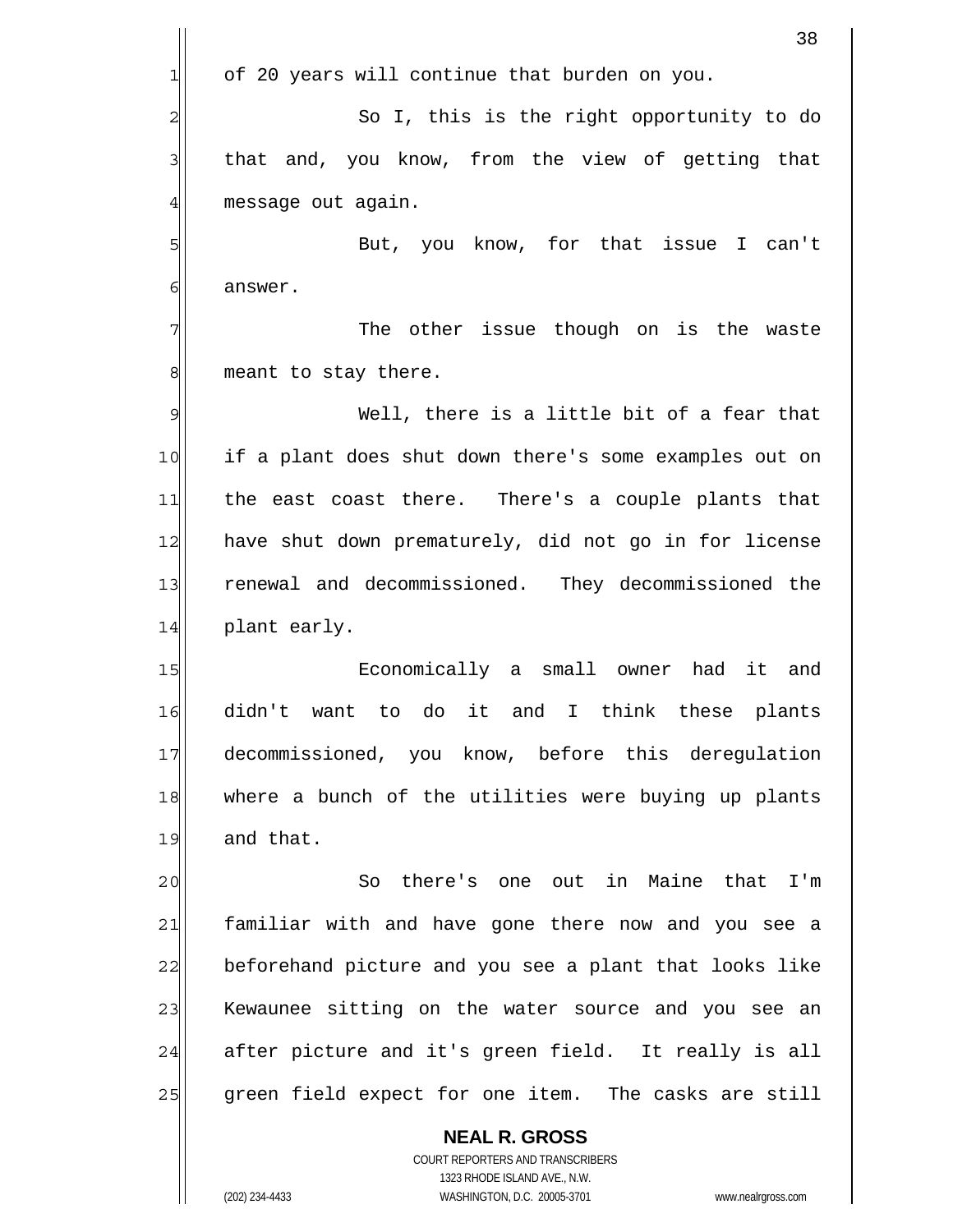there. The cask storage is still there.

2 3 4 5 6 7 8 9 10 11 Now are they meant to be there forever. No. The answer is still is no. Will Congress change that view, you know, I can't say. But they, Congress has stated and the good thing you have also going for you is your local state politicians, your senators and your congress people they recognize that even though they might not be for nuclear power or, you know, that type of plant or high level waste and I'm not talking about the State of Nevada senators because they're different.

12 13 14 15 16 17 But other states when we're there usually you get your state politician saying we understand that a central repository is the way to go whether it's Yucca Mountain, you know, sir you're right that it doesn't have maximum capacity, you know, it's going to be quickly filled.

18 19 20 21 We'll deal, we have to find another repository or expand Yucca Mountain, possibly. I think that's been talked about. Right now they're having enough trouble getting the initial one done.

22 23 24 25 But what I was getting at with state senators and congressmen are pretty universal in the fact of it does make sense to get it into a central location.

**NEAL R. GROSS** COURT REPORTERS AND TRANSCRIBERS 1323 RHODE ISLAND AVE., N.W. (202) 234-4433 WASHINGTON, D.C. 20005-3701 www.nealrgross.com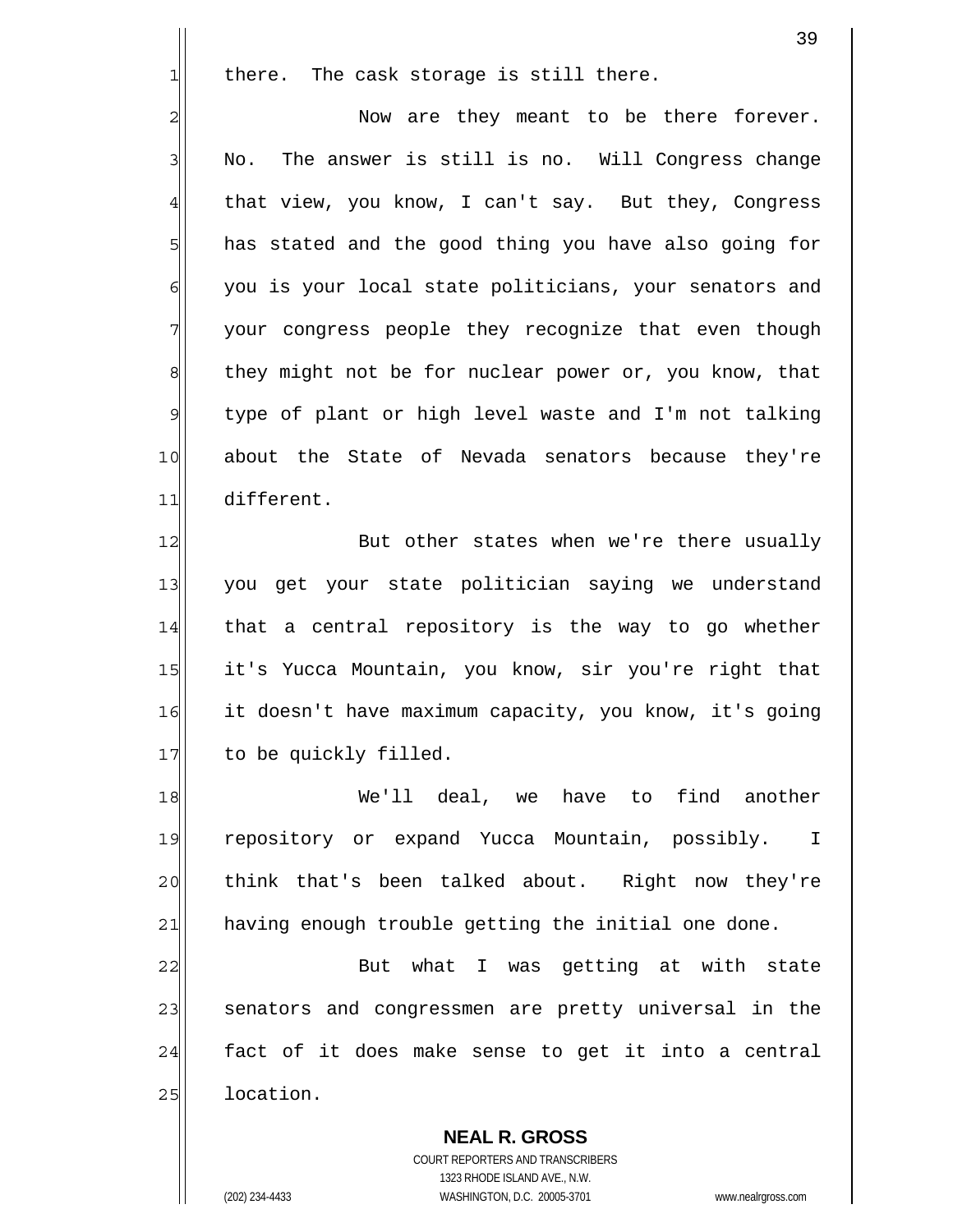**NEAL R. GROSS** COURT REPORTERS AND TRANSCRIBERS 1323 RHODE ISLAND AVE., N.W. 40 1 2 3 4 5 6 7 8 9 10 11 12 13 14 15 16 17 18 19 20 21 22 23 24 25 I know out west a little further west they were looking at another central above ground storage location. Just to store it until Yucca Mountain is ready. So those things are being talked about and once again that's by Congress. You know, NRC it's, it's not our issue. Our issue though is to make sure that those casks are safe where they sit. So, so that is an aspect that we inspect and license and, and review and there are some good background informations on the different cask designs back there. MS. LOPAS: That mic is wireless so you can pass it around, you know. MS. HARDTKE: That's part of my concern. How can it be just as safe above ground with a fence around it compared to being under the ground about a mile under the ground with a 5000 I believe, 5000 foot high mountain on top of it? How can it be just as safe sitting out there a few miles from my house and who knows how long it's going to sit there? MR. HOLIAN: Well, yeah, the safety kind of reviews we do are, are a couple areas. And is it adequately safe in either location. The NRC's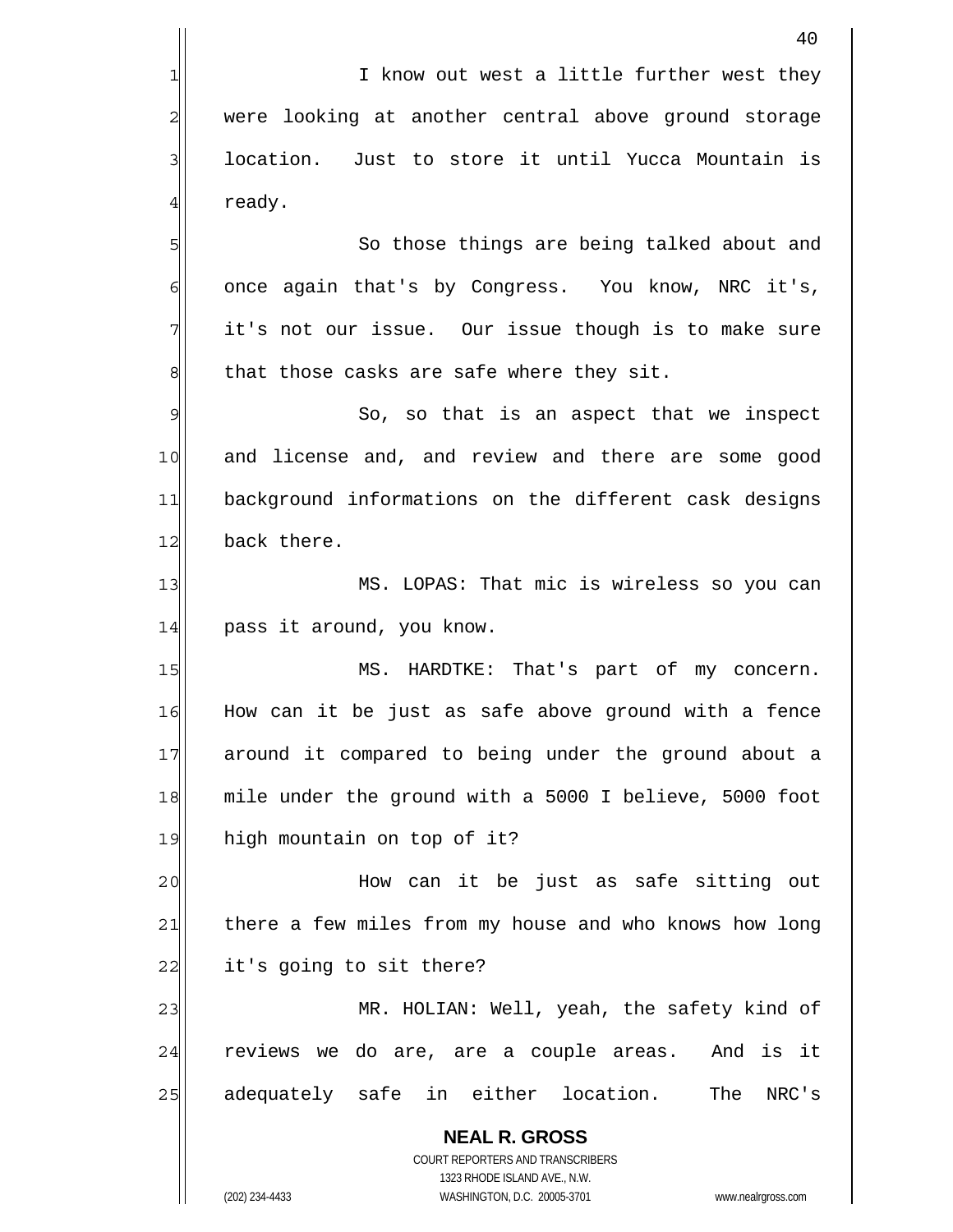1 position has been yes.

4

5

7

2 3 The casks themselves for sitting there, the concrete casks, you know, they're looked at for a couple of varieties.

6 8 One for impacts of anything to hit them. But two just the radiation shielding itself. A lot of the science that goes into it is how thick do the walls need to be for radiation shielding.

9 10 11 12 13 14 So we actually have some states that will actually take, you know, measurements by themselves to confirm the NRC's studies that the, any radiation dose at the site doesn't go up, you know, from a cask sitting however close it is to the, to the gate boundary.

15 16 17 18 You know, you can, our inspectors walk right up to the casks themselves and check the temperature readings, the temperature gages on them themselves.

19 20 21 22 So, you know, the safety aspect I know some people say well underground storage and even some of the casks designers are now talking about putting berms around casks to make them more safe.

23 24 25 But the aspects from our security reviews have shown that, you know, they're, they're safe against any kind of incident that could occur.

**NEAL R. GROSS** COURT REPORTERS AND TRANSCRIBERS 1323 RHODE ISLAND AVE., N.W. (202) 234-4433 WASHINGTON, D.C. 20005-3701 www.nealrgross.com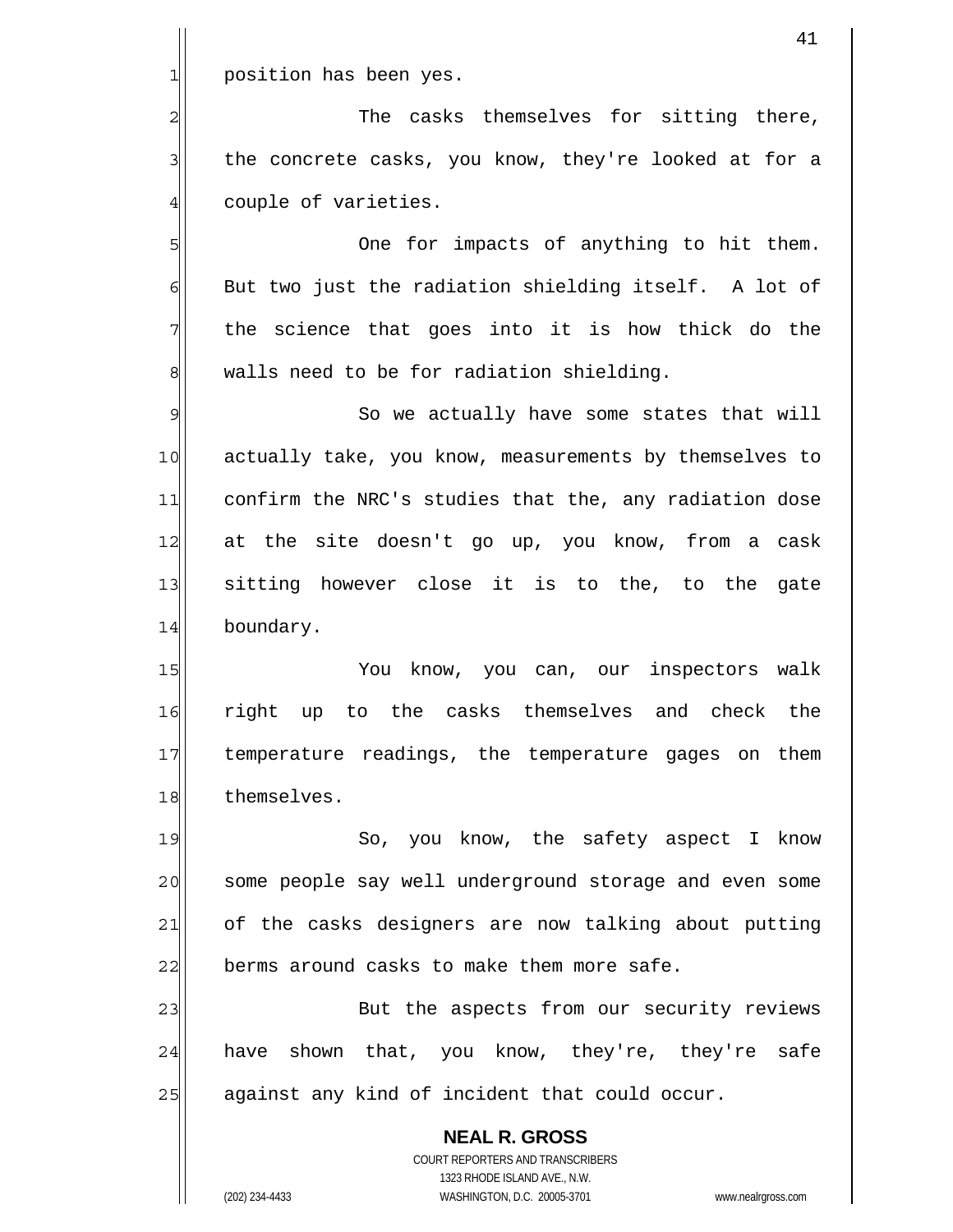I know we had one that was even a cask that was being sent with fuel through the Baltimore tunnel four or five years ago and actually got in a car collision in the Baltimore tunnel and the truck carrying the cask, you know, was enveloped in, in flame inside a tunnel. And the NRC went back and looked at the

7 8 9 10 11 maximum temperatures that were in that tunnel to verify that, you know, should the cask have had spent fuel would it have safely been able to maintain that fuel and the answer was so.

12 13 14 15 16 17 So those kind of things get looked at. I, let's go on from the nuclear field. We can come back around to it and even when this meeting ends and if it's not in this session still just talking to you get you as much information as you need on the cask designs.

But let's move on.

Sir, you had another question?

20 21 MR. PAPLHAM: Well, I'm on the, Ken Paplham. I'm --

22 23 24 25 MR. HOLIAN: If I did, I'm sorry I did have four other comment cards. I was just quickly covering so I, I only had four but I believe you're on here also. You had signed up to speak so --

**NEAL R. GROSS** COURT REPORTERS AND TRANSCRIBERS 1323 RHODE ISLAND AVE., N.W. (202) 234-4433 WASHINGTON, D.C. 20005-3701 www.nealrgross.com

1

2

3

4

5

6

18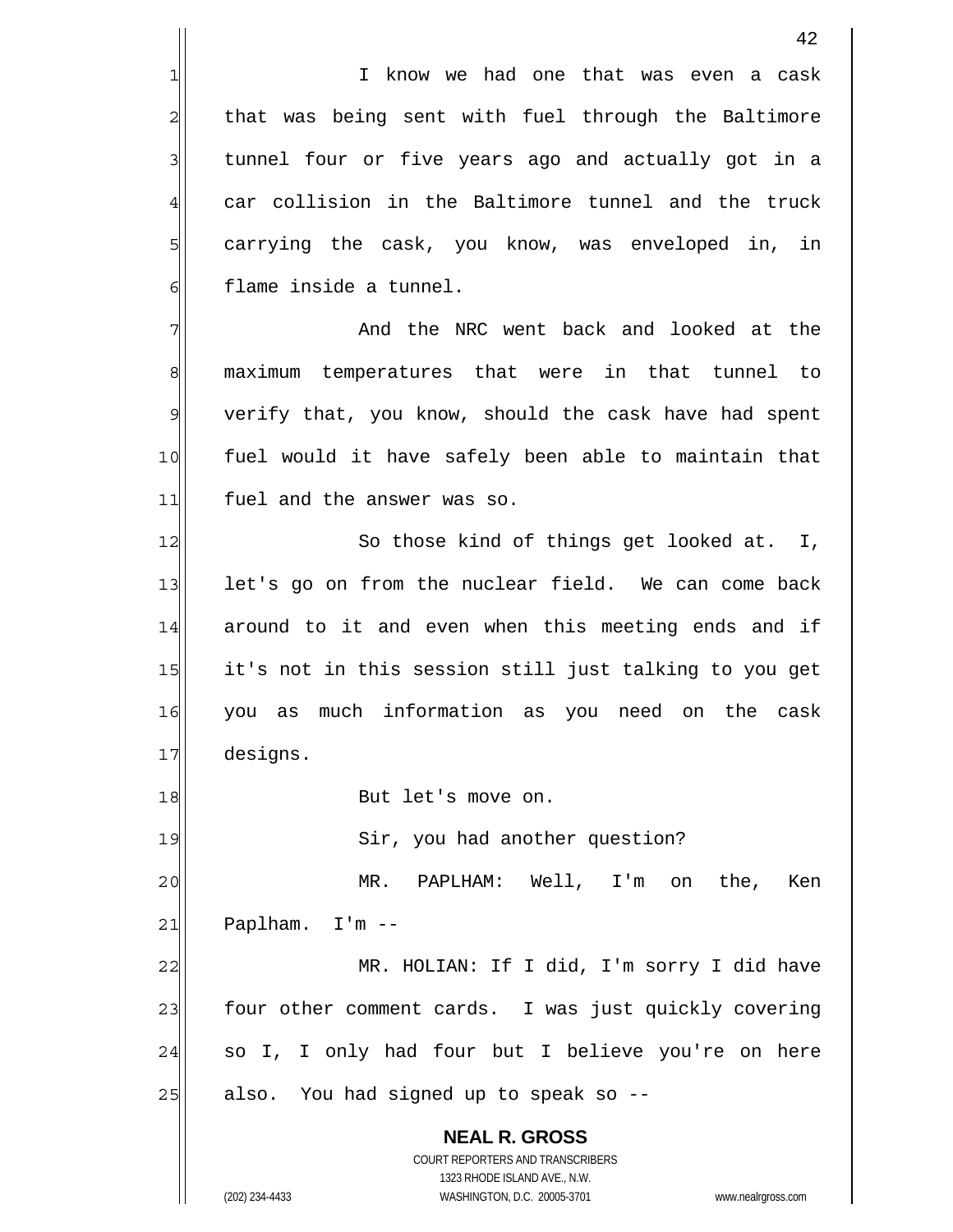1 2 3 4 5 6 7 8 9 10 11 12 13 14 15 16 17 18 19 MR. PAPLHAM: I'm Ken Paplham. I'm on the town board here for 34 years as supervisor. And back in January of '93 the town board passed a resolution that there would be no outdoor storage at the power plant. We passed a resolution at that time. And now we're getting these stored outside and I think the municipality should be compensated from the federal government of \$250,000 a year plus \$40,000 for each containment that's stored there as long as they're stored there. I don't know why these municipalities have to put up with this storage when we had a resolution back in '93 that there was going to be no storage. I know the plant is in problems with Yucca Mountain but so I think something has to be done. Why should we live with that and like Cindy said right out in the open and Yucca Mountain is going to be a mile under the ground or in the, in a shaft there so.

20 21 MR. HOLIAN: Yeah. Well, let me just comment on that again on that aspect.

22 23 24 25 On the reimbursement the only thing I'm aware of and I don't know if the plant can help more if they have a comment afterwards to, some plants have sued the federal government, you know, for and I've

**NEAL R. GROSS** COURT REPORTERS AND TRANSCRIBERS 1323 RHODE ISLAND AVE., N.W. (202) 234-4433 WASHINGTON, D.C. 20005-3701 www.nealrgross.com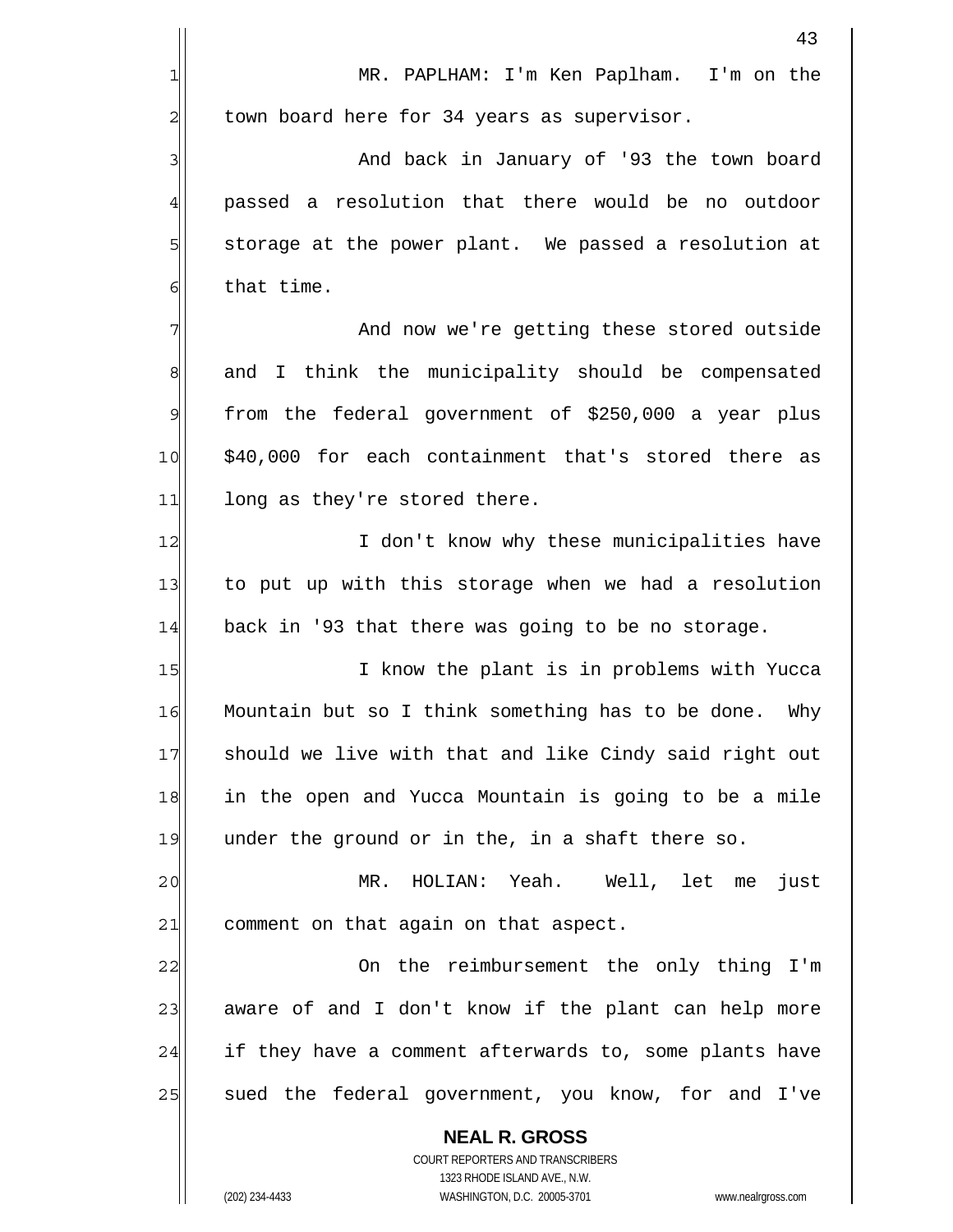looked at that in the press and seen that and, you know, they're kind of suing DOE because you've taken so long and that's exactly right.

4 5 6 7 8 9 10 11 12 It's a longer burden and it's a, it's a, you know, a promise that wasn't fulfilled, you know, when the plant was originally licensed it was, you had promised a repository. It should have been gone by now so we wouldn't have that and whether, you know, you can claim one you're not getting the tax revenue, other people might say our property values are going down or not raising as much because some people might fear that waste there.

13 14 15 16 17 18 19 So I know that that has occurred. The federal government has been sued. Some of those are still in court now on, you know, the government has their lawyers on, on why or whatever and I think there has been some pay outs to some or I won't even call it pay outs, some settlements with, with some utilities and we'll touch on it.

20 21 22 23 24 But, you know, that's a separate issue kind of from, from us at the NRC. That's, it is a federal government DOE and it is a federal promise that has not been maintained and I can only tell you that I, I agree with you.

And it's not an NRC issue. You know, at

**NEAL R. GROSS** COURT REPORTERS AND TRANSCRIBERS 1323 RHODE ISLAND AVE., N.W. (202) 234-4433 WASHINGTON, D.C. 20005-3701 www.nealrgross.com

25

1

2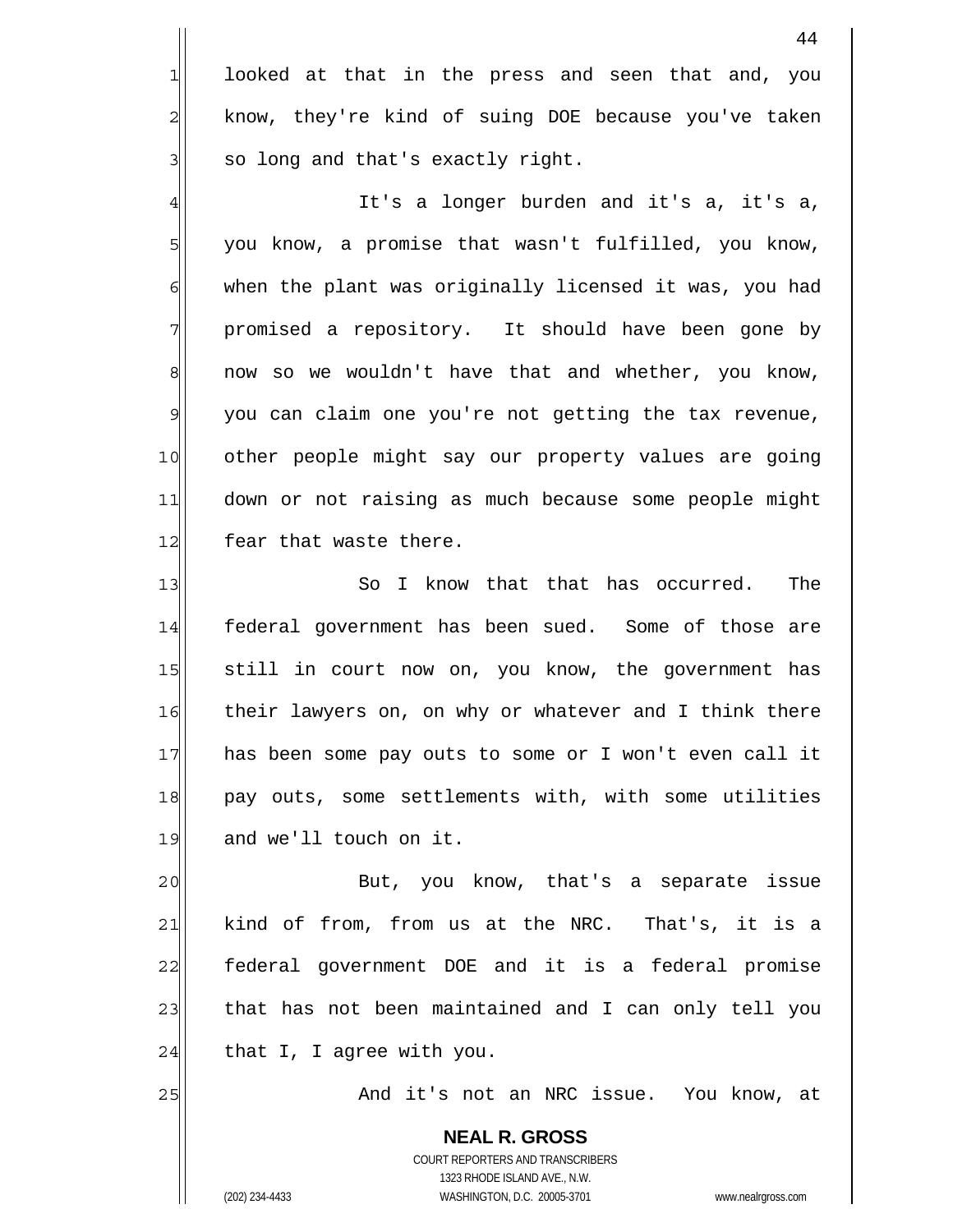the time of that Atomic Energy Act in '54 to just remind you they purposely, Congress purposely said, you know, we will not have, you know, we used to have the Atomic Energy Commission back after World War II and it was for promoting nuclear power, nuclear use and also regulating it.

7 8 9 10 11 12 13 And they quickly saw that well, we shouldn't have one organization doing the same. So they split those apart and they created the NRC and then they created Department of Energy and said you promote sort of Department of Energy does promote nuclear, it promotes, you know, coal and gas. It promotes all energy sources.

14 15 16 But nuclear they split off and they said, you know, your job, you're a small federal agency. You're only about 3000 employees.

17 18 19 20 21 So, you know, as much as a dual unit plant sometimes has 3500 employees. That's what the NRC has in four regions. And your job is solely to look at is it safe to operate. You know, does it continue to meet the regulations.

22 23 24 25 And so that's what we go back to on that and the cask designs and can they be safely stored there both from heat generation, radiological generation and security aspects, you know, we look at

**NEAL R. GROSS** COURT REPORTERS AND TRANSCRIBERS 1323 RHODE ISLAND AVE., N.W. (202) 234-4433 WASHINGTON, D.C. 20005-3701 www.nealrgross.com

1

2

3

4

5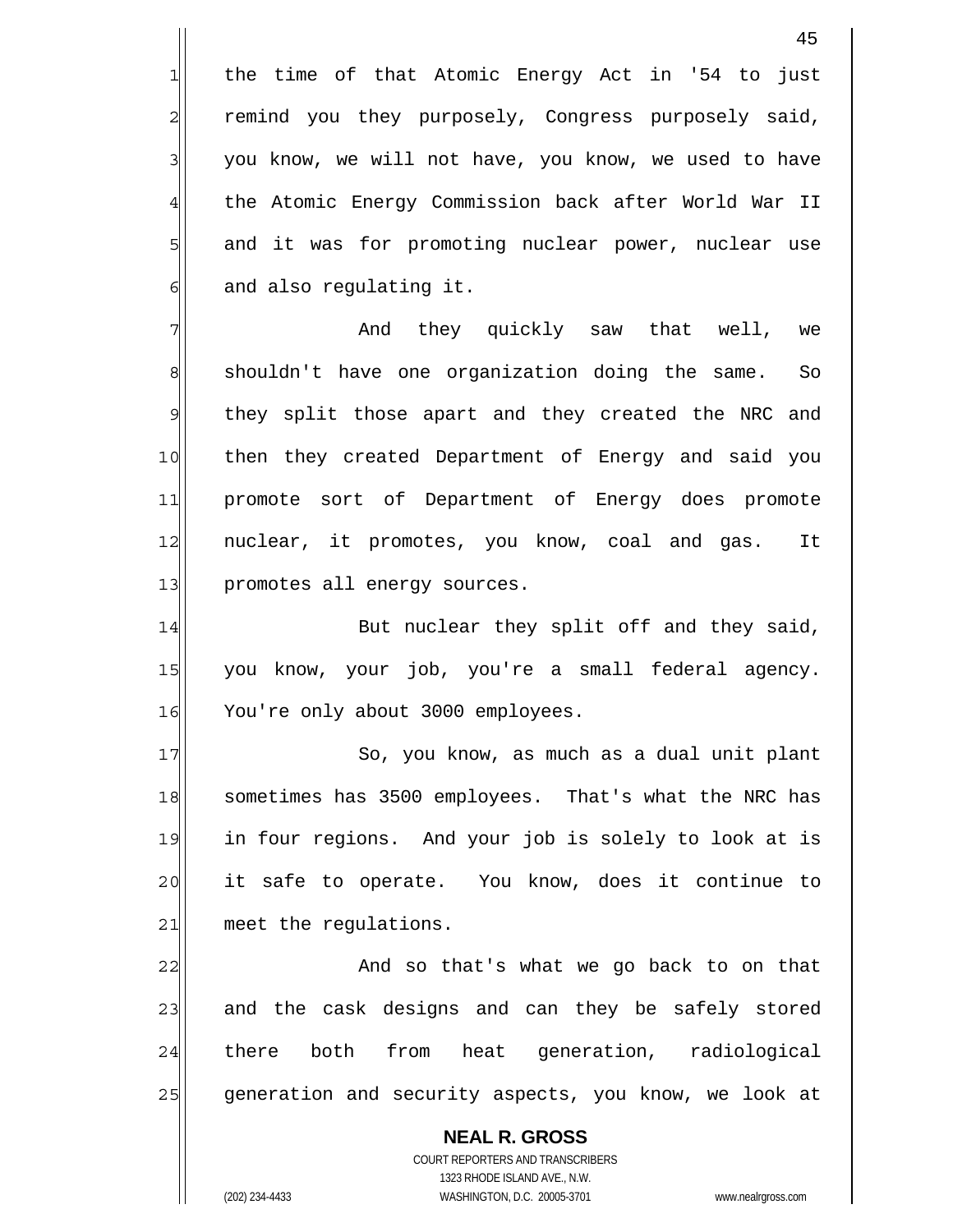that.

1

2

3

4

5

6

7

8

20

 And the national policy picture, you know, we don't, we don't the NRC doesn't get into that. I mean we have some commissioners. They're appointed. And they get into it probably just a little bit from advise wise back and forth to Congress or letters back and forth.

9 But the NRC staff your inspectors or our technical reviewers, you know, don't get into that.

10 11 12 13 14 So I'm just reiterating, you know, we're here for looking at the safety review of the issue. Some of these peripheral issues I only say peripheral because I know they're up front for you and they are rightly so.

15 16 17 But they're a little bit on the periphery for our safety review that we do. And I know that's not satisfying but, you know, that's the answer.

18 19 Let me just go to another person, sir, and then come back to you.

Yes, sir.

21 22 23 MR. WOJTA: Yeah, I'm Francis Wojta. I'm just a dairy farmer down the road. I'm probably just an average joe farmer.

24 25 But, whoops, I just, you know, the NRC takes care of the licensing process, the DOE takes

> **NEAL R. GROSS** COURT REPORTERS AND TRANSCRIBERS 1323 RHODE ISLAND AVE., N.W. (202) 234-4433 WASHINGTON, D.C. 20005-3701 www.nealrgross.com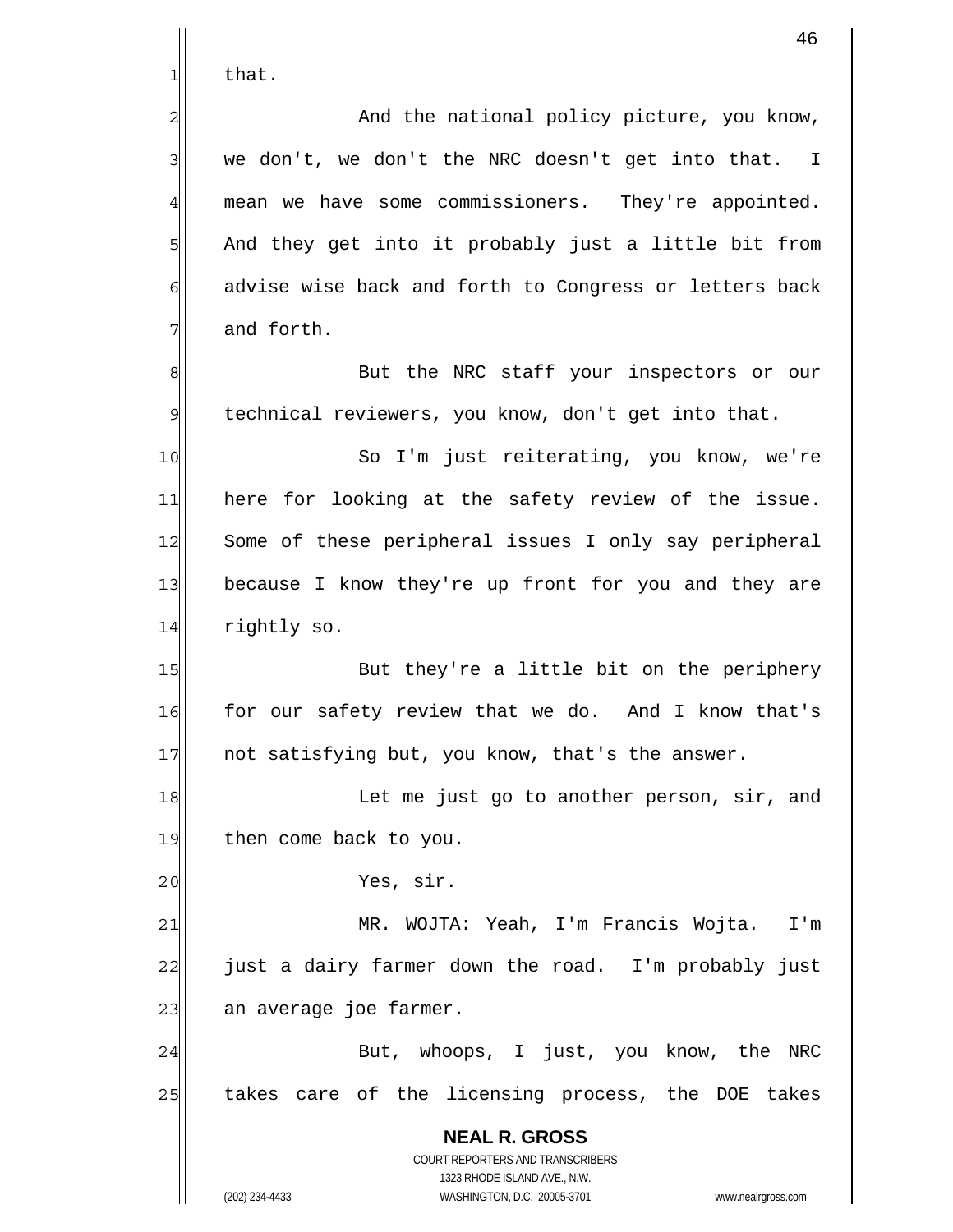|                | 47                                                                                                  |
|----------------|-----------------------------------------------------------------------------------------------------|
| $\mathbf 1$    | care of the energy process of it. And I know it's,                                                  |
| $\overline{c}$ | the federal government is a big bureaucracy.                                                        |
| $\overline{3}$ | And if somehow they could get together                                                              |
| $\overline{4}$ | because we say our concerns to you well that's the                                                  |
| 5              | department, DOE, you have to talk to those people.                                                  |
| 6              | And we never, the local people never get                                                            |
| $\overline{7}$ | clear cut answers, you know. You started out with                                                   |
| 8              | public service they said no rods would be stored here.                                              |
| 9              | Dominion came, we have rods stored here.                                                            |
| 10             | They're a good partner I feel and they do everything                                                |
| 11             | safely. We feel safe with the plant but now we're                                                   |
| 12             | storing nuclear rods.                                                                               |
| 13             | Part of the, part of our tax money goes to                                                          |
| 14             | pay for the electric bill, goes to Washington for fuel                                              |
| 15             | storage which is supposed to go to Yucca Mountain.                                                  |
| 16             | So Yucca Mountain gets 95 percent of our                                                            |
| 17             | tax money to build Yucca Mountain that was supposed to                                              |
| 18             | be done in 1998.                                                                                    |
| 19             | Now they're saying it's supposed to be                                                              |
| 20             | done in 2018, okay. Or whatever date it's supposed to                                               |
| 21             | be done. We aren't sure of that, okay.                                                              |
| 22             | the rods sit here. There's<br>Here<br>no                                                            |
| 23             | incentive for Yucca Mountain to have something done                                                 |
| 24             | when the rods can be stored at the facility when they                                               |
| 25             | get 95 percent of the money. We get the five percent                                                |
|                | <b>NEAL R. GROSS</b>                                                                                |
|                | <b>COURT REPORTERS AND TRANSCRIBERS</b>                                                             |
|                | 1323 RHODE ISLAND AVE., N.W.<br>(202) 234-4433<br>WASHINGTON, D.C. 20005-3701<br>www.nealrgross.com |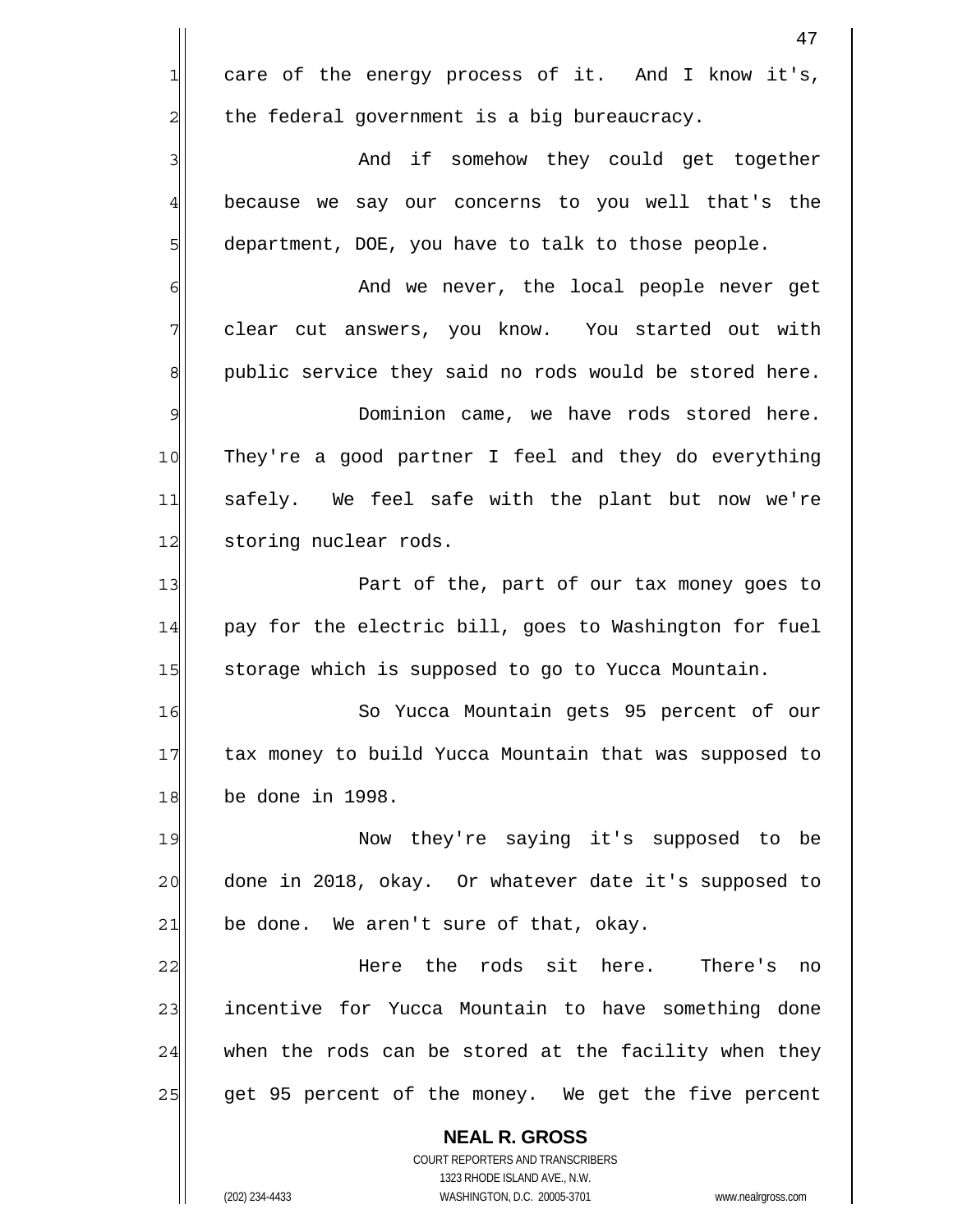|                | 48                                                                                                  |
|----------------|-----------------------------------------------------------------------------------------------------|
| 긔              | of the money where I think if we got compensated at                                                 |
| $\overline{a}$ | the very least maybe Yucca Mountain would say hey this                                              |
| 3              | is goes here we should get that.                                                                    |
| 4              | That's just the way I feel.                                                                         |
| 5              | HOLIAN: Okay. I do understand that<br>MR.                                                           |
| 6              | comment. And, you know, one good thing is it probably                                               |
| 7              | isn't much but, you know, in our draft safety                                                       |
| $\,8\,$        | evaluation report or in our EIS, you know, the                                                      |
| $\mathcal{Q}$  | comments here that you're gathering today that we are                                               |
| 10             | recording will get there. They'll get there. What                                                   |
| 11             | was the main objection to Kewaunee license renewal.                                                 |
| 12             | Well, so far it's high level waste storage                                                          |
| 13             | of the fuels there. I mean that's what we've heard.                                                 |
| 14             | Now that's the purpose of today's meeting.                                                          |
| 15             | Will it get very far? Will it get to the Department                                                 |
| 16             | of Energy? Will it get to the Wisconsin senator?<br>You                                             |
| 17             | know, I don't know. Sometimes a letter from you to                                                  |
| 18             | senator, you know, is just as powerful or as<br>the                                                 |
| 19             | powerful.                                                                                           |
| 20             | But it will get in our records. So, you                                                             |
| 21             | know, I, I will state that and get there as an issue                                                |
| 22             | from the population.                                                                                |
| 23             | Did you have something to add, sir.                                                                 |
| 24             | LACROSSE: I just to inform you a<br>MR.                                                             |
| 25             | little bit that 26 plants already have gotten billions                                              |
|                | <b>NEAL R. GROSS</b>                                                                                |
|                | COURT REPORTERS AND TRANSCRIBERS                                                                    |
|                | 1323 RHODE ISLAND AVE., N.W.<br>(202) 234-4433<br>WASHINGTON, D.C. 20005-3701<br>www.nealrgross.com |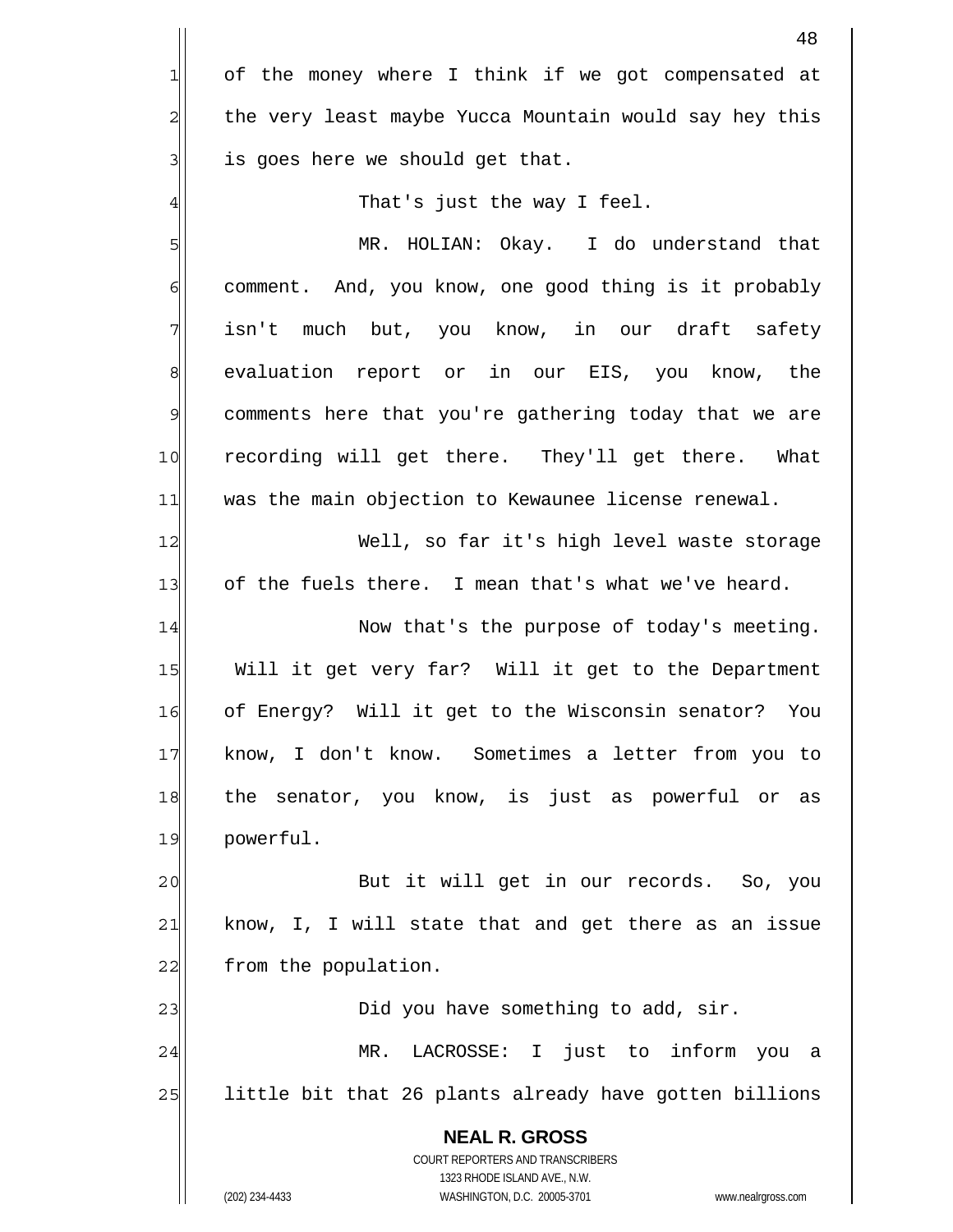|                | 49                                                                                                  |
|----------------|-----------------------------------------------------------------------------------------------------|
| 1              | of dollars from the Department of Energy. One just                                                  |
| $\overline{a}$ | got 56 million last March.                                                                          |
| 3              | So it's, the Department of Energy is                                                                |
| $\overline{4}$ | paying it out but it is not coming from the, the                                                    |
| 5              | nuclear fund. It has come from us taxpayers.                                                        |
| 6              | MR. HOLIAN: Yeah. Yeah, no I followed                                                               |
| 7              | that in the newspaper, sir, I just don't know the                                                   |
| $\,8\,$        | details on that. I, you know, I thought it was, I                                                   |
| $\mathfrak{S}$ | followed it for probably 10, 12 years when they                                                     |
| 10             | started suing the federal government I thought it was                                               |
| 11             | novel.                                                                                              |
| 12             | I mean the licensees themselves were suing                                                          |
| 13             | them so I did follow that and I know money has been                                                 |
| 14             | settled is what I've heard from DOE that it's a                                                     |
| 15             | settlement not a, but you're right. It's taxpayer                                                   |
| 16             | money wherever it comes from.                                                                       |
| 17             | Yes, sir.                                                                                           |
| 18             | LANGAN: I'm from Congressman Kagen's<br>MR.                                                         |
| 19             | office.                                                                                             |
| 20             | MR. HOLIAN: Okay.                                                                                   |
| 21             | MS. LOPAS: You do need to hang on, you do                                                           |
| 22             | need to use the microphone.                                                                         |
| 23             | MR. LANGAN: I will --                                                                               |
| 24             | MR. HOLIAN: Thank you.                                                                              |
| 25             | MS. LOPAS: I can let it, I can bring it to                                                          |
|                | <b>NEAL R. GROSS</b>                                                                                |
|                | COURT REPORTERS AND TRANSCRIBERS                                                                    |
|                | 1323 RHODE ISLAND AVE., N.W.<br>(202) 234-4433<br>WASHINGTON, D.C. 20005-3701<br>www.nealrgross.com |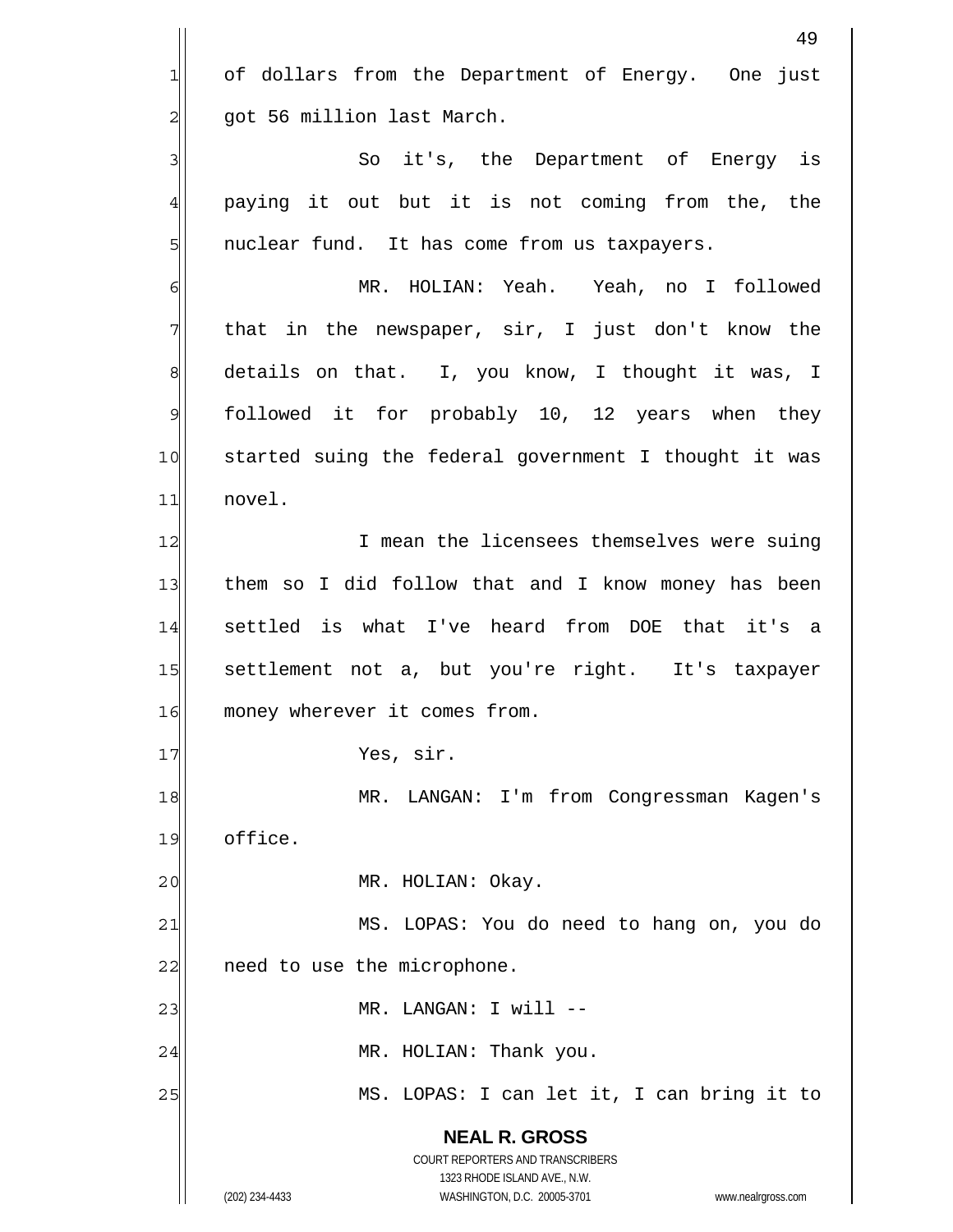|                | 50                                                                                                  |
|----------------|-----------------------------------------------------------------------------------------------------|
| 1              | you actually. There you go.                                                                         |
| $\overline{c}$ | LANGAN: Okay. When we talk about<br>MR.                                                             |
| 3              | suing the federal government what happens is that                                                   |
| 4              | anybody who is served by a nuclear power plant there's                                              |
| 5              | a surcharge put on your electric bill.                                                              |
| 6              | live in Ashwaubenon and a couple of<br>T.                                                           |
| 7              | communities away. It's served by and I pay a                                                        |
| 8              | surcharge. That surcharge goes into a big pot of                                                    |
| $\mathsf{S}$   | dollars to the Department of Energy.                                                                |
| 10             | The<br>Department of Energy holds these                                                             |
| 11             | dollars for the formulation of a place like Yucca                                                   |
| 12             | Mountain.                                                                                           |
| 13             | of these nuclear plants<br>Now<br>some<br>are                                                       |
| 14             | running out of room. So they're saying what do you                                                  |
| 15             | want us to do about this federal government you're not                                              |
| 16             | taking our garbage. We want the garbage taken out.                                                  |
| 17             | And the federal government, DOE is saying                                                           |
| 18             | sorry we can't accept it just yet. So what happens                                                  |
| 19             | here now is that okay we're going to sue you. Well                                                  |
| 20             | yes, that's fine, we're not suing the NRC we're going                                               |
| 21             | to sue the DOE because the DOE is charged with                                                      |
| 22             | formulating Yucca Mountain here.                                                                    |
| 23             | So Congress said okay if you're going to                                                            |
| 24             | sue we're not going to let this money come from the                                                 |
| 25             | Yucca Mountain fund. We're going to put a pot of                                                    |
|                | <b>NEAL R. GROSS</b>                                                                                |
|                | COURT REPORTERS AND TRANSCRIBERS                                                                    |
|                | 1323 RHODE ISLAND AVE., N.W.<br>(202) 234-4433<br>WASHINGTON, D.C. 20005-3701<br>www.nealrgross.com |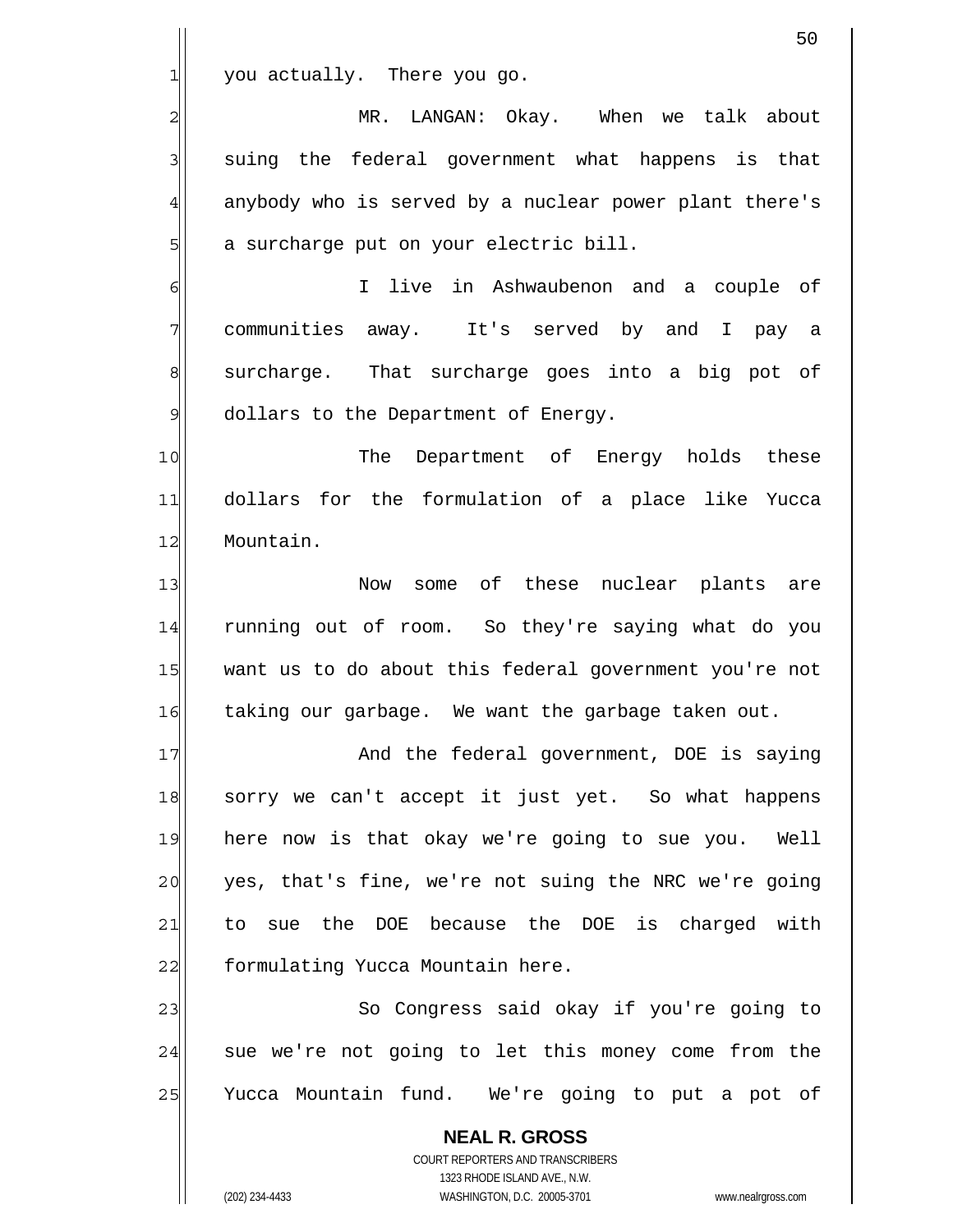dollars over here in another pot from the general treasury of the United States. And if any nuclear plant is successful in suing the federal government the money will not come out of Yucca Mountain fund it will come out of the general treasury fund.

6 7 8 9 10 11 12 So what happens now is that that money that's coming out of the general treasury fund is not as, has never been issued or given out to municipalities. It has only been given back to the nuclear plant that has successfully sued the government and the only use of this money is for constructing dry cask storages, okay.

13 14 15 16 So that's the long and the short of it. It's only going to be used for construction of casks and it's not going to go back to the municipality that is, right where the light waste is located.

17 18 19 So I hope that kind of gives everybody a little bit of heads up on when we are able to sue successfully sue Uncle Sam.

20 21 22 23 24 25 MR. HOLIAN: Thank you, sir. Other questions? I did have a few other cards filled out for speakers who either wanted to make a comment or a question. And once again we had started this session a little bit but as it often does if, whether you have a question on either the process or the environmental

**NEAL R. GROSS** COURT REPORTERS AND TRANSCRIBERS 1323 RHODE ISLAND AVE., N.W. (202) 234-4433 WASHINGTON, D.C. 20005-3701 www.nealrgross.com

1

2

3

4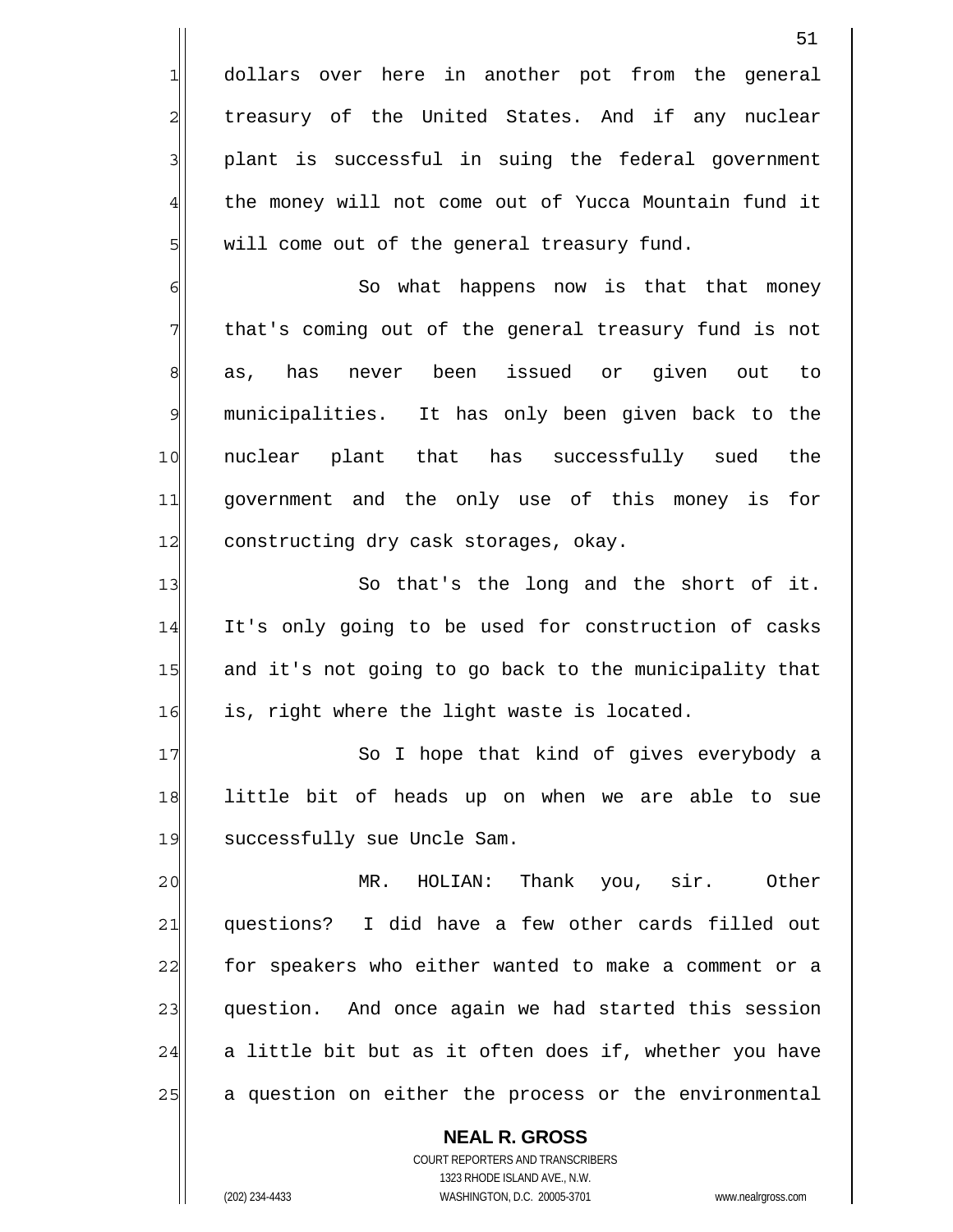|                | 52                                                                                                  |
|----------------|-----------------------------------------------------------------------------------------------------|
| $\mathbf{1}$   | impacts, you know, we'll take them both right now as                                                |
| $\overline{a}$ | we go.                                                                                              |
| $\mathbf{3}$   | But Bob Garfinkel signed up. I didn't                                                               |
| $\overline{4}$ | know if you had known you were signed up to make a                                                  |
| 5              | comment or a question or was that just well because                                                 |
| $\epsilon$     | you wanted more information?                                                                        |
| 7              | MR. GARFINKEL: Well, I wanted to talk                                                               |
| $\,8\,$        | about how Dominion has helped our, our groups, okay.                                                |
| $\mathfrak{S}$ | First of all I, I was aware of, a little                                                            |
| 10             | bit about the problems the town of Carlton is having                                                |
| 11             | through Linda Sincula, if you're a local you know who                                               |
| 12             | she is. I'm on the county board. We've talked about                                                 |
| 13             | this but there's a lot of, a lot of stuff here that I                                               |
| 14             | had no idea about it.                                                                               |
| 15             | And I guess I'm just kind of jumping into                                                           |
| 16             | the fire here. I'm going to look at the other side of                                               |
| 17             | Dominion. The community, the involvement area, is                                                   |
| 18             | that okay that $I$ --                                                                               |
| 19             | MR. HOLIAN: Oh, sure. You can comment on                                                            |
| 20             | anything.                                                                                           |
| 21             | MR. GARFINKEL: Okay. I'm on the county                                                              |
| 22             | and I've, I'm the promotion and recreation<br>board                                                 |
| 23             | committee. And the last couple of years Dominion has                                                |
| 24             | helped out, helped us out with various projects in our                                              |
| 25             | county parks providing people from Dominion who are                                                 |
|                | <b>NEAL R. GROSS</b>                                                                                |
|                | COURT REPORTERS AND TRANSCRIBERS                                                                    |
|                | 1323 RHODE ISLAND AVE., N.W.<br>WASHINGTON, D.C. 20005-3701<br>(202) 234-4433<br>www.nealrgross.com |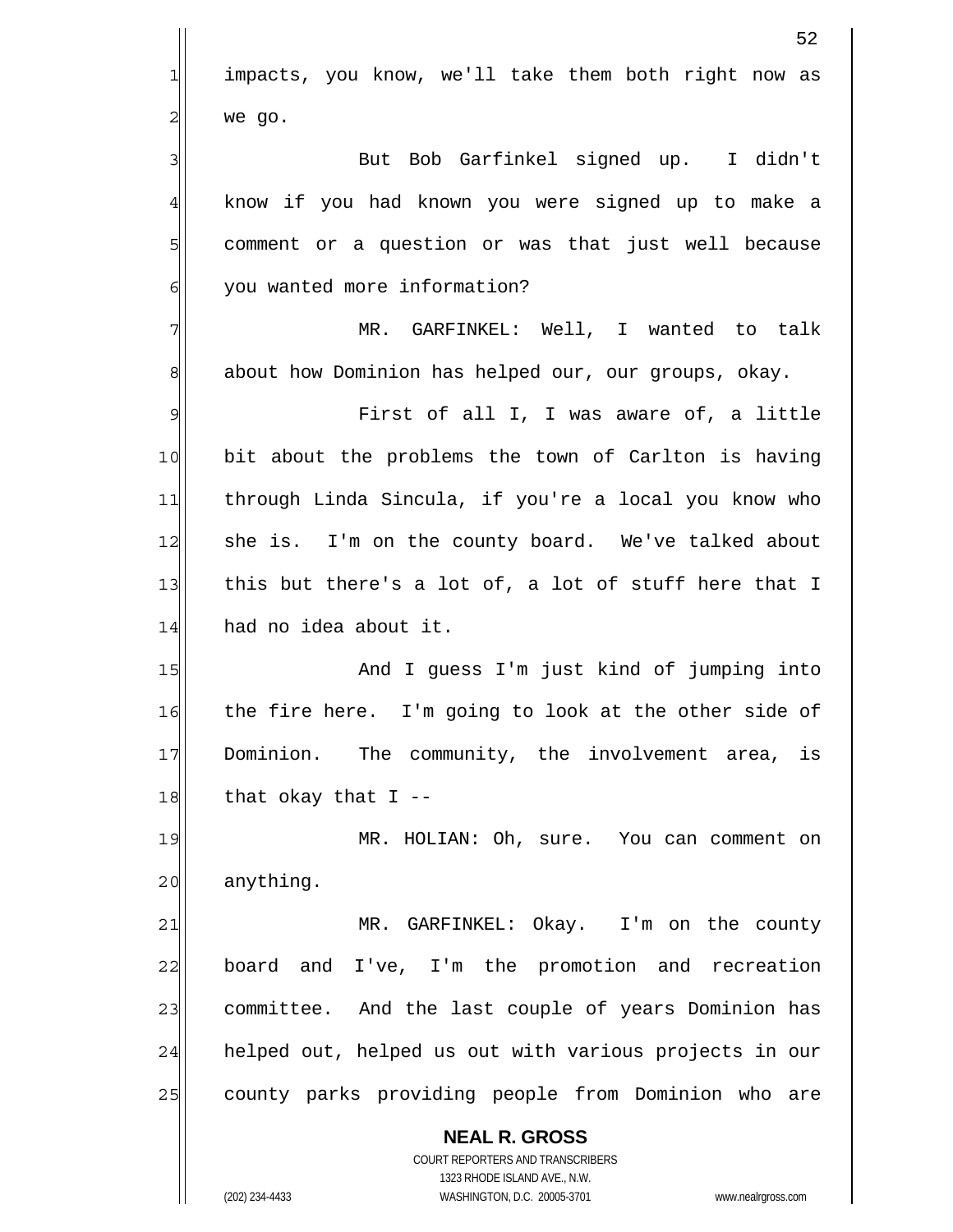**NEAL R. GROSS** COURT REPORTERS AND TRANSCRIBERS 1323 RHODE ISLAND AVE., N.W. (202) 234-4433 WASHINGTON, D.C. 20005-3701 www.nealrgross.com 1 2 3 4 5 6 7 8 9 10 11 12 13 14 15 16 17 18 19 20 21 22 23 24 25 released for the day they come out and, and they help us fix up the, the parks, paint, repair things. We have a recreation and promotion department right of two full time people and they work on seven or eight different parks plus the fair grounds. And they've, Dominion has helped us a lot in that area. I'm also the, the president of Literacy Partners of Kewaunee County. We, we teach adults how to read and write. And in some case speak English. Dominion has been crucial in the, in the area of funding and not only funding, Mark Cans from Dominion has been in on our five year plan and helped us with other things. We've developed a library. They've helped us with a recognition night which honors our students, our tutors and our donors. So Dominion has been a good neighbor to us. Maybe not to the Town of Carlton but they've helped us a lot in our endeavors. MR. HOLIAN: Okay. Thank you for that comment. Another person that signed up is Jennifer Brown. MS. BROWN: That would be me. I am the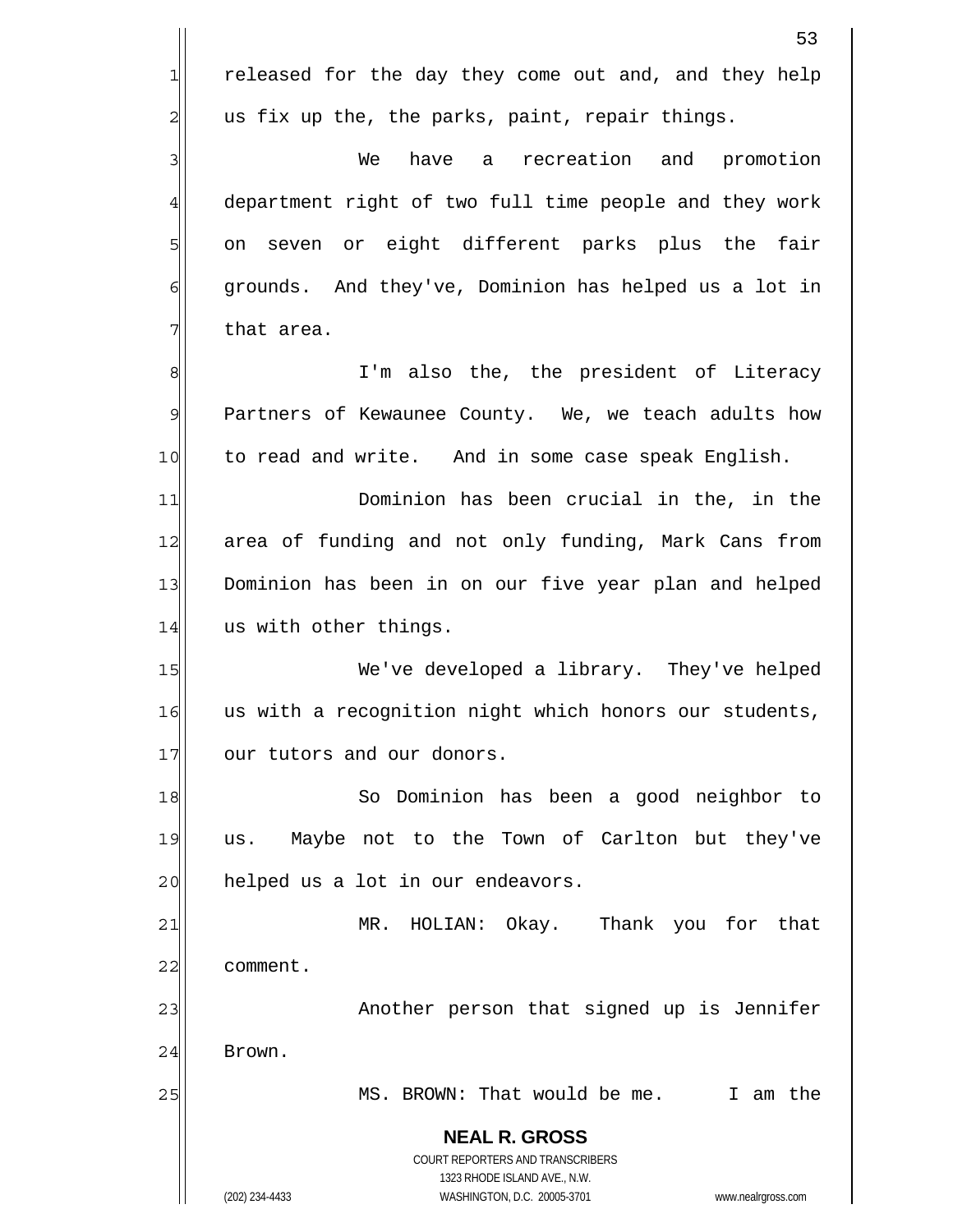executive director of Kewaunee County Economic Development Corporation. And I also did not know the issues that the Town of Carlton was having. I certainly sympathize.

 And the reason that I'm here today is to talk more about the economic environment. Obviously being from an economic development standpoint and I have worked closely with Mark Cans on a number of, of things.

10 11 12 13 14 And certainly from the health of Kewaunee County's local economy obviously Dominion has been and is one of our largest employers and certainly has provided quality jobs to the community and the county for a long time.

15 16 17 18 19 20 21 22 And certainly I think that, you know, that the wages that they provide to the community are certainly speak for themselves and the quality jobs and certainly the people that get active in the community obviously as Bob has stated is certainly raises the quality of life in the community to a level that is very important and has a significant impact on this county. So that's very relevant.

23 24 25 And also as Bob has mentioned already the level of giving, the corporate citizenship of Dominion has had a significant impact on, on this county as

**NEAL R. GROSS** COURT REPORTERS AND TRANSCRIBERS 1323 RHODE ISLAND AVE., N.W. (202) 234-4433 WASHINGTON, D.C. 20005-3701 www.nealrgross.com

1

2

3

4

5

6

7

8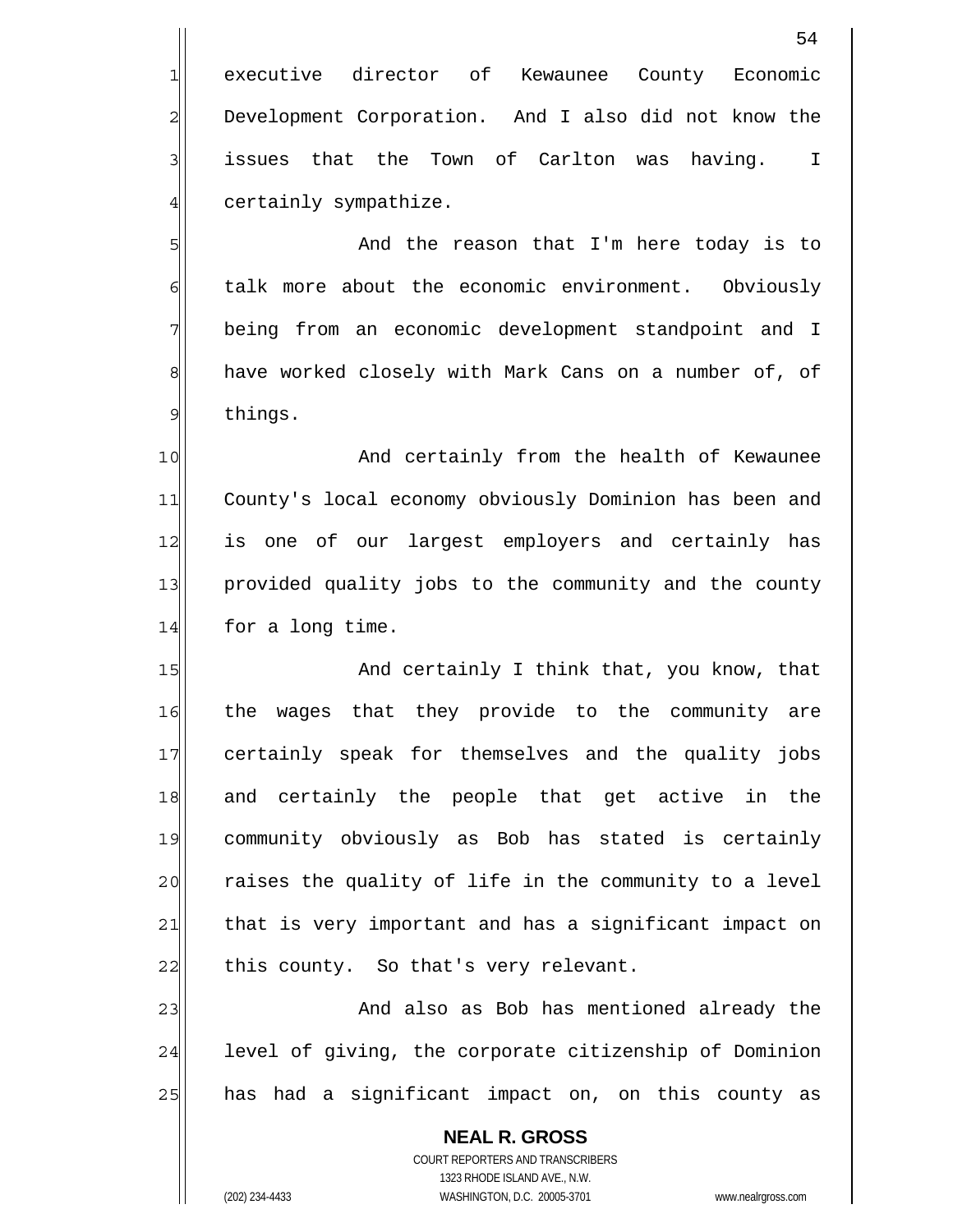well from an economic development standpoint.

1

2 3 4 5 6 7 8 9 10 11 12 13 Certainly they were significant in getting the economic development corporation off the ground and also they've been involved in the, the food processing incubator which has launched a number of small business owners and really that's instrumental. It's, Bob and I were talking beforehand about how important it is and how, how difficult it is to really assist with, you know, businesses, business retention within the county and especially in these difficult economic times. It's so very important and to have good corporate citizenship is, is really important. And Dominion has done that.

14 15 So that's really all I have to say, thanks.

16 17 18 19 MR. HOLIAN: Okay. Thanks for that comment. And the last speaker I had that had signed up, I'm sorry we have two more, an additional one came in. But Lori Hucek from Emergency Management.

20 21 22 23 24 MS. HUCEK: Well, thank you for giving me the opportunity to speak as well. Actually my name is Lori Hucek. I'm the Emergency Management director for Kewaunee County and I too want to just reiterate some of the things that we work with with the plant.

> **NEAL R. GROSS** COURT REPORTERS AND TRANSCRIBERS 1323 RHODE ISLAND AVE., N.W.

I have to say that if it wasn't for the

(202) 234-4433 WASHINGTON, D.C. 20005-3701 www.nealrgross.com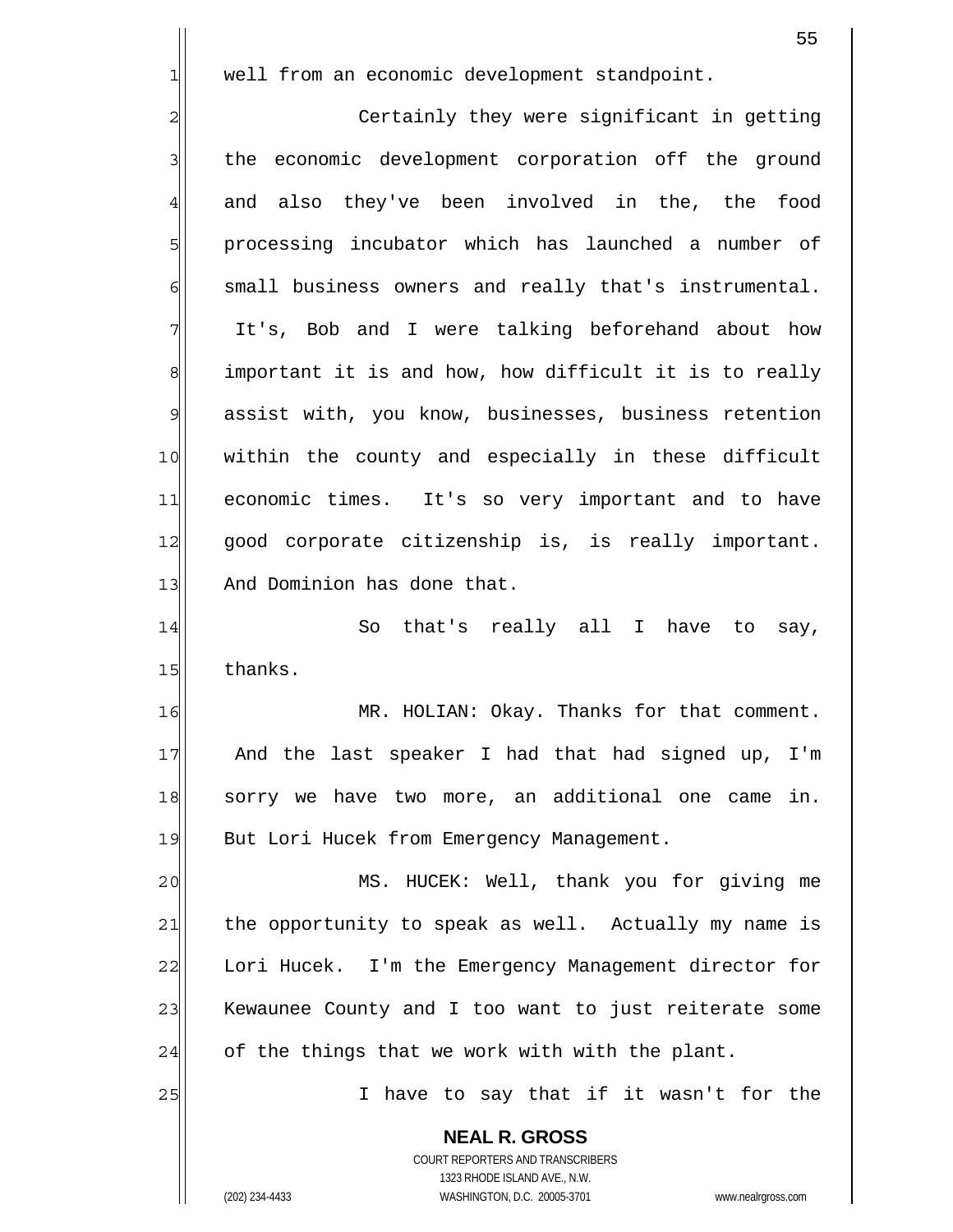plant, Kewaunee County would not be as prepared as we are today for any type of an event that would happen.

 With the plant and the planning that we have to do we are forced to work together under the incident command system to do what we have to do to respond to emergencies.

7 8 9 10 11 12 13 And I have to say with the planning that we've done we are ready for any type of an emergency that could happen in Kewaunee County because our people have worked together for a number of years, well since the plant has been erected here and they are familiar with the things that they have to do to accomplish that and work together as a team.

14 15 16 17 18 19 I work very closely with the emergency planning team at the plant and they integrate with us in our training programs so they understand at the plant's perspective on a local level what we need, what we have to train for, and they train with, right with us if we ask them to.

20 21 22 So I'm just happy with that, the type of partnership that we have formed with them and hope that we can continue that for future years.

MR. HOLIAN: Okay.

24 25 MR. LACROSSE: I would like to like to make a little comment on that. It's only pocket change for

**NEAL R. GROSS** COURT REPORTERS AND TRANSCRIBERS 1323 RHODE ISLAND AVE., N.W. (202) 234-4433 WASHINGTON, D.C. 20005-3701 www.nealrgross.com

23

1

2

3

4

5

6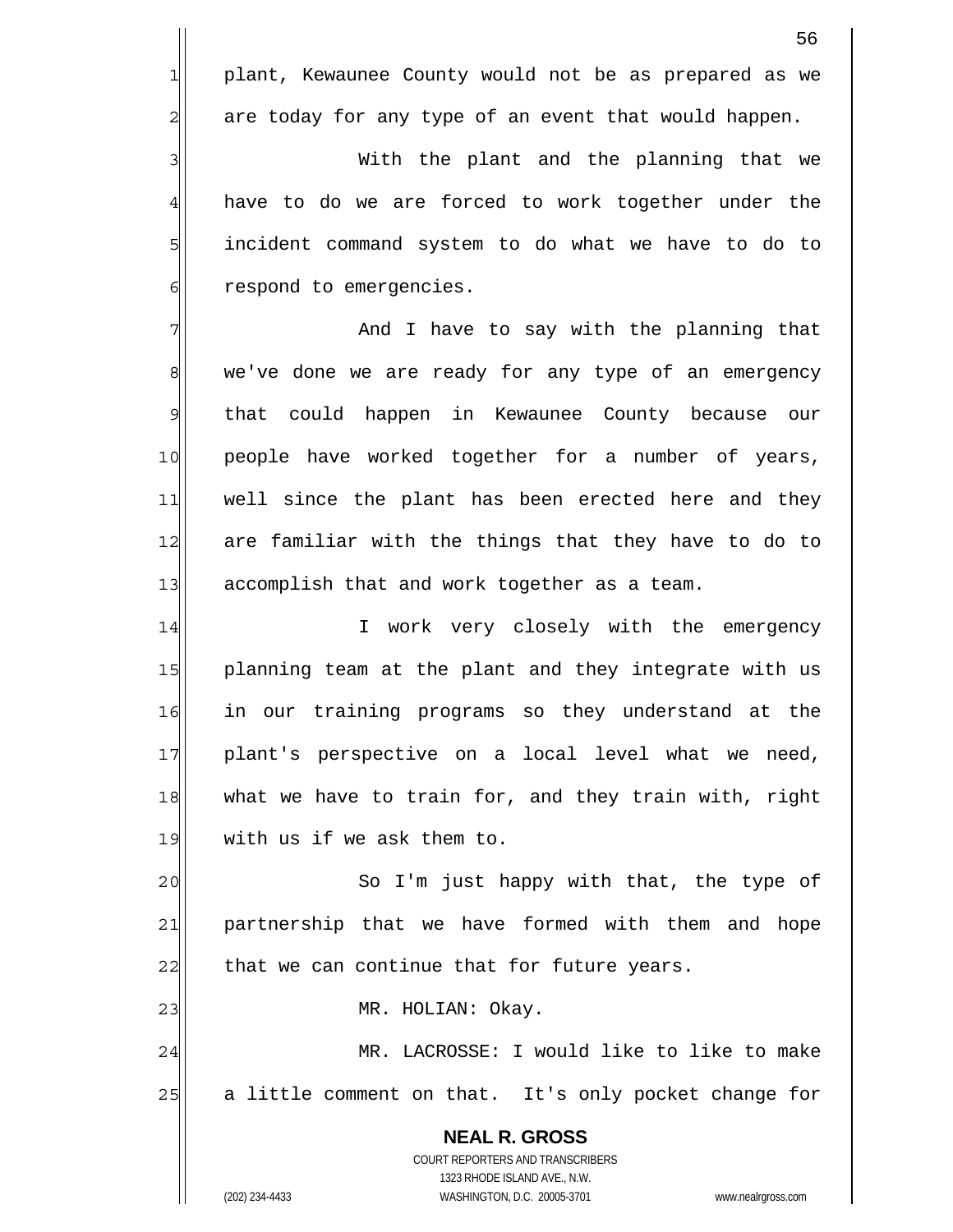|                | 57                                                                                                  |
|----------------|-----------------------------------------------------------------------------------------------------|
| 1              | Dominion. But at the same time --                                                                   |
| 2              | MR. HOLIAN: Go ahead, sir, microphone.                                                              |
| 3              | MR. LACROSSE: -- all this volunteer that                                                            |
| $\overline{4}$ | we have to take is on our fire departments. And the                                                 |
| 5              | fire departments don't get a penny to do exactly what                                               |
| 6              | Dominion wants to get in so that everything is                                                      |
| 7              | perfect.                                                                                            |
| 8              | Us guys never get a penny. We don't even                                                            |
| $\mathcal{Q}$  | get paid for the gas in the, in the trucks that do all                                              |
| 10             | the running. So I don't $-$                                                                         |
| 11             | MS. HUCEK: I'd like to differ that. They                                                            |
| 12             | do get paid. Any type of response that they have with                                               |
| 13             | us whether it's training or for real they bill us. We                                               |
| 14             | pay them from our county's budget that we get                                                       |
| 15             | reimbursed from the plant.                                                                          |
| 16             | If a person has to take off of work we pay                                                          |
| 17             | their wages that day because they have responded to a                                               |
| 18             | training or an exercise or a real event. That is not                                                |
| 19             | true.                                                                                               |
| 20             | MR. LACROSSE: The volunteer, the volunteer                                                          |
| 21             | fire departments don't get paid.                                                                    |
| 22             | MS. HUCEK: Absolutely.                                                                              |
| 23             | WOJTA: Yeah, let's just clear<br>the<br>$MR$ .                                                      |
| 24             | issue up here.                                                                                      |
| 25             | This isn't against Carlton against                                                                  |
|                | <b>NEAL R. GROSS</b>                                                                                |
|                | COURT REPORTERS AND TRANSCRIBERS                                                                    |
|                | 1323 RHODE ISLAND AVE., N.W.<br>(202) 234-4433<br>WASHINGTON, D.C. 20005-3701<br>www.nealrgross.com |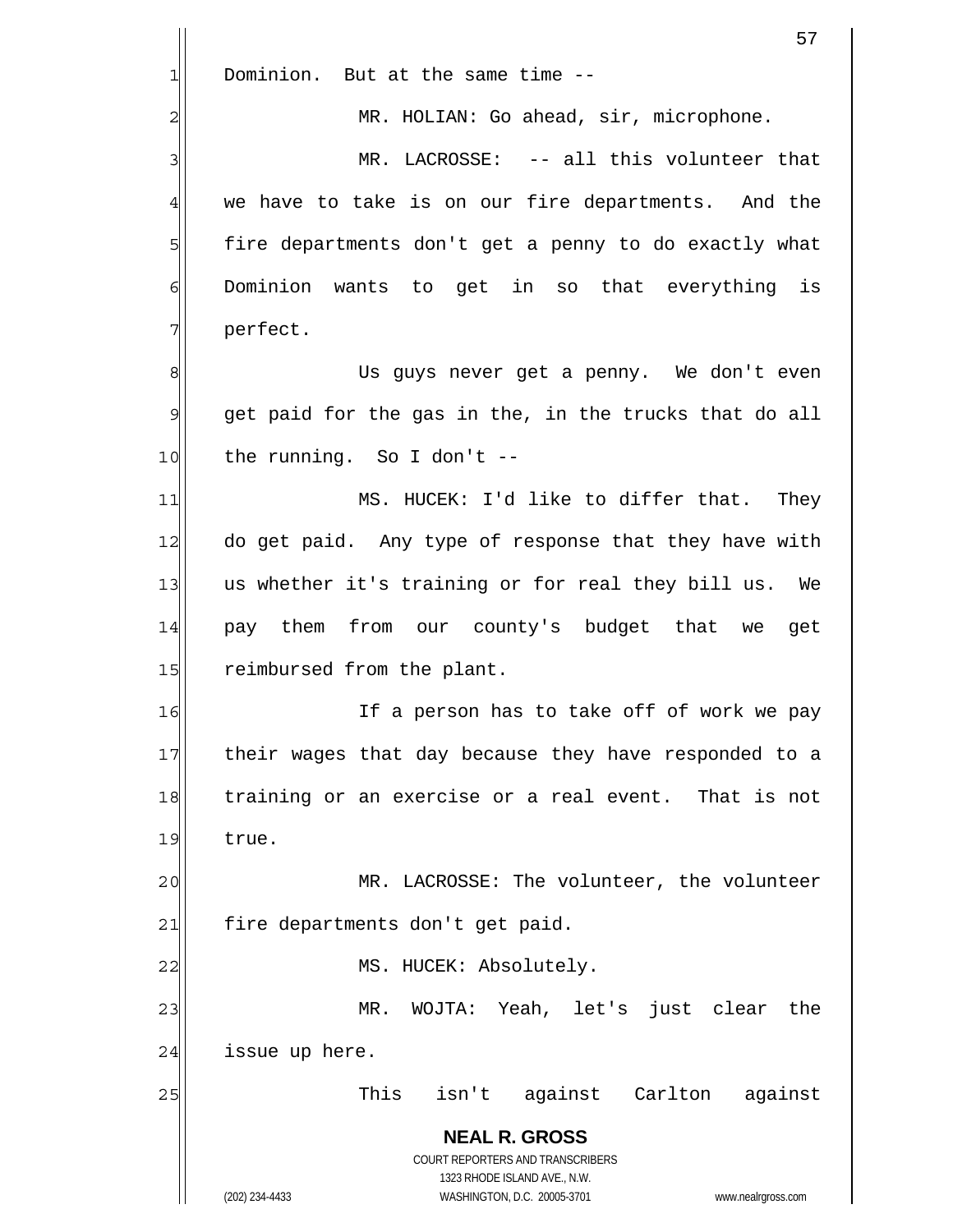|                | 58                                                                                                  |
|----------------|-----------------------------------------------------------------------------------------------------|
| 긔              | Dominion. Dominion is a good electrical provider and                                                |
| $\overline{c}$ | that. We need, we need power. Nuclear power is, we                                                  |
| 3              | hope it's safe.                                                                                     |
| $\overline{4}$ | The big problem with nuclear power is the                                                           |
| 5              | waste issue. Dominion's good as far as civil projects                                               |
| 6              | and helping people out and being a good neighbor,                                                   |
| 7              | okay. We're not against that.                                                                       |
| 8              | We want to get the issue of the, the waste                                                          |
| 9              | solved and we just don't like to have it here, you                                                  |
| 10             | know.                                                                                               |
| 11             | MR. HOLIAN: Good. I appreciate that                                                                 |
| 12             | comment. And thank you for stepping in.                                                             |
| 13             | On that emergency preparedness type issues                                                          |
| 14             | and disagreements. I see both sides of that and I see                                               |
| 15             | it in more communities than just Kewaunee here.                                                     |
| 16             | I, I understand that utilities do help out                                                          |
| 17             | quite often the local fire and, and responders even                                                 |
| 18             | with equipment and training and kind of even free                                                   |
| 19             | training. I see that, from New York, I see that still                                               |
| 20             | here. So I know a part of that gets done.                                                           |
| 21             | I know on the receiving end it's always I                                                           |
| 22             | won't say always but often times the case is it's not                                               |
| 23             | enough, you know, for the impact of what we might have                                              |
| 24             | to respond to we'd like to be better prepared, you                                                  |
| 25             | know, we'd like to be better trained. We'd like                                                     |
|                | <b>NEAL R. GROSS</b>                                                                                |
|                | COURT REPORTERS AND TRANSCRIBERS                                                                    |
|                | 1323 RHODE ISLAND AVE., N.W.<br>WASHINGTON, D.C. 20005-3701<br>(202) 234-4433<br>www.nealrgross.com |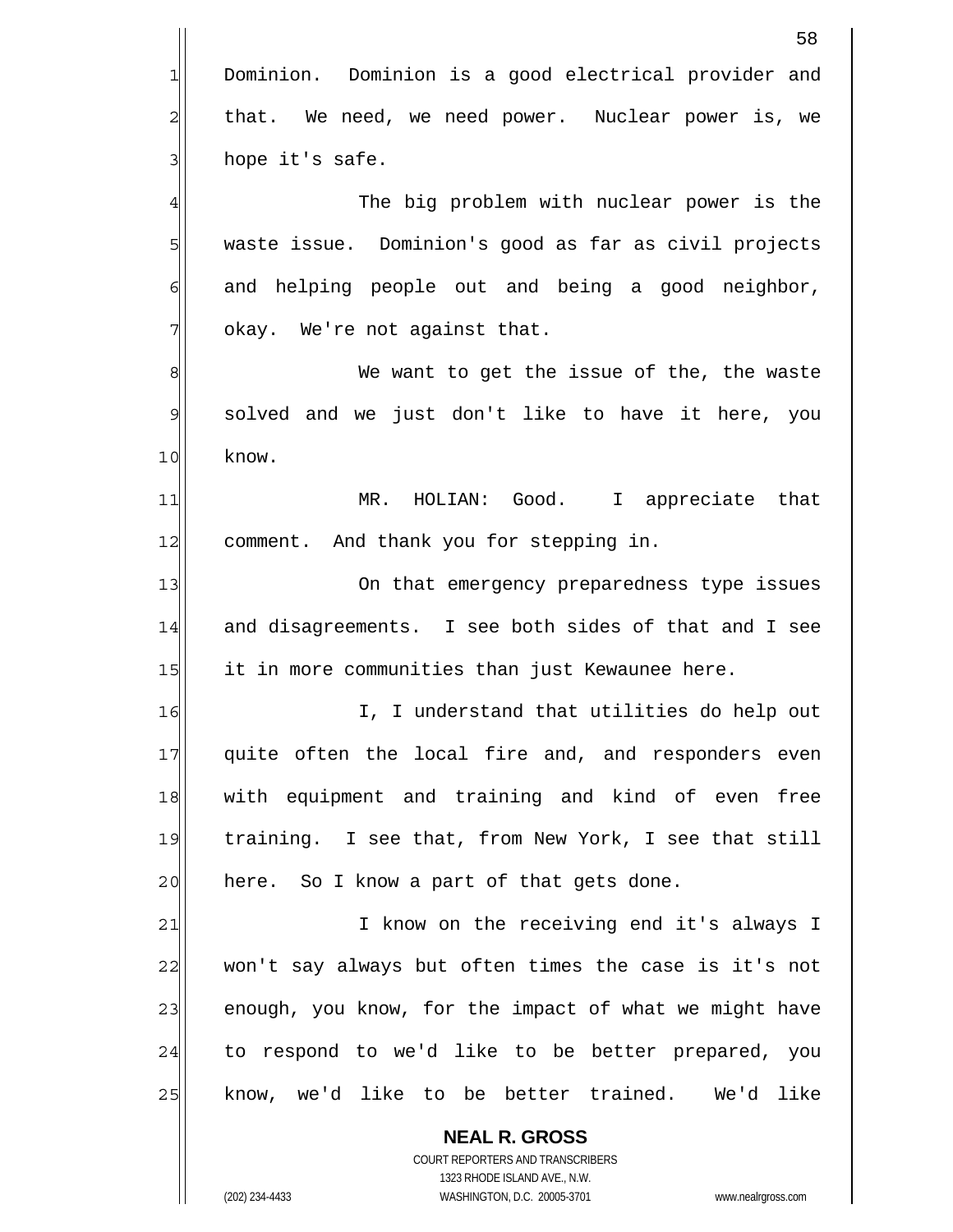better impacts.

1

2

3

4

5

6

20

 So I do see that tension across, you know, the country. I see it in New York. I see politicians often respond to that. I know that the Department of Homeland Security is one area also that some areas have gotten some relief on that from.

7 8 9 10 11 12 13 So besides looking at, at your, you know, local utilities or whatever, Department of Homeland Security has had some funds available to local, a lot of times it's gone to states and once again states aren't sure how they've gotten it out to the local communities. They've tried to do it on a risk based type review even by states.

14 15 But that's just another area I wanted to comment on.

16 17 18 19 I'm going to go to another speaker and then I am going to come back to that high level waste again right at the end just from a couple of items that I have.

But Jim Soletzki, state rep.

21 22 MR. SOLETZKI: That's great. Most people don't get it right the first time.

23 24 25 I'm not a Skoletzki I'm a Soletzki. I'm a state representative in the City of Green Bay. And I serve on the Energy and Utilities

> **NEAL R. GROSS** COURT REPORTERS AND TRANSCRIBERS 1323 RHODE ISLAND AVE., N.W. (202) 234-4433 WASHINGTON, D.C. 20005-3701 www.nealrgross.com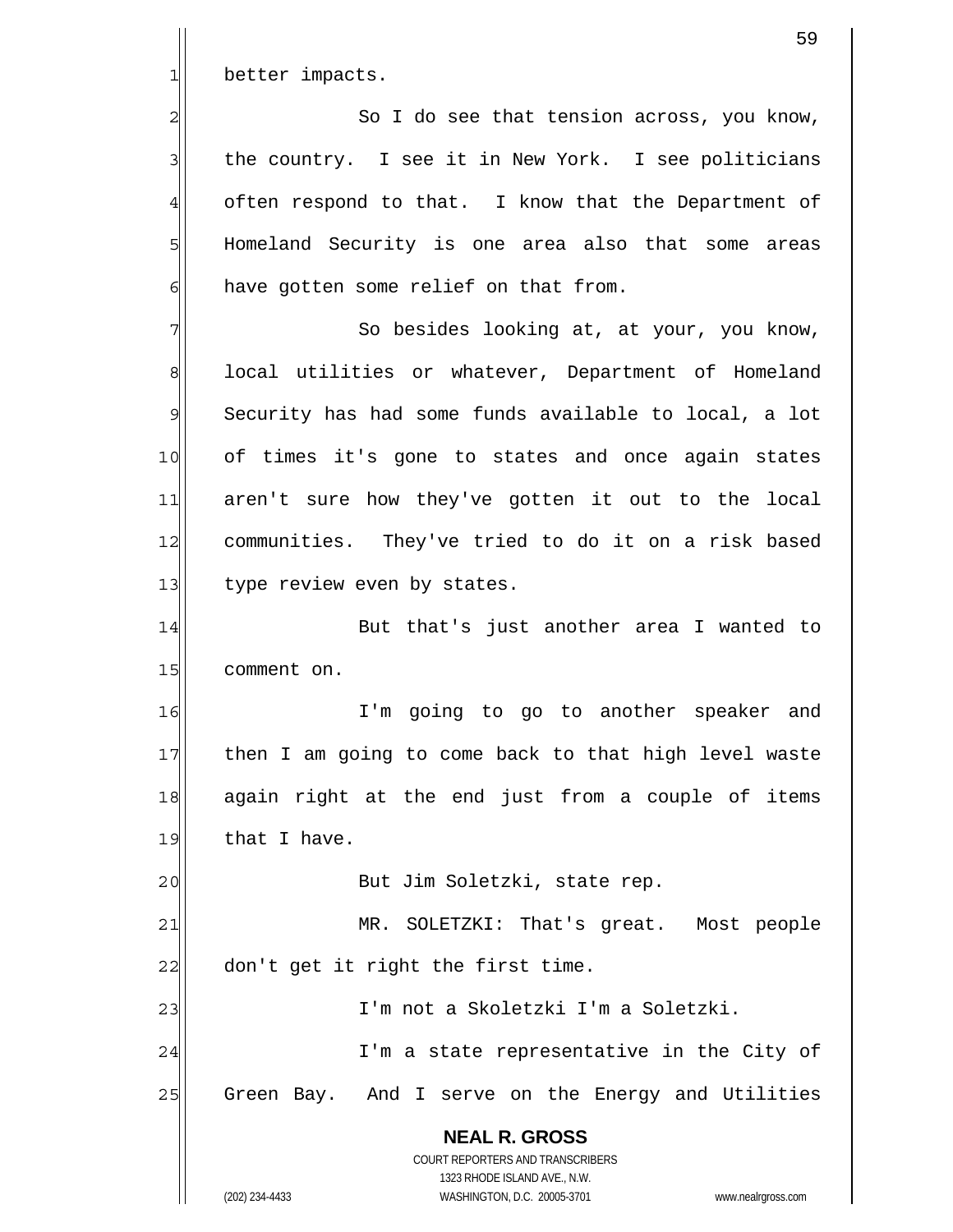**NEAL R. GROSS** 1 2 3 4 5 6 7 8 9 10 11 12 13 14 15 16 17 18 19 20 21 22 23 24 25 Committee in Madison. And we've had votes on lifting the moratorium on, on construction of nuclear plants in Wisconsin. And in the spirit of complete disclosure I have worked at the Kewaunee Nuclear Plant from 1972 to 2006 off and on. And that's a number of years I spent out there. So I wish to express my strong support for the Kewaunee Power Station being granted a 20 year extension to the reactor license. Since 1974 almost 35 years now the Kewaunee Power Station has operated with exemplary performance. It generates 560 megawatts of electricity from a single unit that is enough energy to meet the needs of 140,000 homes. The energy that it produces through the use of nuclear power is cheap, safe and reliable. As we try to balance the growing demand for energy and the need for reducing carbon emissions the use of nuclear power is an important component. It would be a major step backwards if Wisconsin did not continue to produce inexpensive non combustion able electricity at the Kewaunee Power Station.

> COURT REPORTERS AND TRANSCRIBERS 1323 RHODE ISLAND AVE., N.W.

(202) 234-4433 WASHINGTON, D.C. 20005-3701 www.nealrgross.com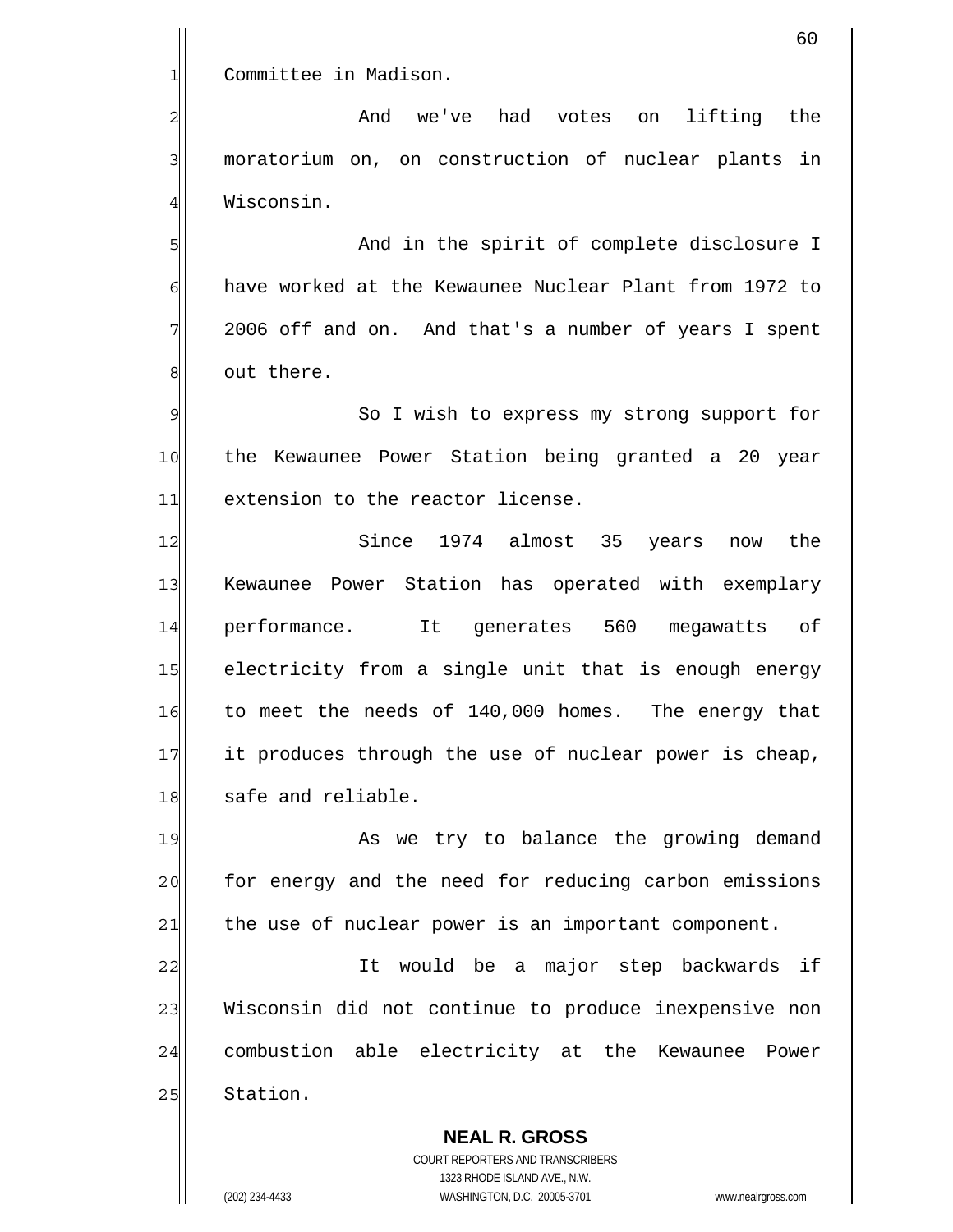|                | 61                                                                                                  |
|----------------|-----------------------------------------------------------------------------------------------------|
| 1              | And hopefully some day expand the use of                                                            |
| 2              | this important component in addressing our energy and                                               |
| 3              | greenhouse gas environmental concerns.                                                              |
| 4              | Given its sound record and our need for                                                             |
| 5              | clean reliable energy it would be a grave mistake not                                               |
| 6              | to renew the Kewaunee Power Station licensee.                                                       |
| 7              | Wisconsin currently imports 15 percent of                                                           |
| 8              | our electric needs and it would be a mistake to allow                                               |
| $\mathfrak{S}$ | that deficit to grow. Not only would we lose the                                                    |
| 10             | support, the source of energy we would lose hundreds                                                |
| 11             | of good paying family supporting jobs creating a                                                    |
| 12             | ripple effect and the loss of good neighbors.                                                       |
| 13             | As we are seeing happen, that's something                                                           |
| 14             | are seeing happening in Kimberly and<br>that we                                                     |
| 15             | Janesville. When good jobs are lost all the community                                               |
| 16             | suffers.                                                                                            |
| 17             | Wisconsin can ill afford more lost jobs in                                                          |
| 18             | our struggling economy.                                                                             |
| 19             | I strongly urge that the license renewal                                                            |
| 20             | be granted.                                                                                         |
| 21             | HOLIAN: Okay. Thank you for that<br>MR.                                                             |
| 22             | comment.                                                                                            |
| 23             | I just wanted to go back to, I'll open it                                                           |
| 24             | up for any other questions. That's all I had on cards.                                              |
| 25             | But a couple other items on the high level                                                          |
|                | <b>NEAL R. GROSS</b>                                                                                |
|                | COURT REPORTERS AND TRANSCRIBERS                                                                    |
|                | 1323 RHODE ISLAND AVE., N.W.<br>WASHINGTON, D.C. 20005-3701<br>(202) 234-4433<br>www.nealrgross.com |
|                |                                                                                                     |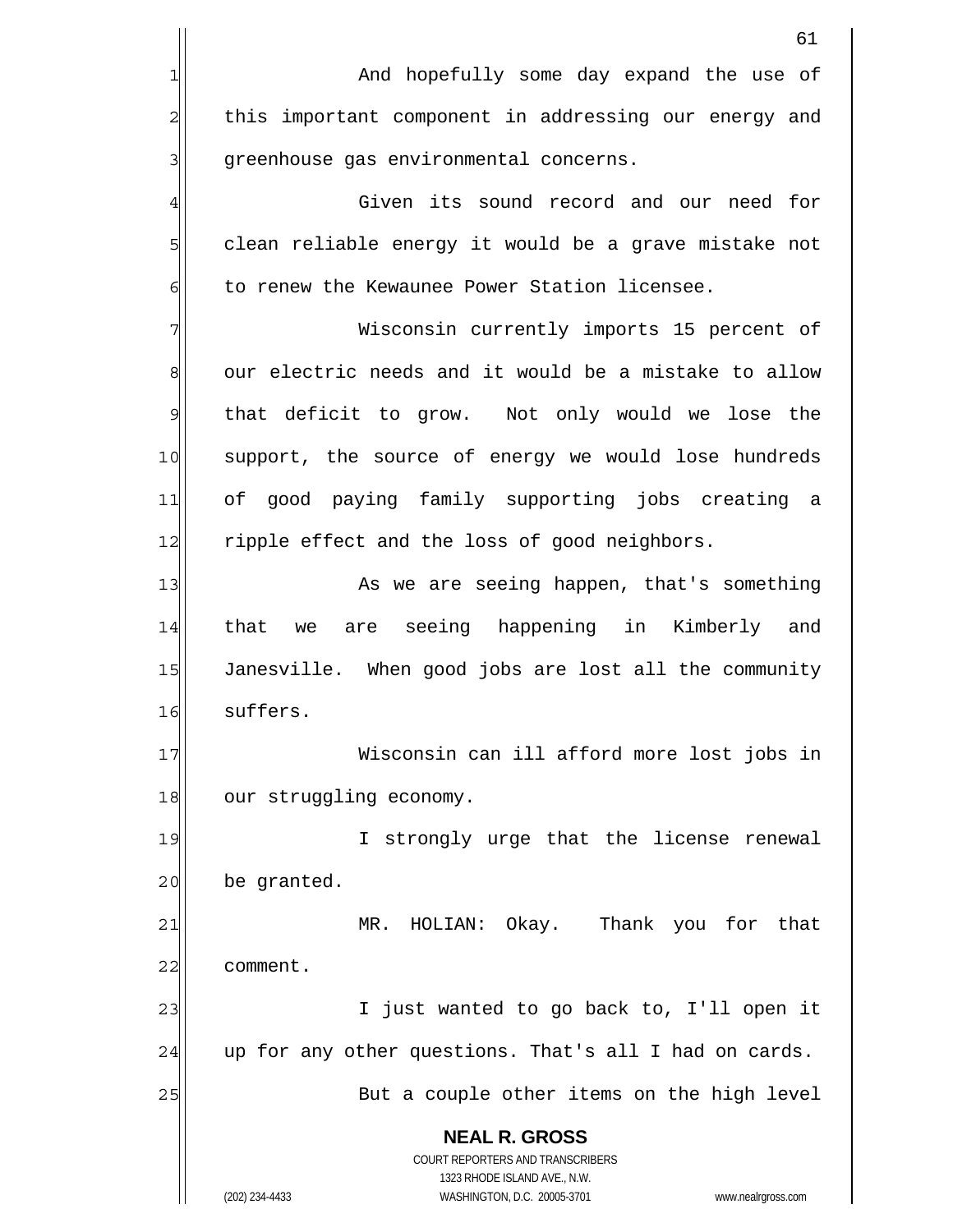waste issue that I might not have stated.

2 3 4 5 6 7 8 9 10 11 12 13 14 I realize the tax issues there. I realize only some of them and I, I probably don't understand those as well. And, you know, they're on the record here for an issue to be brought back kind of from an environmental aspect kind of the part of the environmental review that the population is, you know, worried about in one way you're double paying, you know, for that, the impacts there when you talk about, you know, having to pay out of the general treasury that's your money also as a taxpayer and then having to pay because, you know, you're a rate payer for the utility, you know, I, I can understand that argument and view from, from the population.

15 16 But from the NRC's view on the safety of the casks I want to mention two things.

17 18 19 20 One there's a, I mentioned that plant that decommissioned in the east. And the only thing left there is the casks of fuel that are left to be shipped.

21 22 23 24 25 And the licensee is not off the hook at that point. They've stopped producing electricity. They've decommissioned their plant so they've gone ahead and put the rest of the 400 acres to green field.

**NEAL R. GROSS** COURT REPORTERS AND TRANSCRIBERS 1323 RHODE ISLAND AVE., N.W. (202) 234-4433 WASHINGTON, D.C. 20005-3701 www.nealrgross.com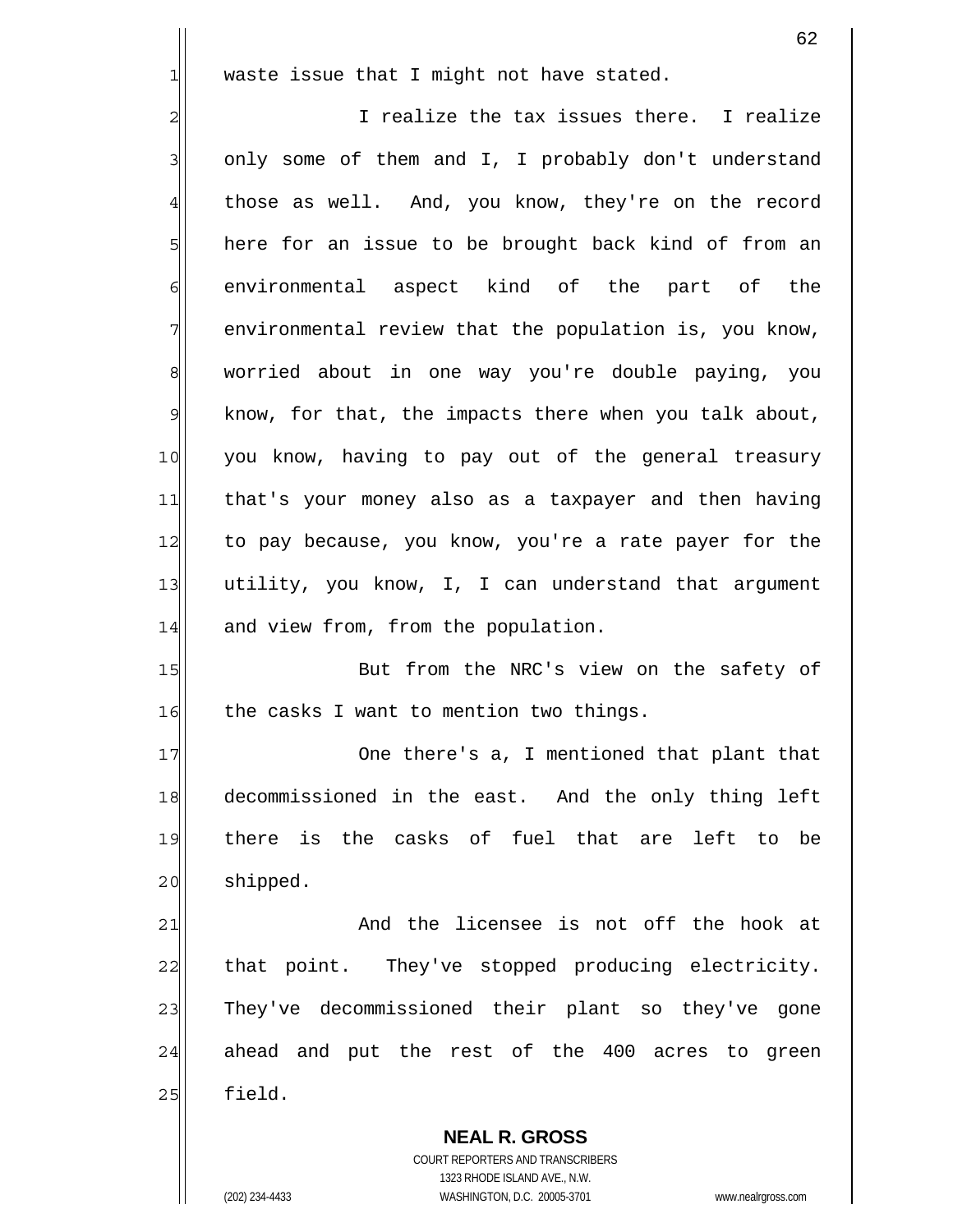They've sold off some of that land or are getting ready to sell it off to the local county that they belong to for fields or maybe a gas turbine plant there, I'm not sure what they're looking at in Maine because they already have the electric lines in. They're talking about maybe some other plant going in there.

8 9 10 11 And the casks sit there. They sit there still with security around them manned with alarms, with local police force still supplying, you know, tests of the alarm system and their response time.

12 13 14 And they sit there waiting to be shipped. And it is the national picture that they will be shipped when, when the time is right.

15 16 17 18 Will that change? I know you worry about that. And that can be a worry. And I can't promise one way or the other. I can just tell you what Congress has said so far. I do put that on Congress.

19 20 21 22 So that's an issue. But the issue of safety, you know, is one that the NRC can address. And, you know, we license the individual cask manufacturer so you just need to know that.

23 24 25 That we go actually in the regulations and we, we have a hearing on the manufacturers and there's a certain number of them that are licensed to store

COURT REPORTERS AND TRANSCRIBERS 1323 RHODE ISLAND AVE., N.W. (202) 234-4433 WASHINGTON, D.C. 20005-3701 www.nealrgross.com

**NEAL R. GROSS**

1

2

3

4

5

6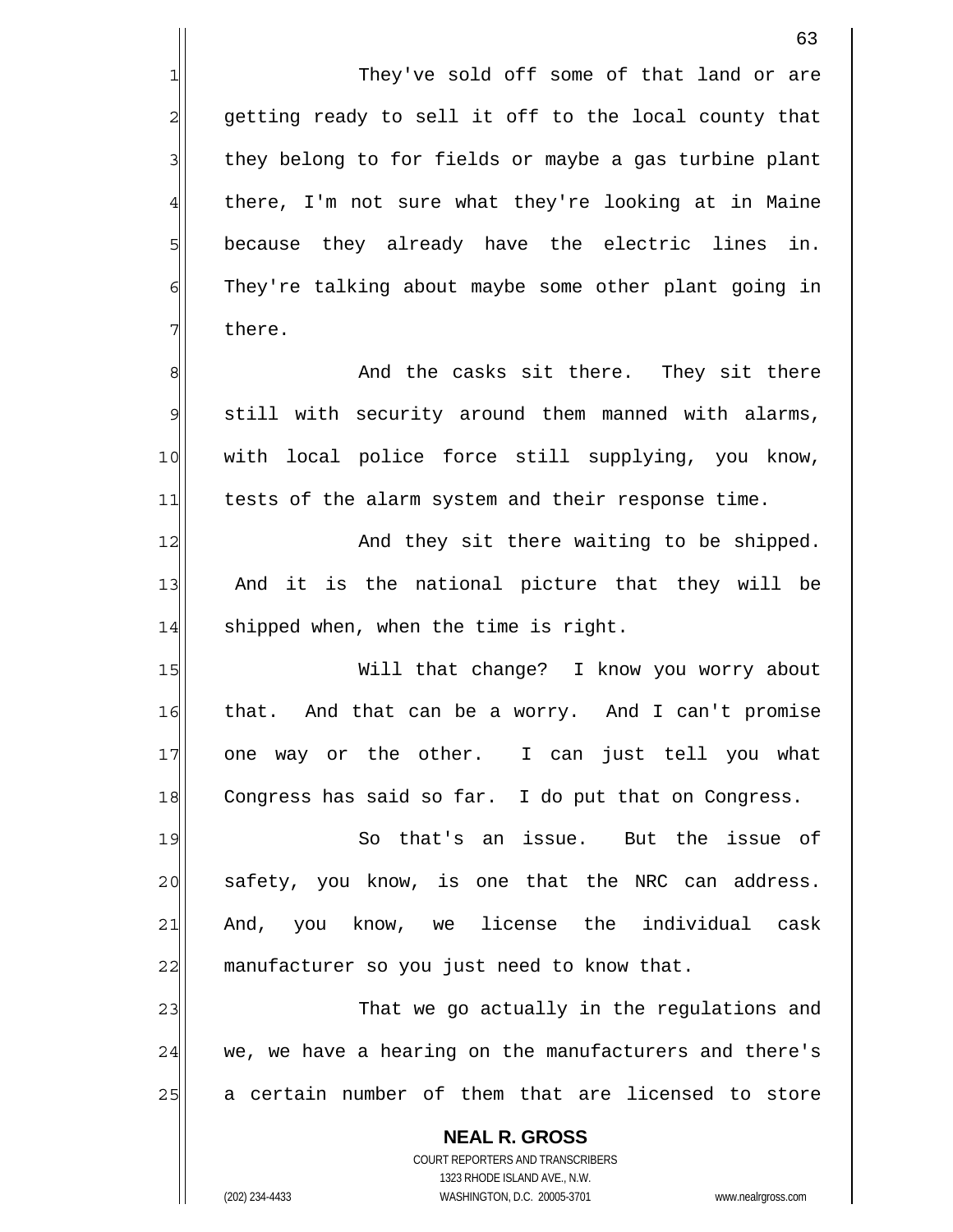that fuel.

1

2

3

4

5

6

 So you need to know that we go there and we visit their manufacturing capability. And we watch how thick the concrete barriers are and we watch how they weld the welds for those casks, those little mini containments that are sitting there.

7 8 9 10 11 12 We watch as they do the measurements. We watch as they do dry runs. We make sure the crane can lift them. We make sure that the path the crane will take them to the concrete pad is safe and we, we review their emergency procedures for, you know, what could happen.

13 14 15 16 17 If it snows so much will the snow stop the air flow, its natural air circulation. You know, we review the design for that and we review the plant procedures to make sure that, you know, that wouldn't happen.

18 19 20 21 22 So from the safety aspect of it, it does get reviewed and you just need to know that. It, it, somebody said how, it would be an awful lot safer for the people of Kewaunee if they're out in a tunnel in Nevada.

23 24 25 Yeah, I can understand that. The tunnel in Nevada has its own safety questions. You know, it's got to, if it stays there will it stay there for

**NEAL R. GROSS** COURT REPORTERS AND TRANSCRIBERS 1323 RHODE ISLAND AVE., N.W. (202) 234-4433 WASHINGTON, D.C. 20005-3701 www.nealrgross.com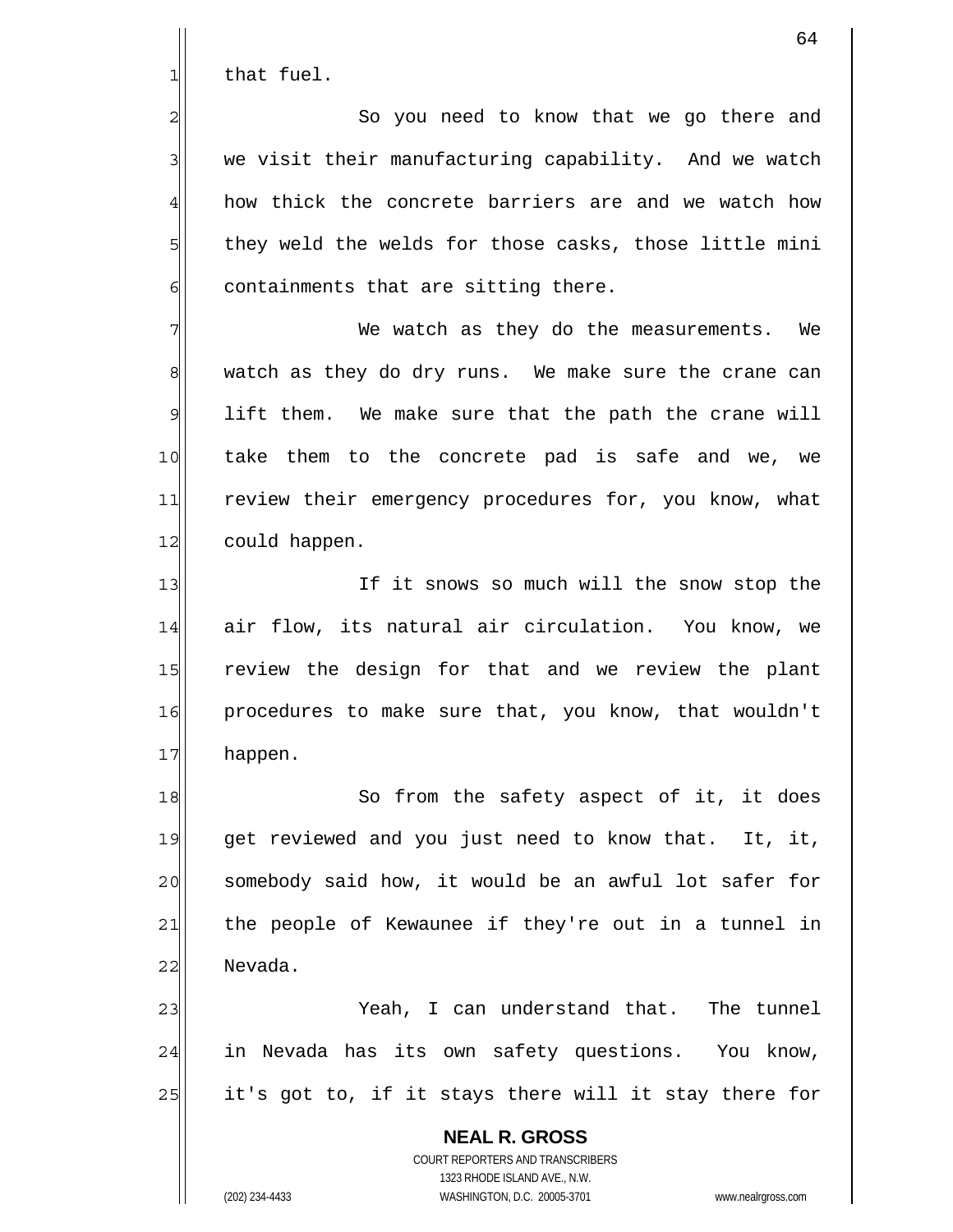**NEAL R. GROSS** COURT REPORTERS AND TRANSCRIBERS 1323 RHODE ISLAND AVE., N.W. 65 1 2 3 4 5 6 7 8 9 10 11 12 13 14 15 16 17 18 19 20 21 22 23 24 25 a thousand or a million years. Will you have to worry about water leeching down and leeching around the casks. So they have their own separate kind of safety issues they have to look at there. The other piece just from a national perspective I want to touch on is there's a lot of money still left in that fuel. You know, other nations have chosen to reprocess that fuel. You can still get 80 percent or so of the energy out of that fuel and then come up with maybe 5 to 10 percent of the waste product that's there. That's part of what Congress is now started looking at again should the NRC, we were going along that process into the 70's, the late 70's I think and we abandoned it. It was costing a lot of money. But France and, you know, Japan and that they do reprocess fuel so, you know, is that still possible. And when you strictly look at it from an economic viewpoint, you know, economics drives a lot of things. And that's resurfacing again. So I just want to mention that and when economics get into play a lot of times that can be the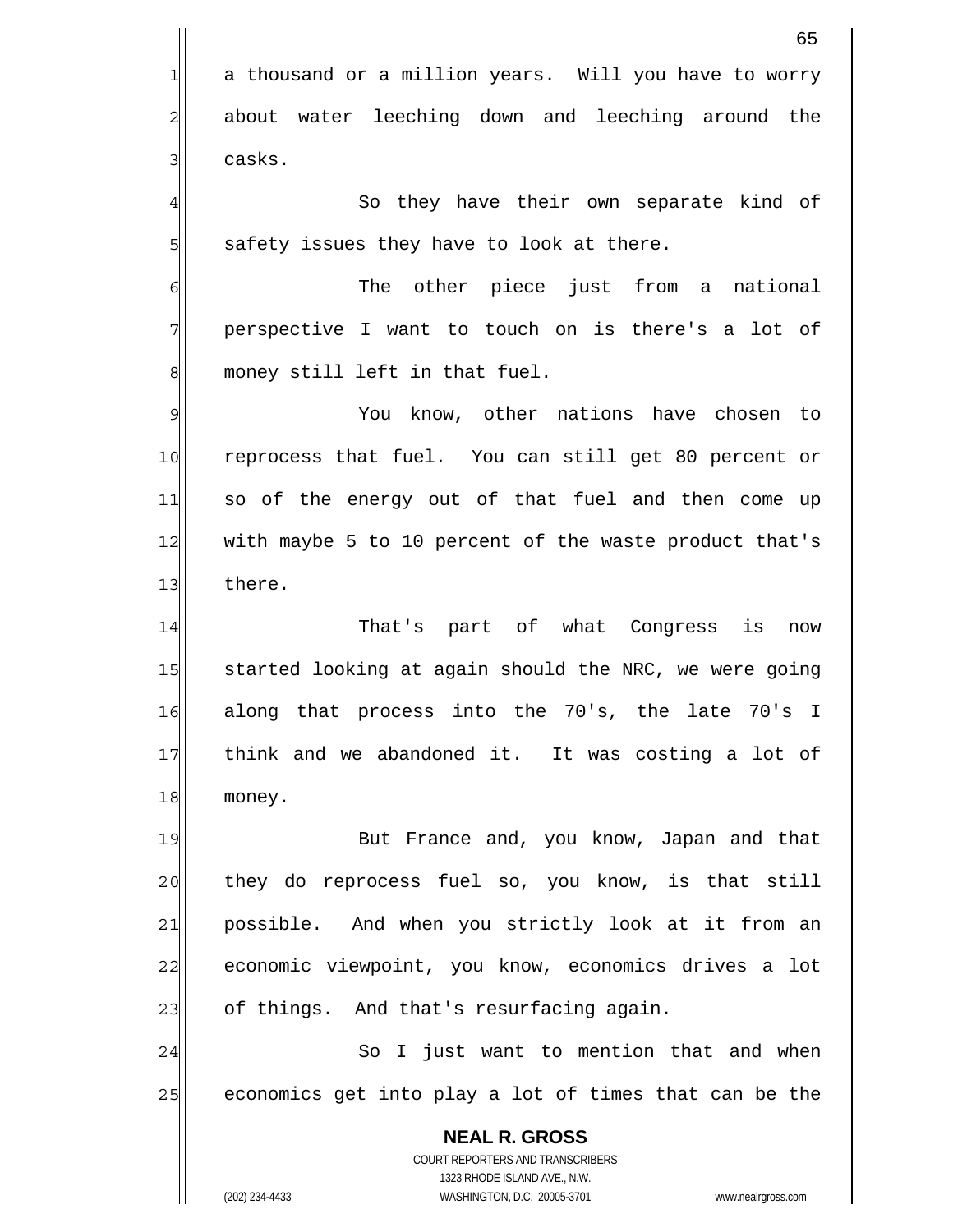|                | 66                                                                                                  |
|----------------|-----------------------------------------------------------------------------------------------------|
| 1              | driver where somebody will come and I'll take that                                                  |
| 2              | fuel. And I'll go reprocess it. And even Congress is                                                |
| 3              | looking at it.                                                                                      |
| 4              | there were just a couple pieces I<br>So                                                             |
| 5              | wanted to mention. I know that doesn't satisfy the                                                  |
| 6              | answers. And it clearly doesn't satisfy the tax                                                     |
| 7              | answers. But I appreciate them being mentioned and                                                  |
| 8              | this is a good forum to do that in.                                                                 |
| $\mathfrak{S}$ | MR. LACROSSE: I just want to ask a                                                                  |
| 10             | question here.                                                                                      |
| 11             | MR. HOLIAN: Yes, sir.                                                                               |
| 12             | MR. LACROSSE: Do anyone of these people                                                             |
| 13             | that they would take one of those dry casks in their                                                |
| 14             | village or the City of Green Bay. Or like I asked                                                   |
| 15             | Senator Cole if I put one in his parking lot --                                                     |
| 16             | MR. HOLIAN: Yeah.                                                                                   |
| 17             | MR. LACROSSE: -- over in the ballpark.                                                              |
| 18             | MR. HOLIAN: Yeah.                                                                                   |
| 19             | MR. LACROSSE: You know what the answer is?                                                          |
| 20             | You know what the answer is?                                                                        |
| 21             | MR. HOLIAN: It's not --                                                                             |
| 22             | MR. LACROSSE: No, no not in my backyard.                                                            |
| 23             | MR. HOLIAN: -- backyard. And I think --                                                             |
| 24             | MR. LACROSSE: And Mr. Soletzki said the                                                             |
| 25             | same thing.                                                                                         |
|                | <b>NEAL R. GROSS</b>                                                                                |
|                | COURT REPORTERS AND TRANSCRIBERS                                                                    |
|                | 1323 RHODE ISLAND AVE., N.W.<br>(202) 234-4433<br>WASHINGTON, D.C. 20005-3701<br>www.nealrgross.com |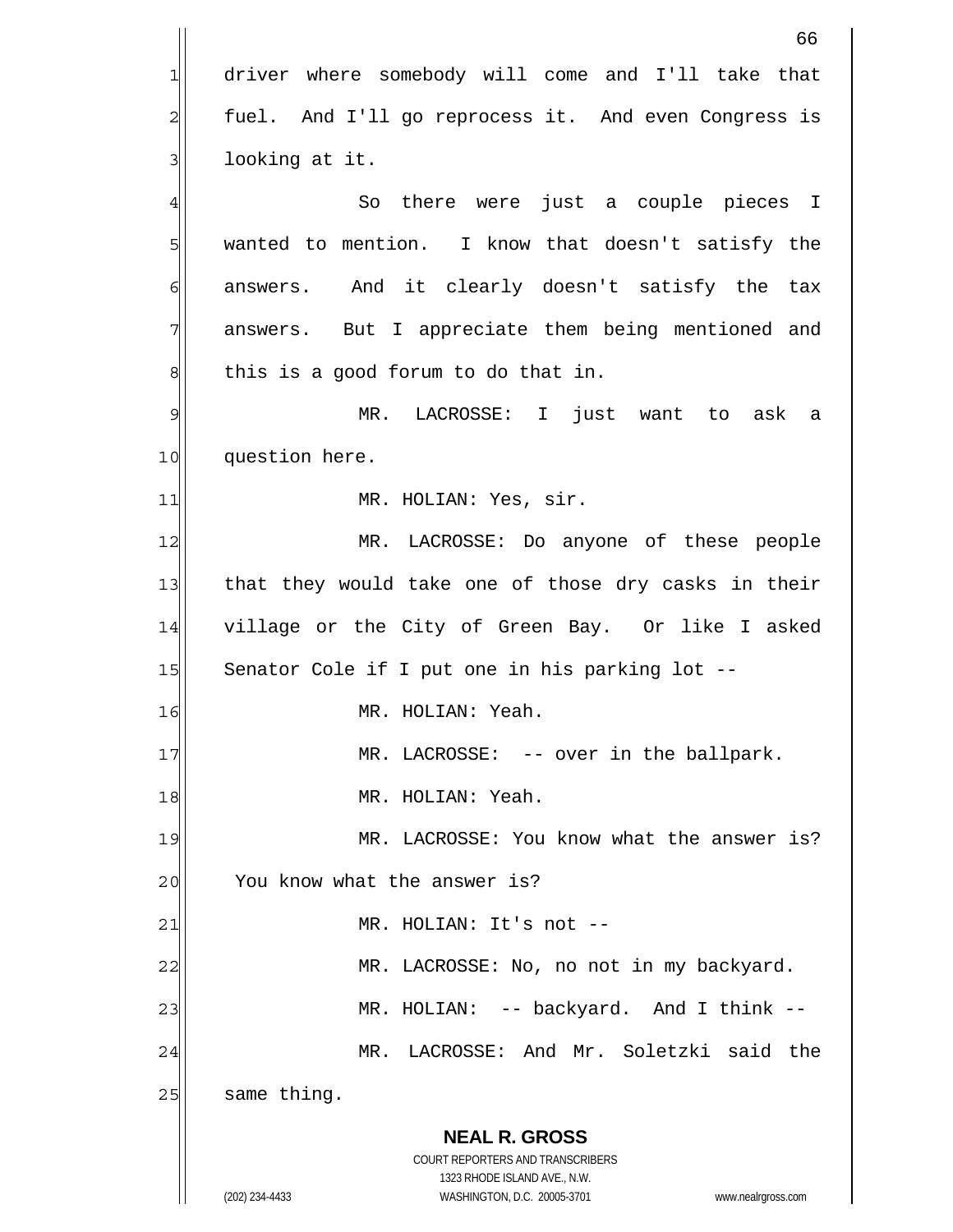|                | 67                                                                                                  |
|----------------|-----------------------------------------------------------------------------------------------------|
| 1              | some of these<br>MR. HOLIAN:<br>other<br>$--$                                                       |
| $\overline{c}$ | communities when they respond you said hey even their                                               |
| 3              | eyes were opened about that particular aspect of the                                                |
| $\overline{4}$ | plant that called, you know, deal with because you're                                               |
| 5              | a little bit closer to the plant.                                                                   |
| 6              | But, you know, from our perspective on, on                                                          |
| 7              | safety of the casks I know they're, they're an                                                      |
| 8              | untoward just presence. Their presence being there                                                  |
| $\overline{9}$ | is, is enough of a kind of an issue to deal with                                                    |
| 10             | because you didn't sign up for that originally.                                                     |
| 11             | And so, you know, that's the first piece.                                                           |
| 12             | You didn't sign up for that, you know, back when the                                                |
| 13             | plant was built. And it is the, you know, the                                                       |
| 14             | government's job to at least yes, and the NRC's job in                                              |
| 15             | particular to make sure that they are safely there.                                                 |
| 16             | know it's<br>got<br>some tax<br>impacts<br>I.<br>and                                                |
| 17             | you're still not sure if we've thought of everything                                                |
| 18             | that could happen to those casks.                                                                   |
| 19             | MR. LACROSSE: Human error.                                                                          |
| 20             | MR. HOLIAN: And --                                                                                  |
| 21             | MR. LACROSE: Human error is all it takes                                                            |
| 22             | just remember that.                                                                                 |
| 23             | MR. HOLIAN: Yeah, yeah.                                                                             |
| 24             | MR. LACROSSE: This is what we're all                                                                |
| 25             | worried about is that human error.                                                                  |
|                | <b>NEAL R. GROSS</b>                                                                                |
|                | <b>COURT REPORTERS AND TRANSCRIBERS</b>                                                             |
|                | 1323 RHODE ISLAND AVE., N.W.<br>(202) 234-4433<br>WASHINGTON, D.C. 20005-3701<br>www.nealrgross.com |
|                |                                                                                                     |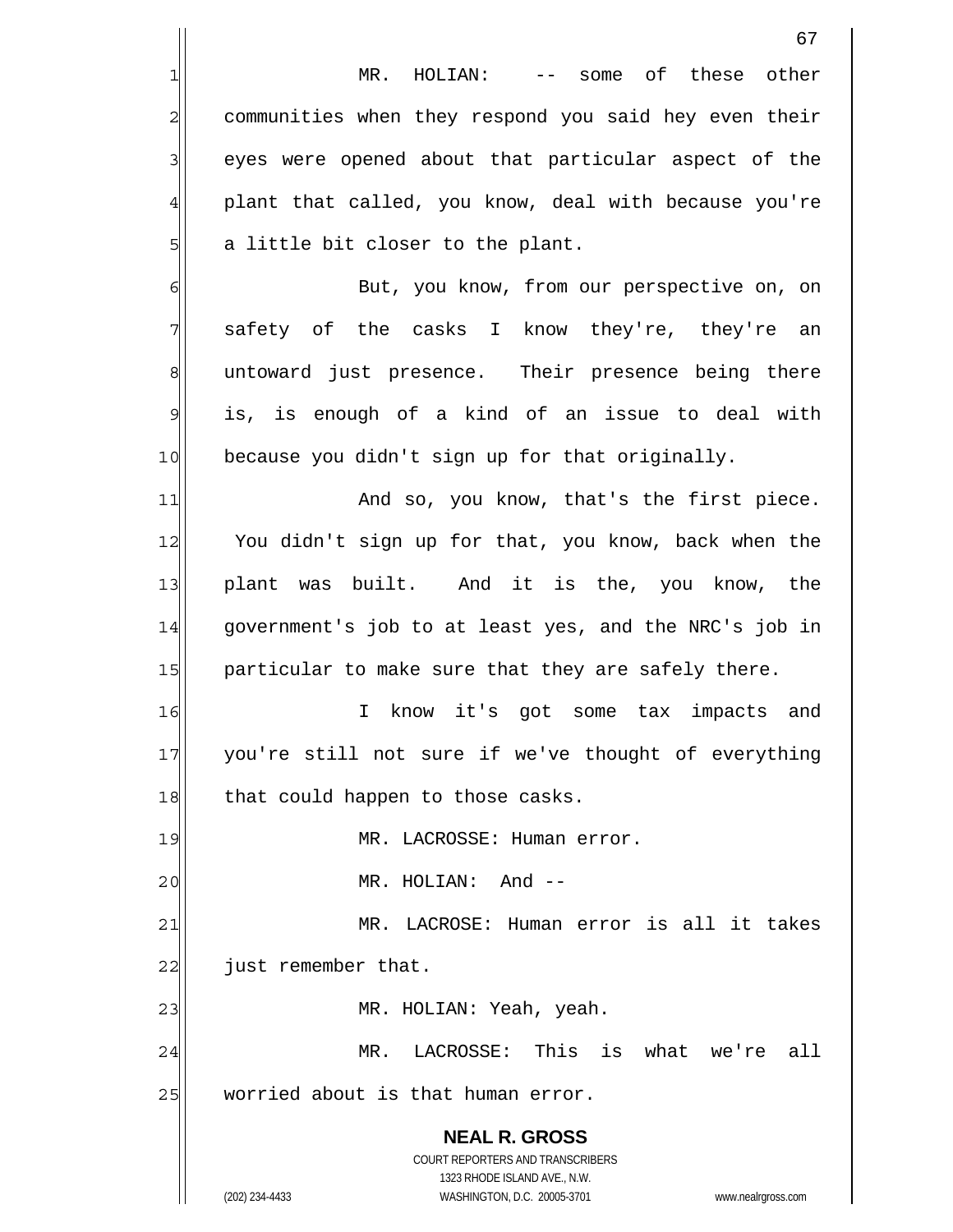|               | 68                                                                                                  |
|---------------|-----------------------------------------------------------------------------------------------------|
| 1             | MR. HOLIAN: Yeah.                                                                                   |
| 2             | LACROSSE: Mr. Munsin said it's<br>MR.<br>SO                                                         |
| 3             | safe. I told him I'll tell you what if it's that safe                                               |
| 4             | how about putting it in writing so I can have it                                                    |
| 5             | recorded in the courthouse that it's good for a                                                     |
| 6             | hundred years, so then I don't have to worry about my                                               |
| 7             | grandkids and my great grandkids.                                                                   |
| 8             | MR. HOLIAN: Yeah.                                                                                   |
| $\mathcal{Q}$ | LACROSSE: You know I've<br>MR.<br>been<br>here                                                      |
| 10            | first.                                                                                              |
| 11            | MR. HOLIAN: Yeah. I will talk about, you                                                            |
| 12            | know, just to mention on a human error.                                                             |
| 13            | Human error gets talked a lot about and                                                             |
| 14            | it's still an issue for the operating nuclear plants.                                               |
| 15            | You know, these are complicated plants. They're, you                                                |
| 16            | know, the secondary side is very similar to a coal                                                  |
| 17            | plant and that, but human error it's less of an impact                                              |
| 18            | on the casks because I just want to tell you that.                                                  |
| 19            | It's still an issue that the NRC regulates on the                                                   |
| 20            | operating reactors.                                                                                 |
| 21            | You know, we ensure that the<br>reactor                                                             |
| 22            | operators, we still license them to operate their                                                   |
| 23            | plants. So those operators are licensed by us not by                                                |
| 24            | the utility. We license the individual operators                                                    |
| 25            | because of human error considerations, you know, the,                                               |
|               | <b>NEAL R. GROSS</b>                                                                                |
|               | COURT REPORTERS AND TRANSCRIBERS                                                                    |
|               | 1323 RHODE ISLAND AVE., N.W.<br>(202) 234-4433<br>WASHINGTON, D.C. 20005-3701<br>www.nealrgross.com |